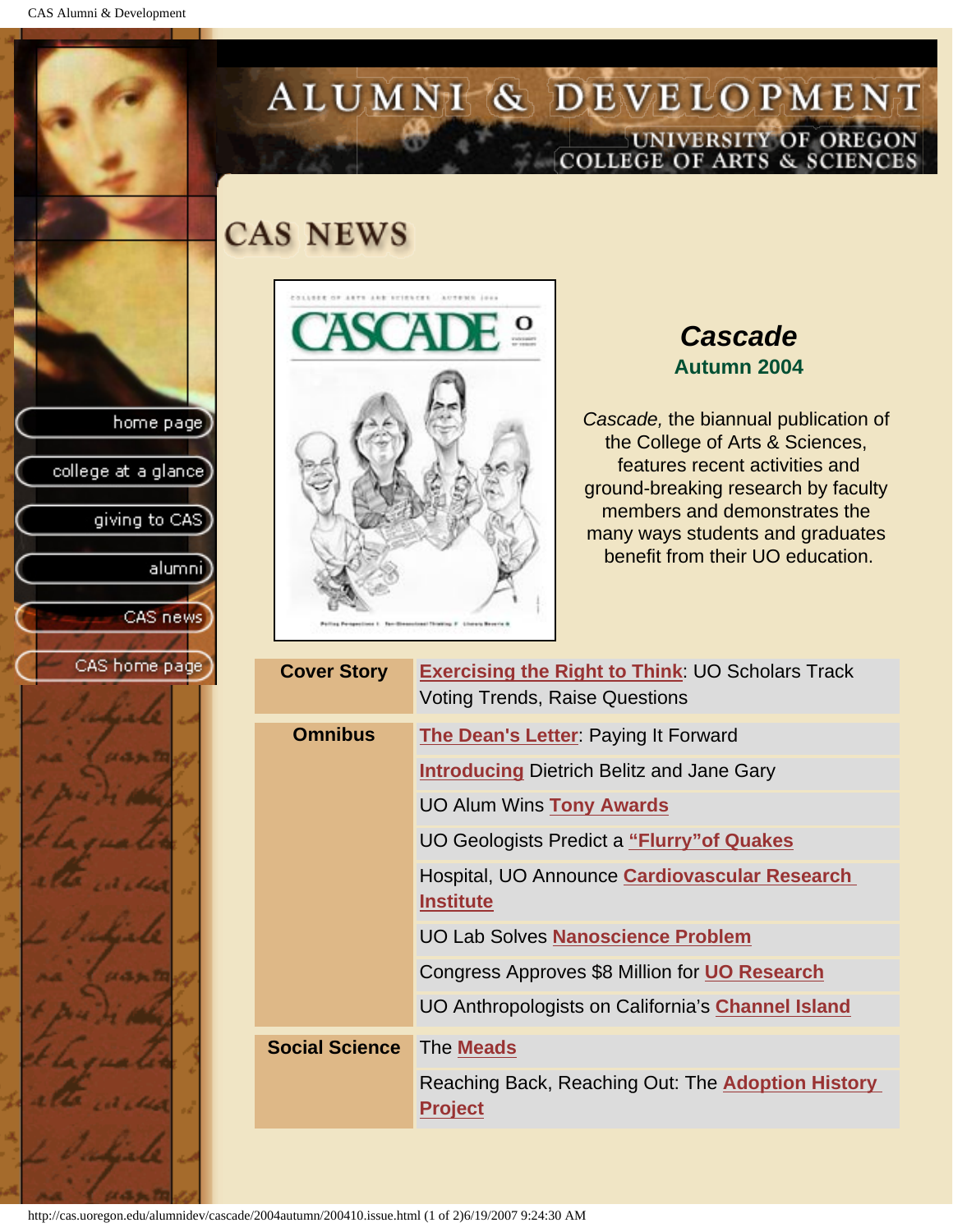

|                                                                                                                                                                                                                                                                                                       | <b>Natural Science</b> Associate Professor Mark Lonergan '90: On Teaching<br><b>Students to Push the Frontiers of Microelectronics</b> |  |  |  |
|-------------------------------------------------------------------------------------------------------------------------------------------------------------------------------------------------------------------------------------------------------------------------------------------------------|----------------------------------------------------------------------------------------------------------------------------------------|--|--|--|
|                                                                                                                                                                                                                                                                                                       | <b>Strange Charm: A Conversation with Quantum</b><br><b>Physicist Jim Brau</b>                                                         |  |  |  |
| <b>Humanities</b>                                                                                                                                                                                                                                                                                     | <b>Northwest Review Pushing Fifty</b>                                                                                                  |  |  |  |
|                                                                                                                                                                                                                                                                                                       | <b>Outside the Ivory Tower</b>                                                                                                         |  |  |  |
|                                                                                                                                                                                                                                                                                                       | Senior Angela Morrill: Discovering the Personal<br><b>Connections to Literature</b>                                                    |  |  |  |
| <b>Alumni Profiles</b>                                                                                                                                                                                                                                                                                | 2004-2005 Alumni Fellows: Pam Coats M.F.A '84, F.<br>Robert Miller '64, Jack Borsting, M.A. '52, Ph.D. '60                             |  |  |  |
|                                                                                                                                                                                                                                                                                                       | <b>Gary Hibler</b> '72: Strong and Steady                                                                                              |  |  |  |
|                                                                                                                                                                                                                                                                                                       | Oregon State Senator Ryan Deckert '93: Transforming<br><b>Gratitude to Advocacy</b>                                                    |  |  |  |
|                                                                                                                                                                                                                                                                                                       | Donald Hardesty Ph.D. '72: Alumnus Investigates the<br>Past to Benefit the Future                                                      |  |  |  |
|                                                                                                                                                                                                                                                                                                       | <b>Online Class Notes</b>                                                                                                              |  |  |  |
| <b>Giving</b>                                                                                                                                                                                                                                                                                         | A Good Investment: July 1, 2003 - June 30, 2004                                                                                        |  |  |  |
| <b>COLLEGE OF ARTS AND SCIENCES</b><br><b>University of Oregon</b><br><b>COMMUNICATE INNOVATE LEAD</b><br>1245 University of Oregon • Eugene, OR • 97403-1245<br>(541) 346.3950 • FAX (541) 346.3282 • alumnidev@cas.uoregon.edu<br>Copyright © 2004 University of Oregon<br>Updated October 28, 2004 |                                                                                                                                        |  |  |  |
|                                                                                                                                                                                                                                                                                                       |                                                                                                                                        |  |  |  |
| <b>UO HOME</b>                                                                                                                                                                                                                                                                                        | <b>ADMISSIONS</b><br><b>FINANCIAL AID</b><br><b>CAS HOME</b><br><b>SEARCH</b>                                                          |  |  |  |
|                                                                                                                                                                                                                                                                                                       |                                                                                                                                        |  |  |  |

http://cas.uoregon.edu/alumnidev/cascade/2004autumn/200410.issue.html (2 of 2)6/19/2007 9:24:30 AM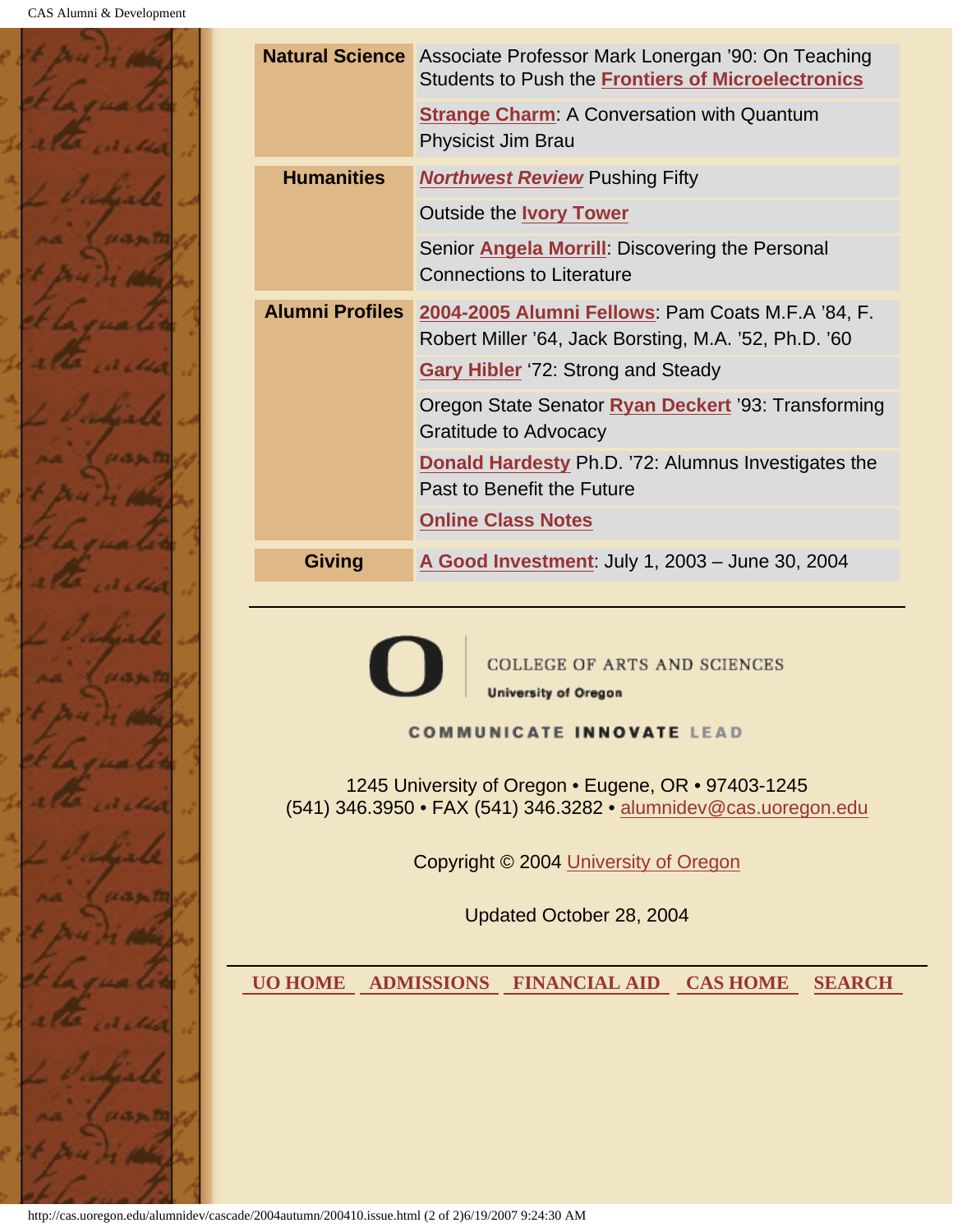college at a glance]

giving to CAS

alumnil

CAS news

CAS home page

# <span id="page-2-0"></span>ALUMNI & DEVELOPMENT UNIVERSITY OF OREGON<br>COLLEGE OF ARTS & SCIENCES

# **CAS NEWS**

## **Exercising the Right to Think**

### **UO Scholars Track Voting Trends, Raise Questions**



Professor Southwell is an expert on Oregon's vote-bymail process.

### **by Scott Holter**

For some, the first Tuesday in November is met with passion, a national holiday of sorts that is both a true right and a privilege of freedom. Others treat it as a duty, if not a nuisance, finding their way to the polls despite their demanding lives.

Then there are those who don't vote at all. They don't have the time or they don't follow the issues or candidates. Or they don't care.

The act of voting can be as polarizing as the candidates or issues. Will my vote really count? Can't we find an easier way to cast a vote? Is there really a difference in the two parties? And how can a candidate get more votes but still lose an election?

Recently, several University of Oregon political scientists and professors offered their thoughts on a variety of voting processes and tendencies, looking back at elections gone by as well as the one ahead, which is among the most talked-about presidential elections in recent memory.

**Every vote counts."** It's an all-American mantra drilled into our consciousness even before we're old enough to cross the threshold of a voting booth, and even more so since the 2000 Presidential election when George Bush outlasted Al Gore 2,912,790 votes to 2,912,253 in Florida and captured that state's 25 electoral votes, enough to put Bush over the top.

An inalienable right, voting makes us feel like concerned, civic-minded citizens, gives us a taste for the political process and keeps us thinking about our country's larger picture.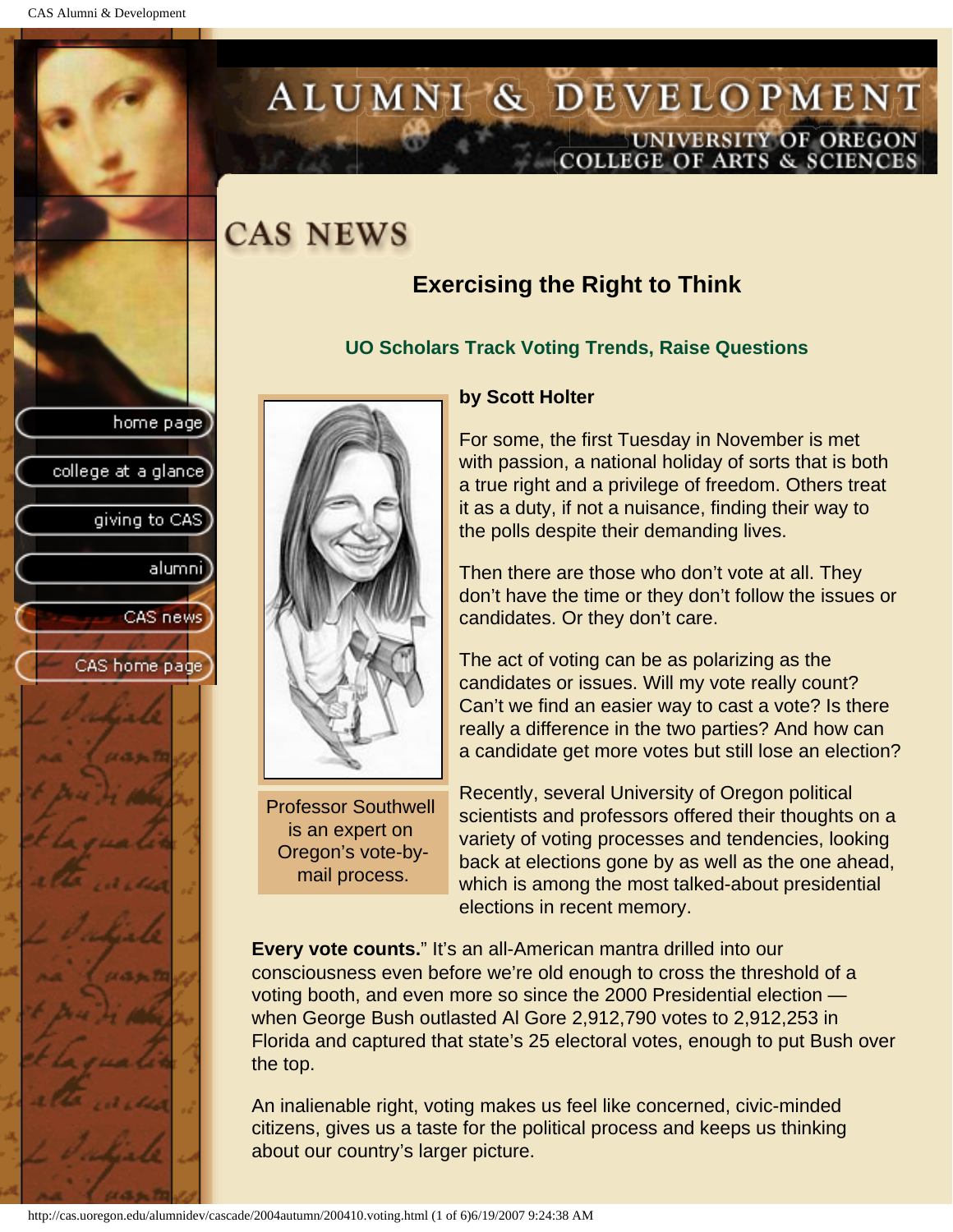

But, says UO economics professor **William Harbaugh**, the vote that we painstakingly cast on the first Tuesday in November is not as important as we have come to think.

"Since 2000 we have heard often that, 'See, our vote really does count,'" Harbaugh says. "But actually it doesn't. Florida was not decided by one vote, but by several hundred.

"There is a real paradox in the voting process. There's an old joke that you have a greater chance of getting killed on the way to the polls than having your vote determine an outcome."

Harbaugh says it remains a mystery to economists as to why people vote when the only benefit is the ability to say you did. And according to a paper Harbaugh authored in 1994, many even admit to participating when indeed they didn't.

"When you survey people to ask if they voted, 10 percent will lie and say they did when actually they didn't," Harbaugh continues. "And the frequency of the lies increases with education. College graduates are more likely to vote, but those who don't vote are also more likely to lie about it."

**The five-week Florida recount in 2000 had average citizens calling for electronic voting faster than you can say hanging chad.** If we can send a wireless email to our grandmother from a remote island near Fiji, why shouldn't we be able to choose our political favorites with a point and a click?

Ask **Eric Anderson**, a UO graduate student in Computer and Information Science, and he'll tell you that voting electronically is "extremely dangerous." Anderson's research in network security, coupled with the attention the Bush-Gore vote created, led him to study electronic voting security.

"There are advantages to some people, such as those with disabilities, but voting without printed backup creates a very high danger of fraud," Anderson says. "A user can plug in their vote, but the stored vote can easily be changed later. And without paper ballots there is not a way to do a recount. All you have is what was corrupted."

Anderson's findings led him to co-host a graduate seminar last winter entitled "Trustworthiness and Security of Electronic Voting Systems."

"The 2000 election got my attention," he says, "It drove home that although many think we had a need for electronic systems, that would be like jumping from a frying pan into a fire."

### **Home is where the voting booth is — at least for Oregonians.**

"Oregon is a politically unique state in many ways, especially how we vote," says Professor of Political Science and Associate Dean **Priscilla Southwell**. Southwell earned a National Science Foundation grant in 1996 to study vote-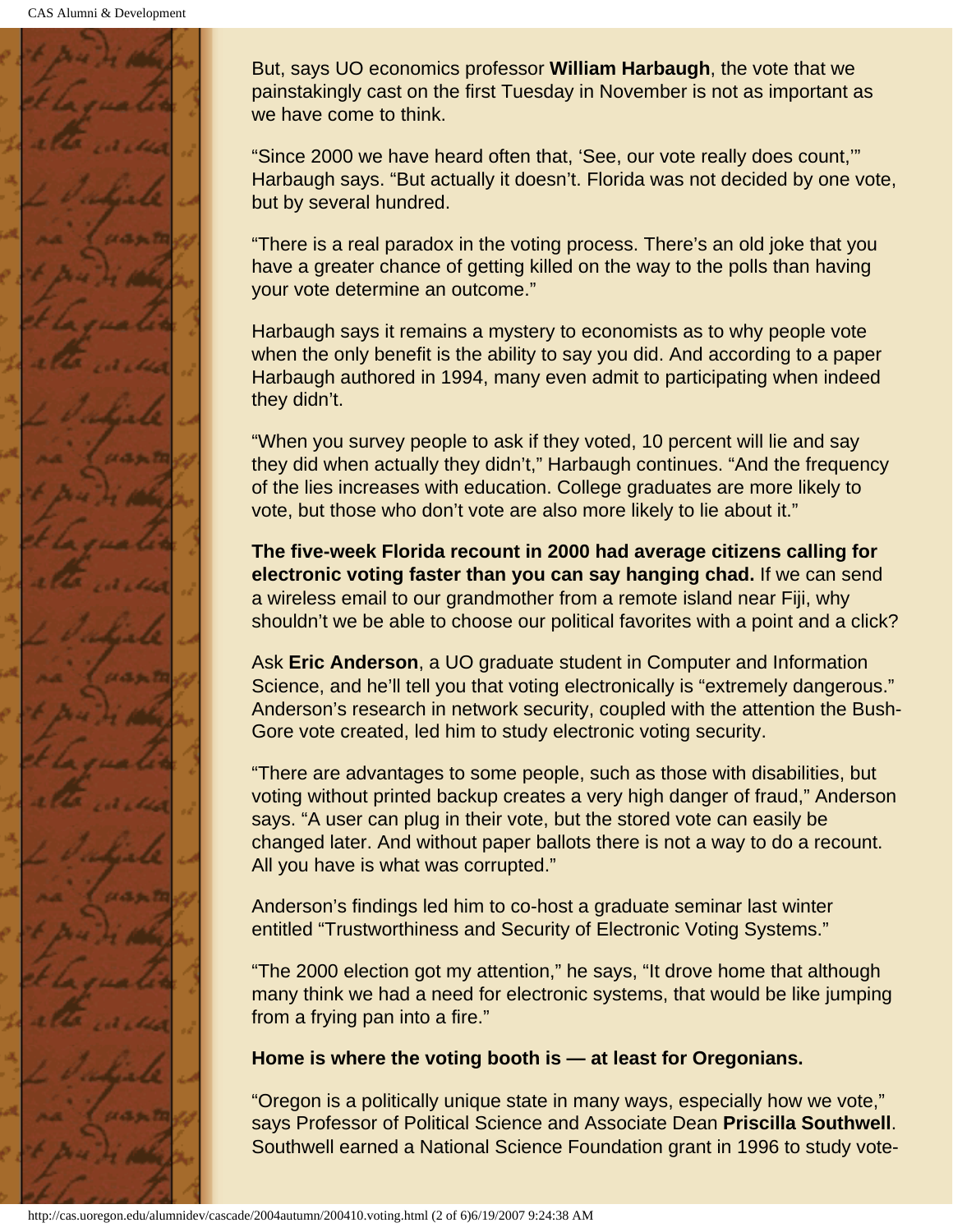CAS Alumni & Development



by-mail, after Oregon became the first state in the nation to elect a federal candidate entirely by mail.

Oregonians now conduct all their elections by mail, and Southwell's 2003 follow-up survey shows that a strong majority (80.9%) of Oregonians prefer it. Nearly one-third (29.3%) reported that they have voted more often since the adoption of vote- by-mail.

Southwell's 2003 follow-up survey shows that a strong majority (80.9%) of Oregonians prefer it. Nearly one-third (29.3%) reported that they have voted more often since the adoption of vote- by-mail.

Still, some observers remain skeptical about the process. Can the secrecy of the ballot be protected? Is there a potential for voter fraud? For coercive voting? Although Southwell's 1996 survey showed no evidence of coercive voting, these issues remain a concern.

However, Southwell notes that one should always compare such concerns to those that already exist at the polling place: "I grew up in Mayor Daley's Chicago — let's first talk about fraud at the polling place!"

Southwell believes fraud is less likely with the vote-by-mail system. Each signature is compared, electronically or by a person, with the original signature on the voter's registration card. In fact, when Southwell's 18-yearold son and 20-year-old daughter once signed each other's mailing envelopes, it was caught by the local election office. At the polling place, signature comparisons were only conducted when an official challenge was made.

While certain Oregonians are nostalgic for the ritual of showing up at the polls, the overwhelming preference for vote-by-mail extends across all levels of education, income, age, and even partisanship.

"Both Republican and Democratic leaders initially thought that vote-by-mail would be similar to absentee voting, which previous studies have shown tends to increase voting for older Republicans," says Southwell. "But, in the last several elections, there has been no partisan advantage to vote-by-mail."

### **The closeness of the 2000 election, coupled with a down-to-the-wire prognostication of 2004, could be proof that America is split right down the middle in terms of party lines.**

Not so, says **Joe Lowndes**, assistant political science professor who is teaching a historical course on the presidency in the upcoming school year.

"Americans have a far less durable identification with parties than in most of political history," he says. "People don't participate in the Democrat and Republican parties the way they once had. In the last 30 years or so, this country has had a growing number of independents. There's much less of a party focus in the electorate."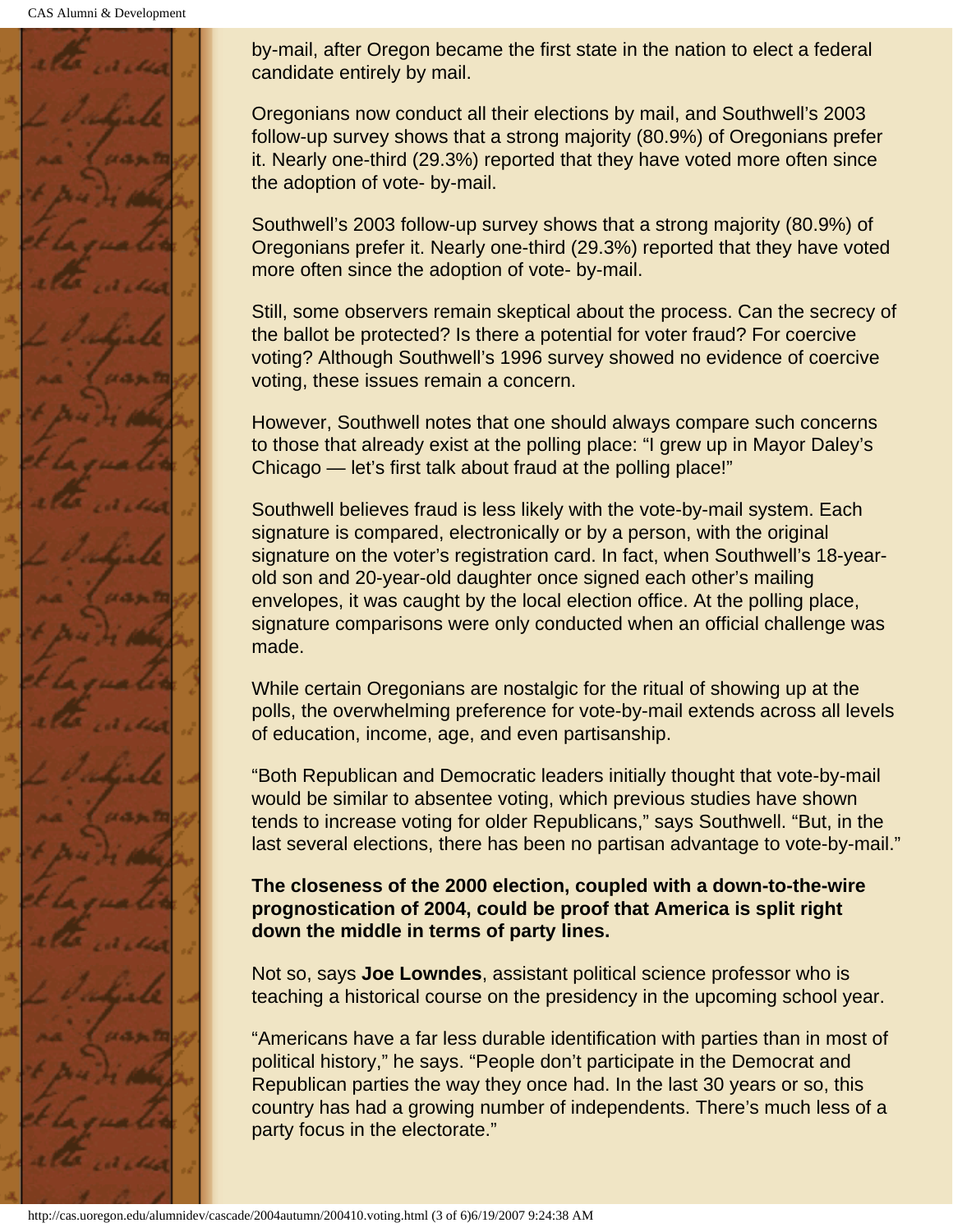CAS Alumni & Development



As a result, elections have become more volatile in certain aspects and candidates have taken to focusing on independents and swing voters. Where candidates used to rise up through the ranks in a party machine, today's candidates have the money to run their own campaigns.

Lowndes points to the role of dollars and the roles of media as partly to blame for the continuing great decline in voting in America. But he also blames the way we live our lives.

"Some scholars argue that there has been a privatization of American life," he says. "It's a loss of community, a hollowing out of civic culture. People are much less inclined to hang out with people and more inclined to stay in their homes and watch television."

Are people staying away from the polls because they feel candidates are bought and sold? Is it becoming more difficult to control the issue of money in politics? More rules could make for a less cynical voting population, but Lowndes believes it all comes down to the issues.

"As long as there are not meaningful things to fight for," he says, "then you're not going to get large turnouts."

### **Winning the popular vote in an election does not always mean winning a majority of the votes. Just ask UO President Dave Frohnmayer.**

In 1990, the Republican Frohnmayer lost the Oregon gubernatorial race to Democrat Barbara Roberts even though she tallied only 46 percent of the votes — thanks to conservative independent Al Mobley's 13 percent showing.

Two years later, Bill Clinton earned his first term in office despite 43 percent of the vote compared to 37 percent for George H.W. Bush and Ross Perot's 19 percent.

"With three or more candidates, the outcome of an election can be based on voting methods," says **Deborah Baumgold**, UO assistant professor of political science. In 2001, Baumgold developed the course "Democracy in Theory and Practice," designed to bring together facts about voting with questions regarding democratic values and to provide students opportunities to test various voting methods.

She also developed a web-based software that allowed students in the classroom to plug in any political race and simulate the outcome through various voting methods, which include:

• Plurality Vote: What we are used to, this "winner-take-all" method allows someone with less than majority to win.

• Alternative Vote: Each voter selects first and second choices. The candidate that finishes third must reallocate his or her votes to the next choice and final tallies are recalculated. (In this scenario, Bush beats Clinton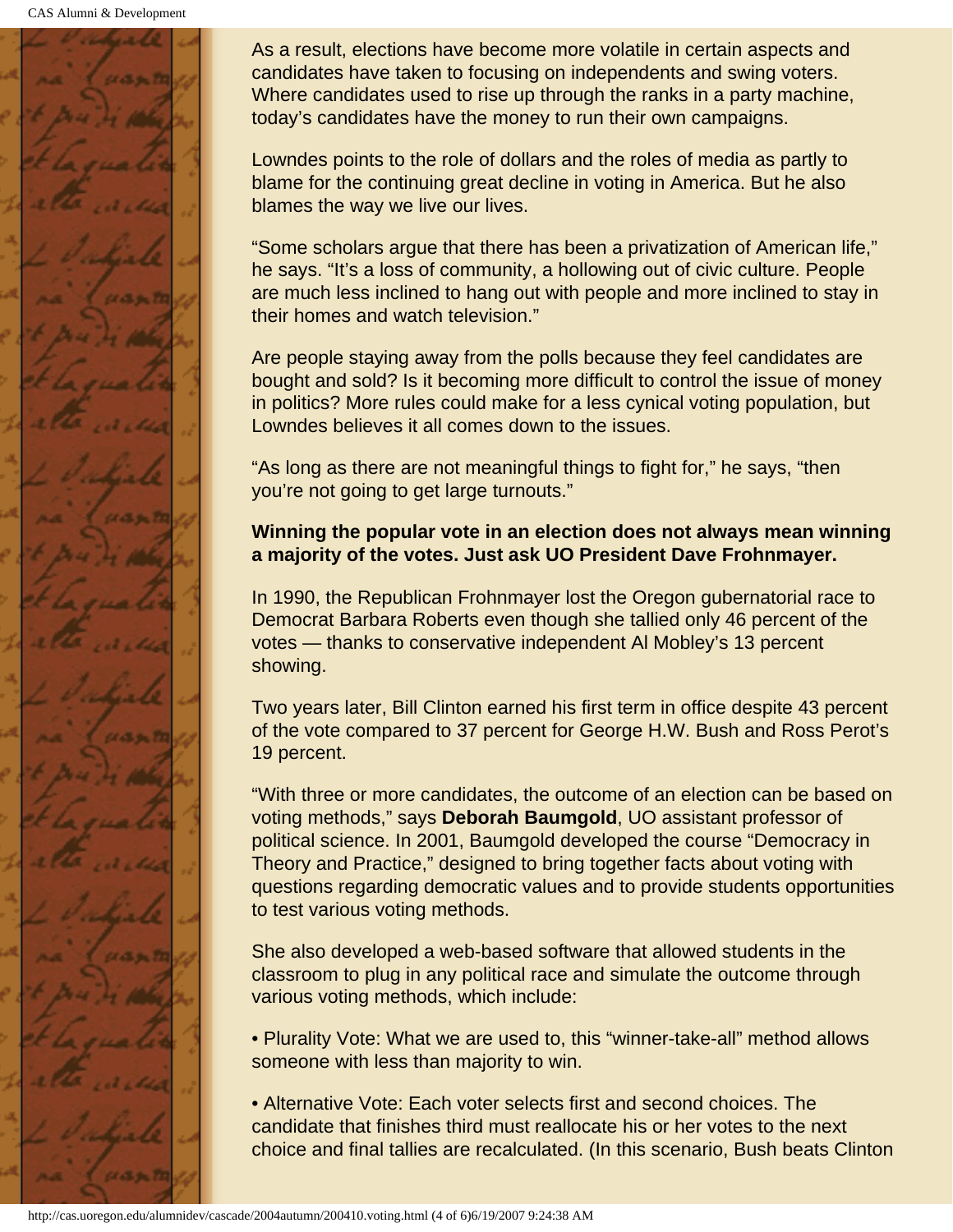

in 1992 and Frohnmayer beats Roberts in 1990.)

• Approval Vote: Voters select as many candidates as they wish.

"What is really fair and how do you choose what's fair?" asks Baumgold, who plans to offer the course during the upcoming year. "Whether it proves anything or not, it is a nice exercise for opening discussions on what's fair in democracy."

**November's tea leaves, according to Steve Haynes, might best be read in the words of two separate headlines printed six months apart: "Bush's economic plan aids re-election" (AP, Nov. 30, 2003) and "Iraq eclipses economic news" (***New York Times,* **May 22, 2004).**

"In previous presidential races the incumbent was helped when national security was a concern," says Haynes, UO associate head of economics. "The economy has become stronger, but the weight on our national defense has become more important. The impact is that the Iraq crisis may have switched from once helping the president to harming him."

In the 1994 paper "Why did economic models falsely predict a Bush landslide in 1992?," coauthored with fellow UO economist and dean Joe Stone, Haynes focused on the standard economic model that predicted President George H.W. Bush would defeat Bill Clinton in a landslide. Haynes draws an interesting parallel — though on the flipside — between that election and the John Kerry/ George W. Bush race.



Economist Steve **Haynes** 

"The '92 model tended to amplify the impact of economic factors, and these variables were more important than the models indicated," he says. "The economy was mostly weak (close to the election), and those factors hurt Bush."

Haynes says that where national defense was a non-issue in 1992, it dominates the process today. "As we get closer to November, economic factors should become less important and defense issues should become more important. When national security is an issue, voters tend to rally around the flag. But, following those headlines, it might be in reverse."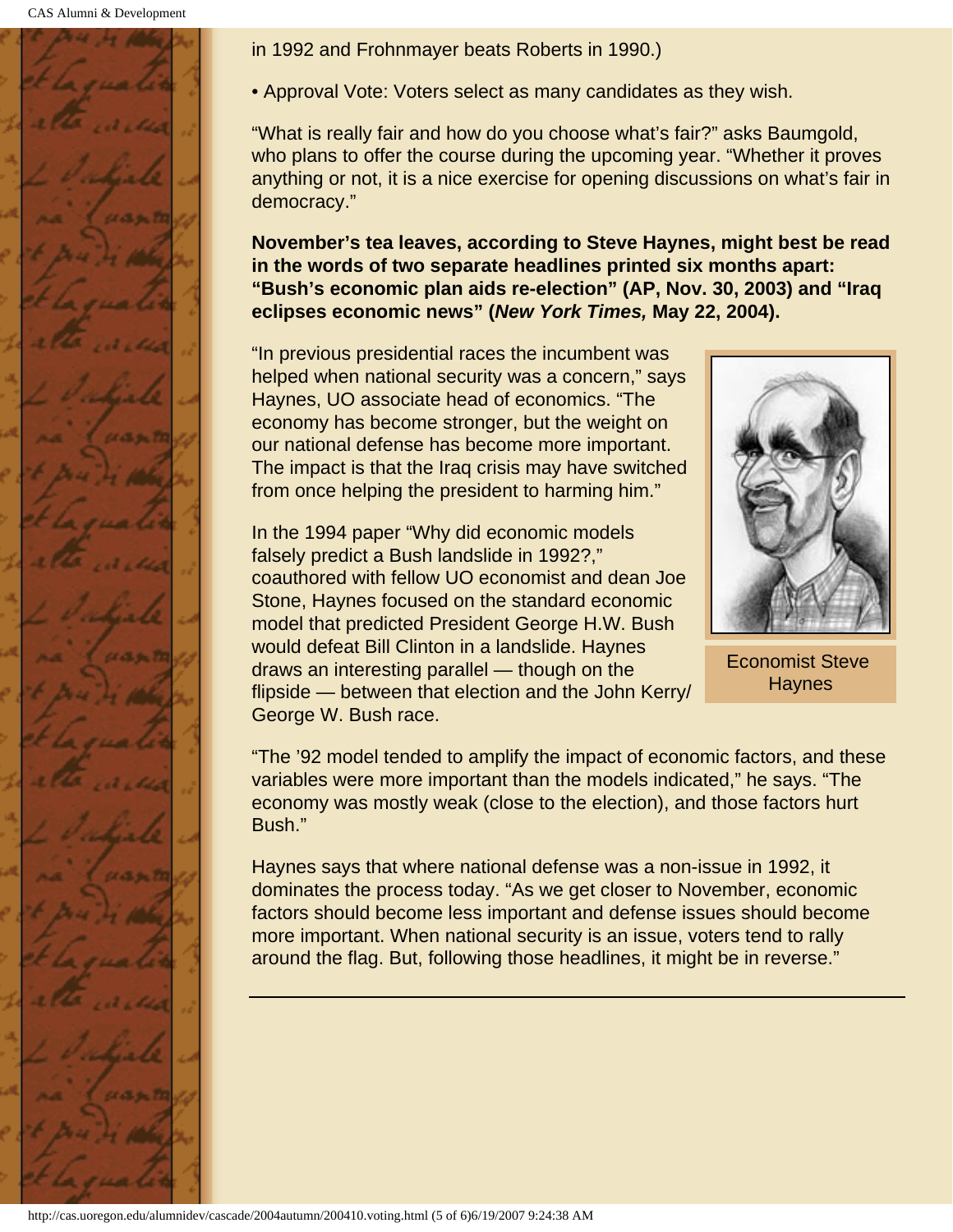college at a glance]

giving to CAS

alumnil

CAS news

CAS home page

# <span id="page-7-0"></span>ALUMNI & DEVELOPMENT UNIVERSITY OF OREGON<br>COLLEGE OF ARTS & SCIENCES

## **CAS NEWS**

### **The Dean's Letter Paying It Forward**

#### **Joe Stone, Dean of Arts and Sciences**



Dean Stone, right, thanks Walter Mead '52 for his generosity to the Department of Economics.

Several years ago, the movie "Pay it Forward" pursued the theme of what the world around us would be like if each of us felt obligated to "pay it forward," i.e., to pass along to someone else, in one way or another, the most important gifts in life we receive from others. In the College of Arts and Sciences, we were recently humbled by two wonder-ful examples of paying it forward. A former student in our English department, **Robert A. Lee**, grateful for his experience while studying here in the 1960s, has endowed, with his wife **Gloria**, a professorship in English to honor one of his professors from that period, **A. Kingsley Weatherhead**.

Similarly, **Walter and Thelma Mead** have endowed a faculty fund in my home department of economics to help in recruiting and retaining strong faculty. Dr. Mead received the very first Ph.D. degree awarded by the Department of Economics in 1952 and continued with a distinguished career at the University of California at Santa Barbara.

Gifts like these remind us not only of the generosity of our supporters, but also of the long-lasting effects of our faculty's efforts and the immeasurable impact these gifts have on the quality of our programs and the experiences of today's students. As you read through this issue of *Cascade,* I hope that you will enjoy and be impressed by the vitality of our programs and the opportunities they provide to our students. The topics range from issues related to this fall's [election](#page-2-0) to issues related to [adoption.](#page-20-0) Our faculty explain the importance of [literary presses](#page-26-0), and of paying attention to the needs of our student chemists.

We and our students look forward to the start of this new year, to the new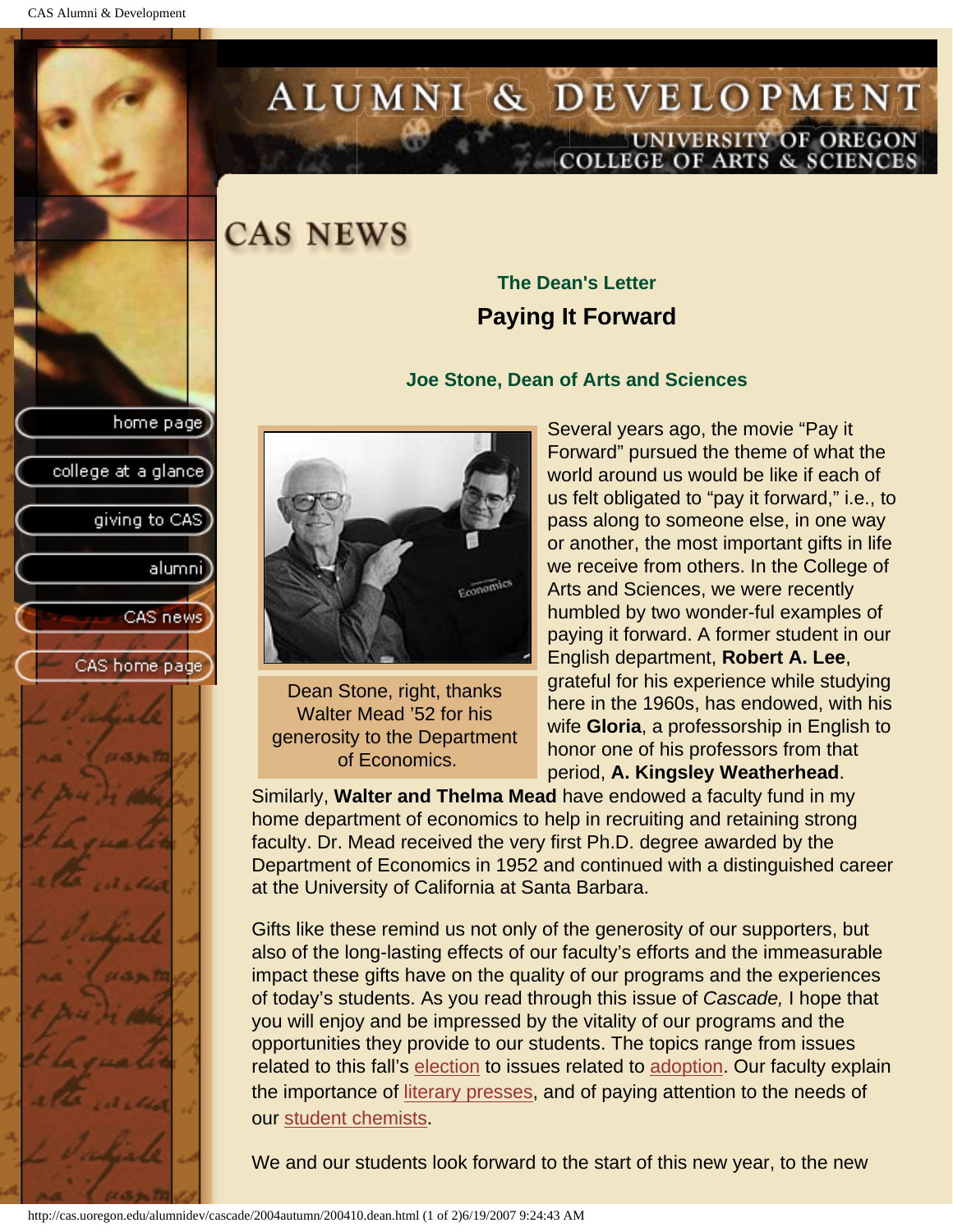

and expanding opportunities our academic programs will provide, and to the new and innovative ways the University of Oregon is seeking to contribute both to the region and to the larger world. I hope you enjoy some examples of our efforts.

> **COLLEGE OF ARTS AND SCIENCES University of Oregon**

**COMMUNICATE INNOVATE LEAD** 

1245 University of Oregon • Eugene, OR • 97403-1245 (541) 346.3950 • FAX (541) 346.3282 • alumnidev@cas.uoregon.edu

Copyright © 2004 University of Oregon

Updated October 28, 2004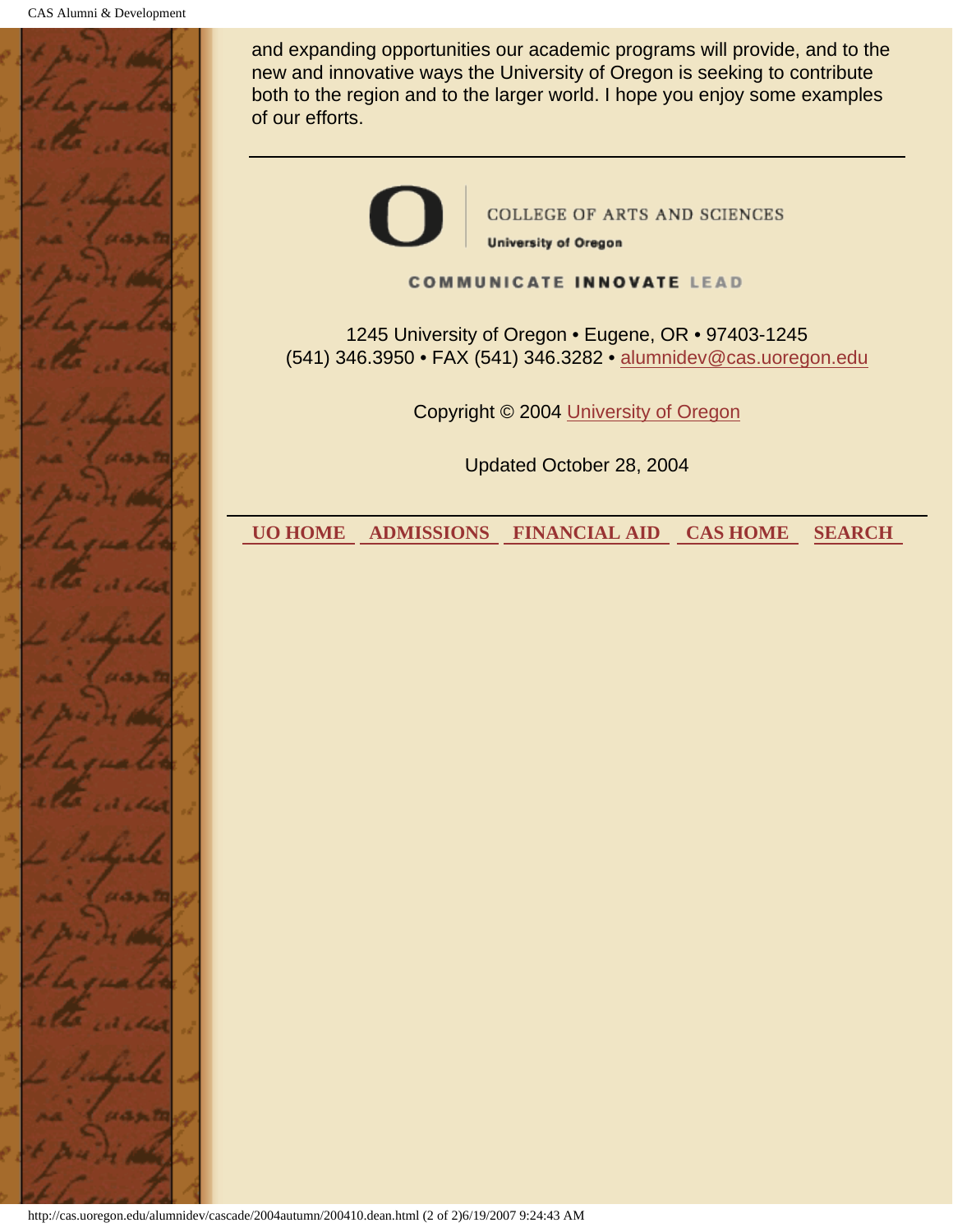# <span id="page-9-0"></span>ALUMNI & DEVELOPMENT UNIVERSITY OF OREGON<br>COLLEGE OF ARTS & SCIENCES

# **CAS NEWS**

### **Introducing**

#### **Dietrich Belitz Associate Dean of Natural Sciences**

Appointed to a three year term as the new associate dean of natural sciences, Dr. Belitz was formerly head of the UO's Department of Physics. His research interests include statistical mechanics and condensed matter physics, in particular the theory of quantum many-body systems.

### **Affiliations:**

UO faculty since 1987 Materials Science Institute Institute for Theoretical Science

### **On his bookshelf:**

*Jayber Crow* by Wendell Berry; *All the Little Live Things* by Wallace Stegner; *Extraordinary Popular Delusion and the Madness of Crowds by Charles* **MacKay** 

"I am looking forward to working with the departments and with the university administration to further improve the quality of research and teaching at our institution."

> **Jane Gary Executive Director for College Advancement**

home page college at a glance] giving to CAS alumni] CAS news

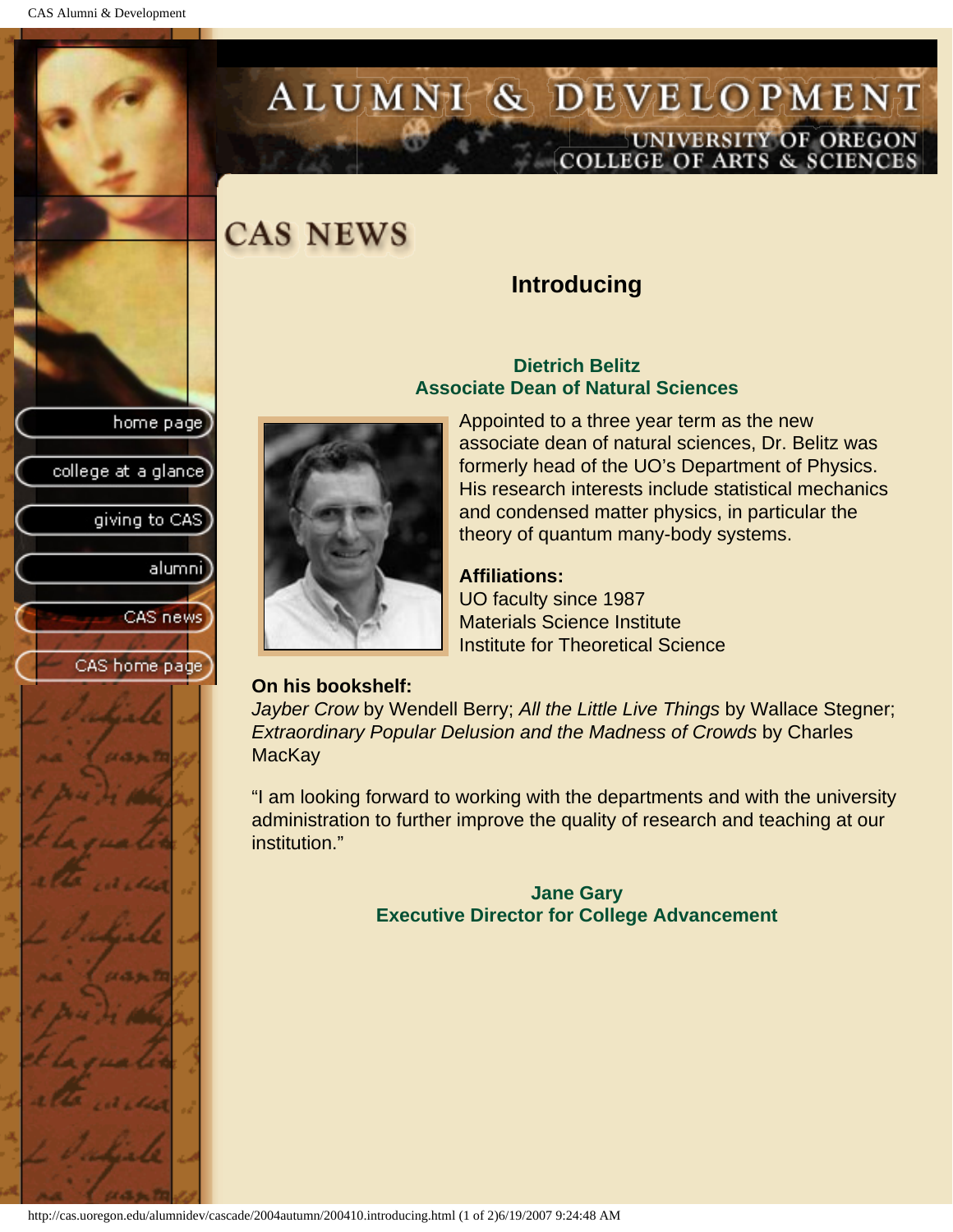



Gary brings twenty-four years of campaign and fundraising experience to the College of Arts and Sciences. Her most recent successes have been at the UO School of Law, where she completed a fifteen million dollar campaign for the Knight Law Center.

#### **Affiliations:**

'73 alumna from the College of Arts and Sciences, Theatre Arts

#### **On her bookshelf:**

*The Fencing Master* by Arturo Perez-Reverte; *Middlesex* by Jeffrey Eugenides; *Reading Lolitin Tehran* by Azar Nafisi

"The College of Arts and Sciences is so multi-faceted. Leading its talented development team will be the best and most rewarding challenge of my career."



**COLLEGE OF ARTS AND SCIENCES** 

**University of Oregon** 

#### **COMMUNICATE INNOVATE LEAD**

1245 University of Oregon • Eugene, OR • 97403-1245 (541) 346.3950 • FAX (541) 346.3282 • alumnidev@cas.uoregon.edu

Copyright © 2004 University of Oregon

Updated October 28, 2004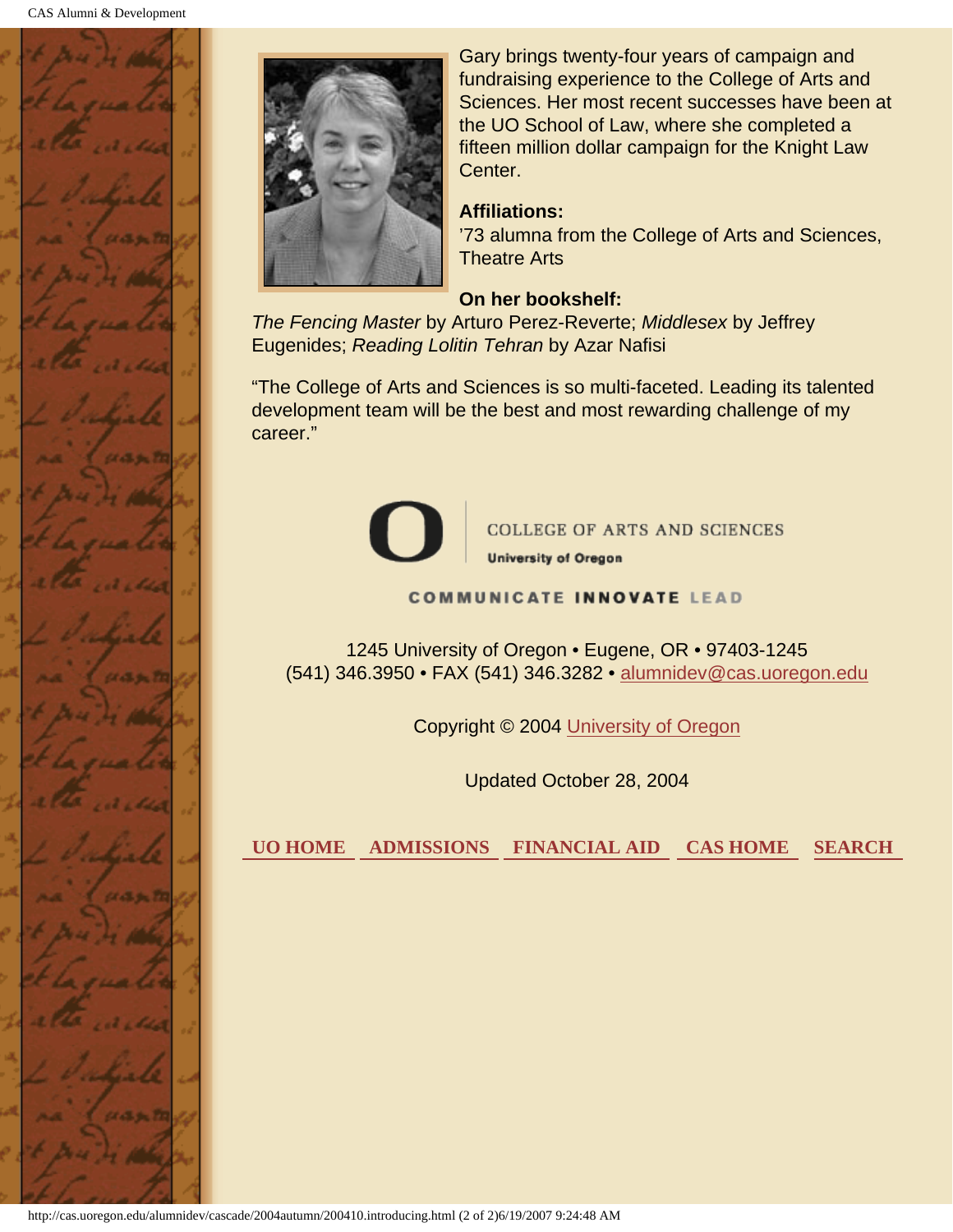college at a glance

giving to CAS

alumnil

CAS news

CAS home page

# <span id="page-11-0"></span>ALUMNI & DEVELOPMENT UNIVERSITY OF OREGON<br>COLLEGE OF ARTS & SCIENCES

## **CAS NEWS**

### **UO Alum Wins Tony Awards**



Tony Award winner Jeff **Whitty** 

Coos Bay, Oregon, may seem a long way from the bright lights of Broadway. But the acclaimed work of a 1993 University of Oregon graduate who graduated from Marshfield High School on the central Oregon coast has shortened the distance considerably.

**Jeff Whitty**, who earned a bachelor's degree in English and was in the university's Robert D. Clark Honors College, was at the heart of the surprise of this year's Tony Awards ceremony. He won Best Book for the upstart musical "Avenue Q," which also earned Best Musical and Best Score honors.

"Avenue Q" is the story of Princeton, a bright-eyed college grad who comes to New York City with big dreams and a tiny

bank account. He discovers the only neighborhood in his price range is Avenue Q. Together, Princeton and his newfound friends struggle to find jobs, dates, and their ever-elusive purpose in life. The show opened in July 2003.

Whitty performed in several University Theatre productions while at the University of Oregon, including "Assassins" and "Into the Woods." His honors college thesis project was a one-man show in which he played eight characters. Theater arts professor **John Schmor**, who helped Whitty on that project, said Whitty is "an intense and ambitious and somehow very sweet human being. An odd combination, but it's led him to great places in New York."

After leaving Oregon, Whitty moved to New York and earned a master's degree from New York University's Tisch School of the Arts. As an actor, he's worked off-Broadway, regionally and in film and television.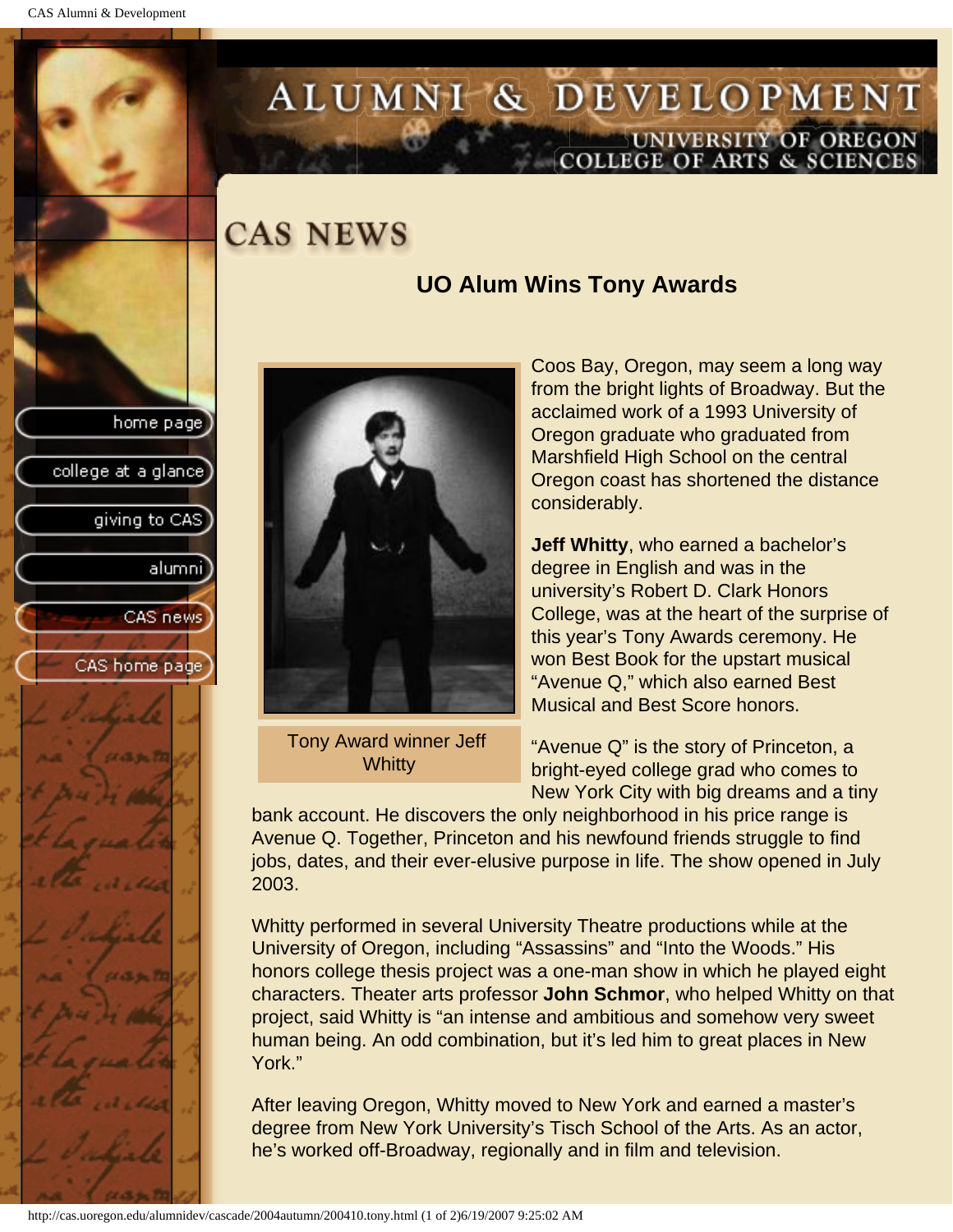college at a glance

giving to CAS

alumni

CAS news

CAS home page

## <span id="page-12-0"></span>ALUMNI & DEVELOPMENT UNIVERSITY OF OREGON OLLEGE OF ARTS & SCIENCE

# **CAS NEWS**

## **UO Geologists Predict a "Flurry" of Quakes**

The notorious San Andreas fault may be on the cusp of producing a flurry of earthquakes that could rattle Southern California with a strong temblor every few decades or less, says University of Oregon geologist **Ray Weldon**.

A detailed analysis of two periods of past quake activity on a section of the fault suggests that a drawn-out period of little seismic activity may be coming to an end.

Together, Weldon's research team has produced the most complete paleoearthquake record to date at their excavation near the town of Wrightwood, Calif., about 62 miles northeast of Los Angeles. Data collection has spanned more than 18 years, and the team has excavated a total of 45 trenches to reconstruct 6,000 years of quake activity.

Weldon's team includes Tom Fumal of the U.S. Geological Survey, and Glenn Biasi of the University of Nevada at Reno, and graduate student **Kate Scharer** of the UO Department of Geological Sciences, who joined the team five years ago as one of Weldon's doctoral degree students.

"The timing and size of earthquakes in the past shows that the high level of strain in 2004 is rare," she says. "Previously, this level of strain has been followed by a spate of earthquakes taking place over a couple of centuries."

Data from studies like Wrightwood helps the engineering community improve building and infrastructure design so that losses are reduced when a major quake occurs, Scharer says.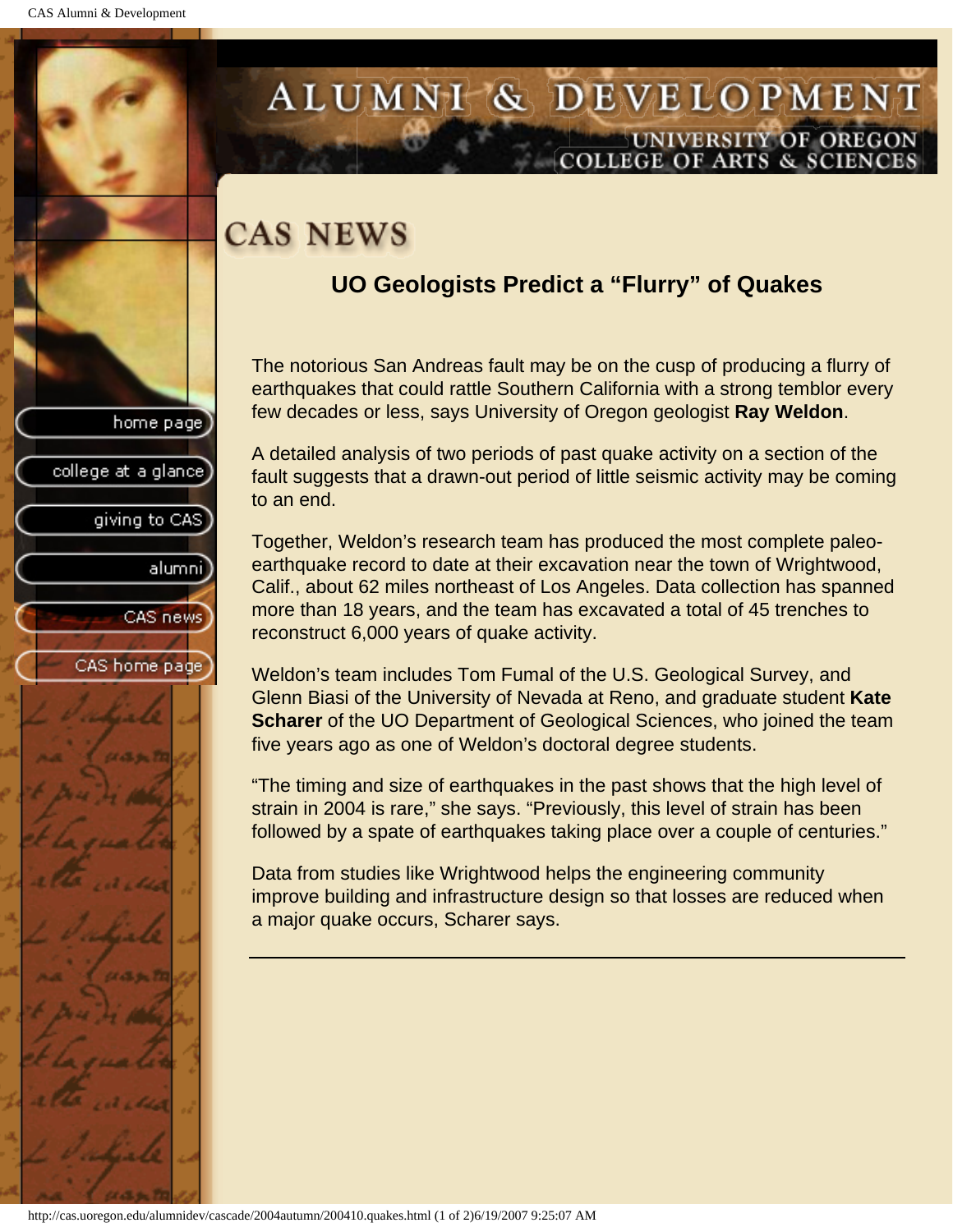college at a glance

giving to CAS

alumnil

CAS news

CAS home page

## <span id="page-13-0"></span>ALUMNI & DEVELOPMENT UNIVERSITY OF OREGON OLLEGE OF ARTS & SCIENCE

## **CAS NEWS**

### **Hospital, UO Announce Cardiovascular Research Institute**



Oregon Heart and Vascular **Institute** 

The newly formed Oregon Heart & Vascular Institute, an innovative partnership between the UO and Sacred Heart Medical Center, opened its doors at last April.

The institute is unique in its interdisciplinary model and will be among the premier heart and vascular centers in the Pacific Northwest. Sacred Heart is already known as one of the nation's top

one-hundred hospitals for cardiac services, and the University of Oregon brings more than eight decades of research and expertise in human physiology to the institute.

"Through curriculum development and basic research, University staff and students will work closely with physicians and others at the Institute to deliver student, patient, and public education," said President **Dave Frohnmayer**. "These expanded opportunities will help the university extend its mission beyond its current geographical borders into the communities in Oregon and beyond."

Faculty in the Department of Human Physiology hope the institute will further expand the opportunities for physician-researcher collaborations — through medical education and research seminars, student clinical and surgery observations, and physicians in the classrooms.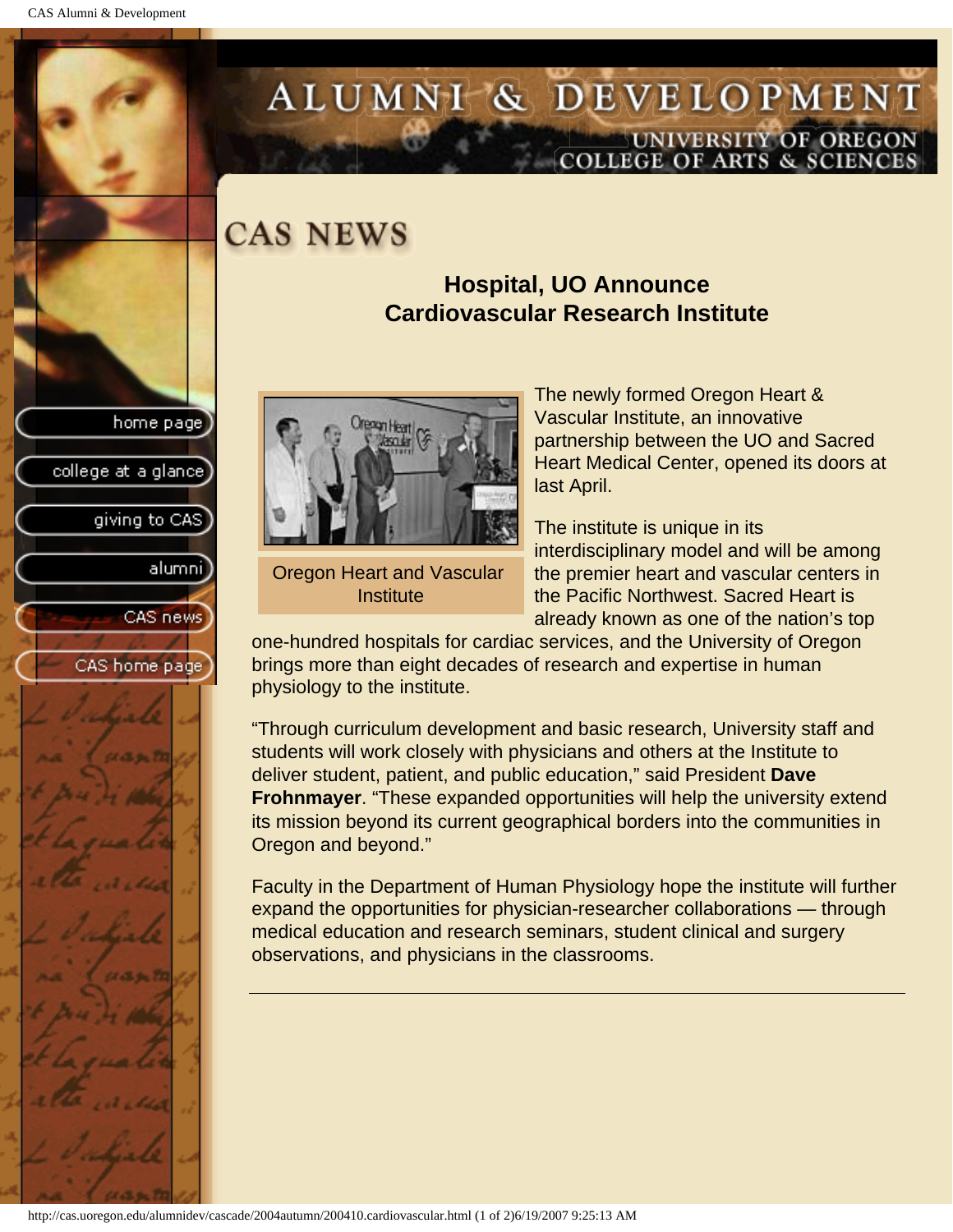college at a glance

giving to CAS

alumnil

CAS news

CAS home page

## <span id="page-14-0"></span>ALUMNI & DEVELOPMENT UNIVERSITY OF OREGON **COLLEGE OF ARTS & SCIENCE**

# **CAS NEWS**

### **UO Lab Solves Nanoscience Problem**

University of Oregon chemists involved in the Oregon Nanoscience and Microtechnologies Institute (ONAMI) are now able to control the spacing between nanoparticles, a key step for the development of a new class of nanoelectronic devices.

"We care about the spacing between the particles because the interactions between them are distance-dependent," says Professor **Jim Hutchison**. "If they're too far apart, the interaction will be weaker, preventing the particles from passing electrons from one to another."

The ability to control spacing of nanoparticles at 1.5 to 3 nanometers is the latest in a series of groundbreaking discoveries coming out of the UO's materials science program. A nano-meter is a billionth of a meter. A human hair is about 50,000 nanometers thick.

The National Science Foundation, the Alfred P. Sloan Foundation and the Camille & Henry Dreyfus Foundation, Inc., fund Hutchison's research.



**COLLEGE OF ARTS AND SCIENCES University of Oregon** 

**COMMUNICATE INNOVATE LEAD** 

1245 University of Oregon • Eugene, OR • 97403-1245 (541) 346.3950 • FAX (541) 346.3282 • alumnidev@cas.uoregon.edu

Copyright © 2004 University of Oregon

Updated October 28, 2004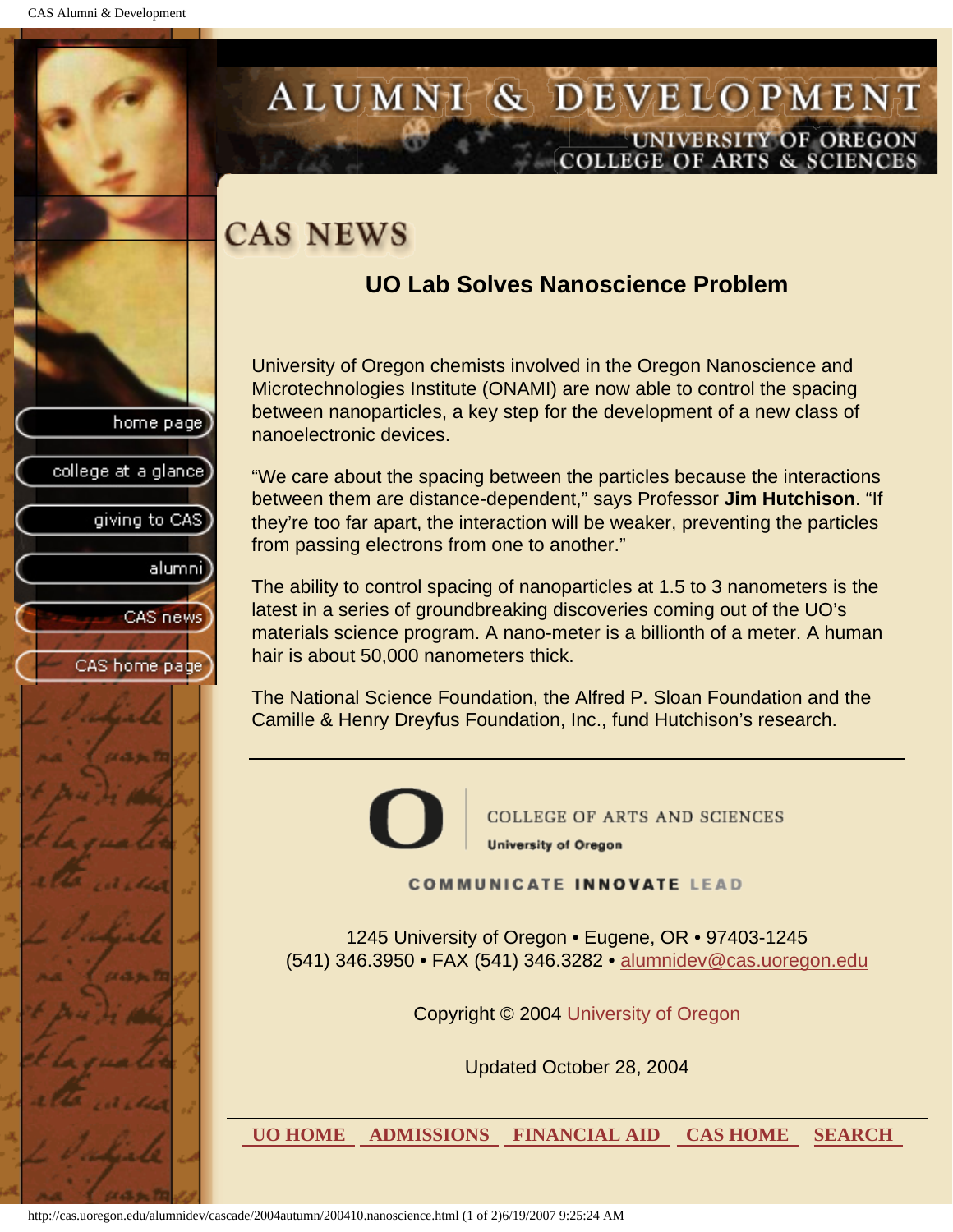college at a glance

giving to CAS

alumnil

CAS news

CAS home page

## <span id="page-15-0"></span>ALUMNI & DEVELOPMENT UNIVERSITY OF OREGON **COLLEGE OF ARTS & SCIENCE**

# **CAS NEWS**

### **Congress Approves \$8 Million for UO Research**

The U.S. House and Senate have approved \$8 million in funding for University of Oregon research projects that will continue vital research into brain function and provide significant momentum for collaborative nanotechnology advancements.

The Department of Defense appropriations bill contains \$3 million for the Brain, Biology and Machine Initiative (BBMI) and \$5 million for the Oregon Nanoscience and Microtechnologies Institute (ONAMI).

"These awards focus on the university's two highest research priorities in the sciences," says **Rich Linton**, UO vice president for research and graduate studies. "The new funds will accelerate the pace and impact of the research, will deepen collaborative partnerships, will enhance the quality of the UO's research facilities, and will help UO scientists garner additional grant funding."

The ONAMI funding includes \$2.5 million for research on developing environmentally friendly nanotechnology materials and manufacturing processes and \$2.5 million for development of miniaturized energy systems with diverse technologic applications.

The \$3 million in BBMI funding will be used to advance research in magnetic resonance imaging (MRI), computational science and genetics to better elucidate the factors that influence learning, memory and behavior, both in normal functions and in associated brain disorders. Possible applications for ongoing UO research include improved methods to treat post-traumatic stress disorders or to reroute brain function to help offset brain injuries.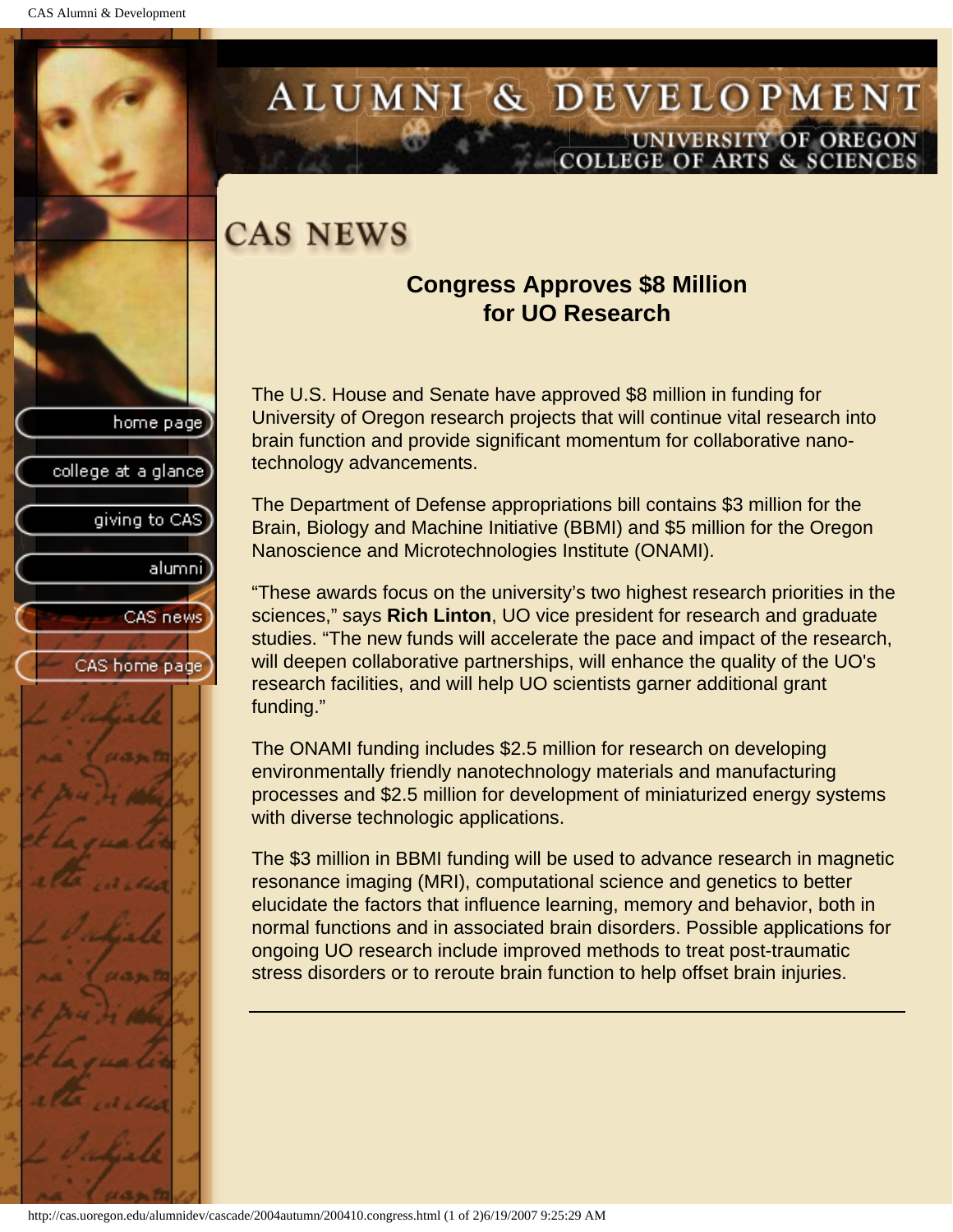college at a glance]

giving to CAS

alumni

CAS news

CAS home page

# <span id="page-16-0"></span>ALUMNI & DEVELOPMENT UNIVERSITY OF OREGON<br>COLLEGE OF ARTS & SCIENCES

**CAS NEWS** 

### **UO Anthropologists on California's Channel Island**



Braje and Erlandson on San **Miguel** 

The Chumash people of California's Channel Islands lived off the ocean's bounty for millennia without harming the coastal environment. In just 200 years, however, European settlement wreaked havoc on Channel Island ecosystems, devastating both terrestrial and marine species and seriously disrupting the fragile ecology of the islands.

What can we learn from these ancient people about conservation and the

restoration of coastal environment?

Plenty, says University of Oregon anthropologist **Jon Erlandson**, who uses archaeology and ecology to better understand how ancient people practiced sustainable harvesting of marine resources.

"Even though the Chumash were there for more than 10,000 years, there is limited evidence of major environmental impact," Erlandson says. "They had an impact, as all humans do, but the overall picture is one of sustained occupation and sustainable economies spanning thousands of years. This appears to be true, despite high Chumash population densities, sophisticated maritime technology and extensive trade with mainland peoples."

Erlandson and research assistant **Todd Braje**, an anthropology doctoral degree student from Michigan City, Ind., recently won a Mia Tegner Memorial Grant in Marine Environmental History and Historical Ecology.

The \$6,000 award will help continue their study of shell middens on San Miguel Island, the easternmost of the Channel Islands. Middens are refuse deposits containing shell debris, fish and sea mammal bones, and artifactssome more than 9,000 years old. By examining the middens, Erlandson's team can create a picture of marine life in the Channel Islands over the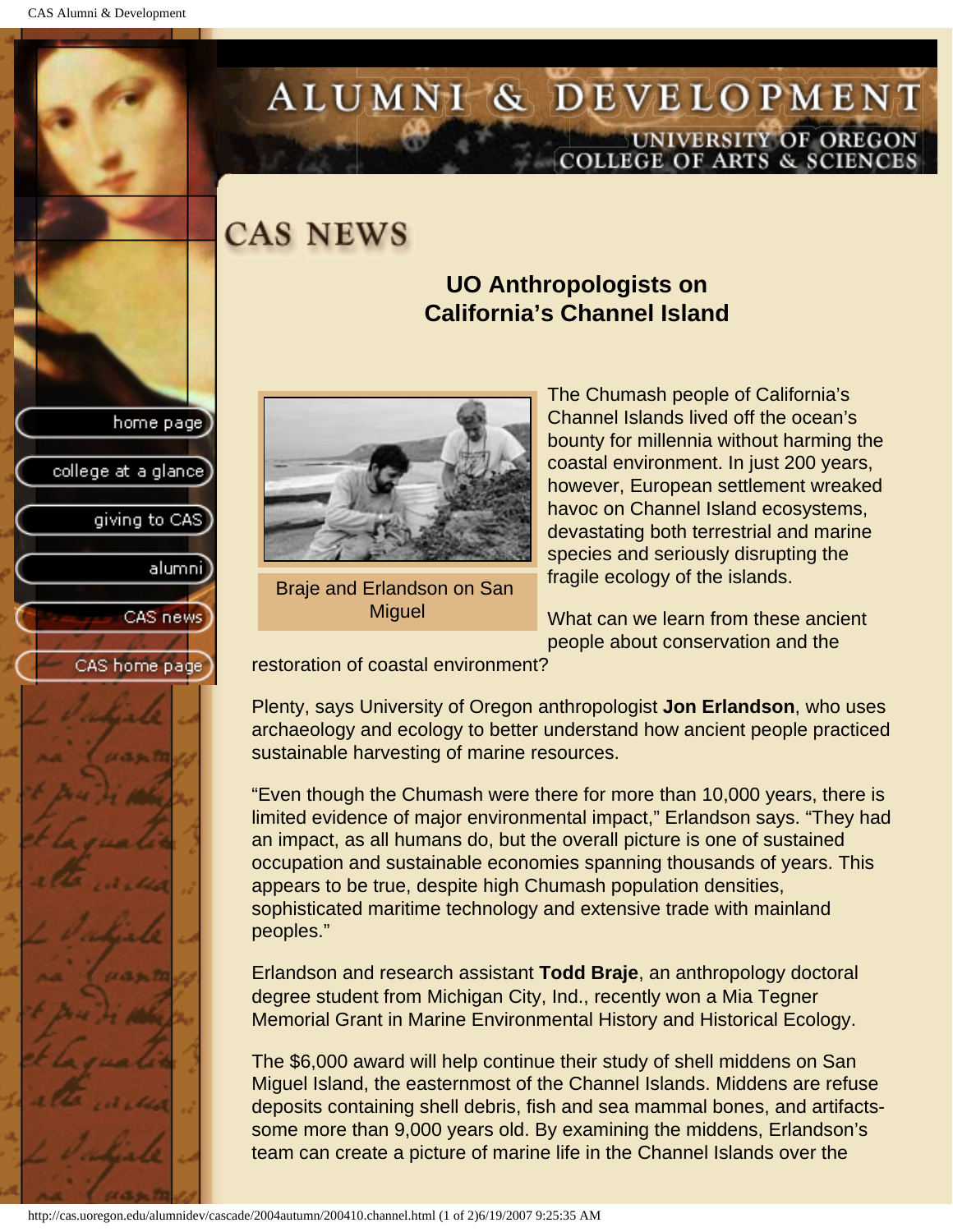CAS Alumni & Development



course of time and gain insight about how the Chumash people, the islands' original inhabitants, harvested resources using ecologically sound methods.

Their work also can help guide restoration efforts by providing ecological data on the nature of island environments in the past.

The Tegner grant will help pay for travel and food expenses, as well as a variety of analyses, including carbon dating of the sites to determine the age of the material uncovered in the middens. Other funders include the National Park Service and the National Science Foundation.

Erlandson's work also has provided evidence for the theory of coastal migration which suggests that early humans settled the coastal regions of the Americas by boat. His research on early humans and coastal migration was featured in July on the PBS program "Scientific American Frontiers." For more information, visit http://www.pbs.org/saf/1406/index.html.



**COLLEGE OF ARTS AND SCIENCES University of Oregon** 

#### **COMMUNICATE INNOVATE LEAD**

1245 University of Oregon • Eugene, OR • 97403-1245 (541) 346.3950 • FAX (541) 346.3282 • alumnidev@cas.uoregon.edu

Copyright © 2004 University of Oregon

Updated October 28, 2004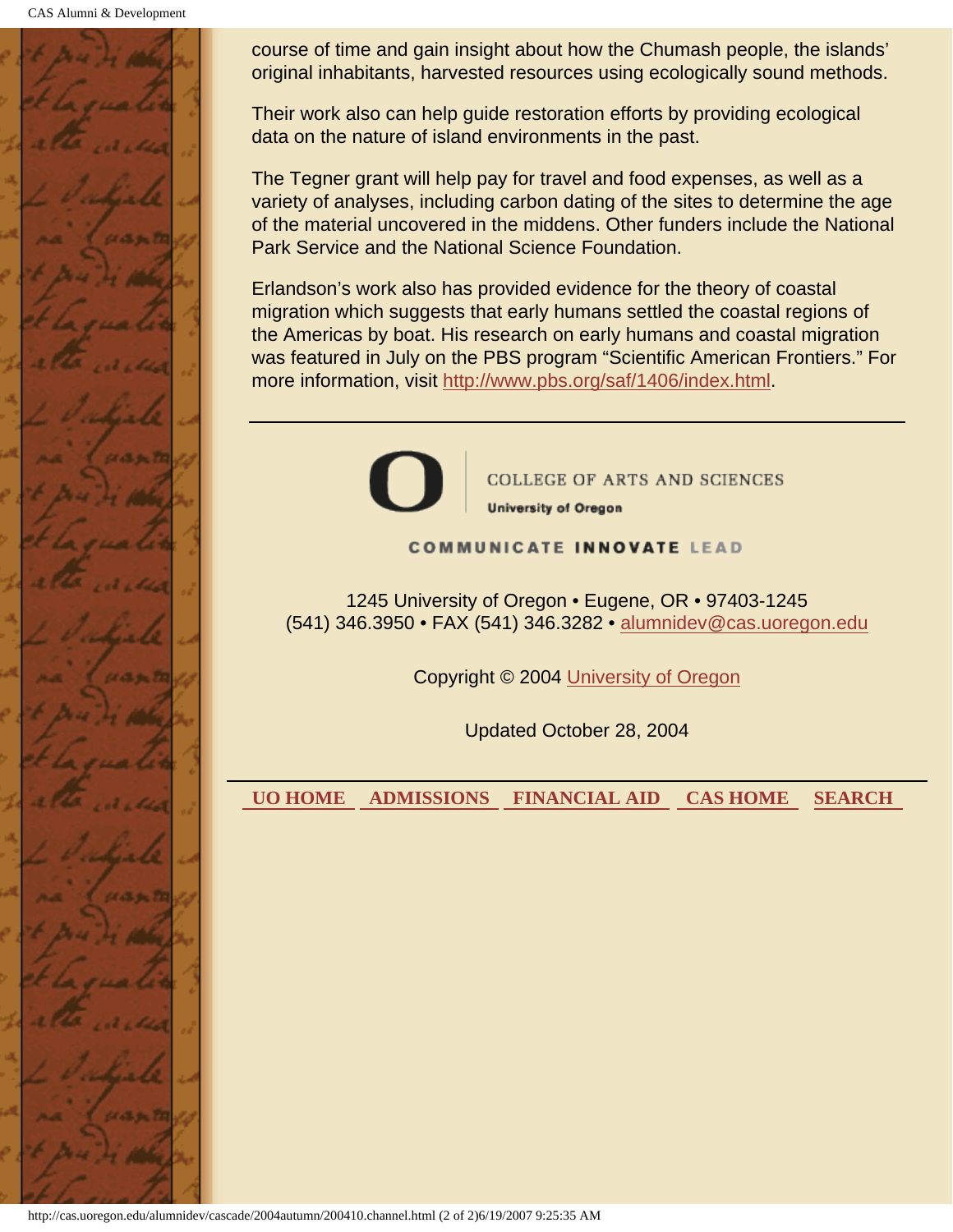<span id="page-18-0"></span>CAS Alumni & Development

# ALUMNI & DEVELOPMENT UNIVERSITY OF OREGON<br>COLLEGE OF ARTS & SCIENCES

## **CAS NEWS**





Walter and Thelma Mead

### **The Meads**

In 1952, **Walter J. Mead** was the first University of Oregon student to earn a Ph.D. in economics. Now, he's giving back to his alma mater through a \$500,000 endowment gift for a faculty fellowship in economics.

"I really appreciated having the opportunity to get to know my professors well at the University of Oregon and the personal attention they gave me," says Mead, who also received his undergraduate degree from the UO in 1948. "I received an excellent broad liberal arts education that has served me well in everything I've undertaken. I'm indebted to UO for helping me lay the groundwork for a richly rewarding life and

career, and I'm so pleased to be able to make this gift that can help ensure the continuing high quality of the faculty."

After a distinguished career of thirty-two years as a professor of economics at University of California, Santa Barbara, Mead retired in 1991. A past president of the Western Economics Association, Mead's expertise in energy economics earned him career recognition from the International Association of Energy Economists. In 1989, the College of Arts and Sciences also recognized his career by naming him one of their distinguished alumni fellows.

Mead, a native of Oregon who grew up in Salem, is fond of recalling his student days on campus. "Those friendships with fellow students and professors have lasted a lifetime," he says. He and his wife, **Thelma**, recently returned to campus, where their son, **Douglas '77**, studied as well.

They revisited some of their old friends and campus hangouts and, of course, "talked shop" with some of the UO's esteemed economists.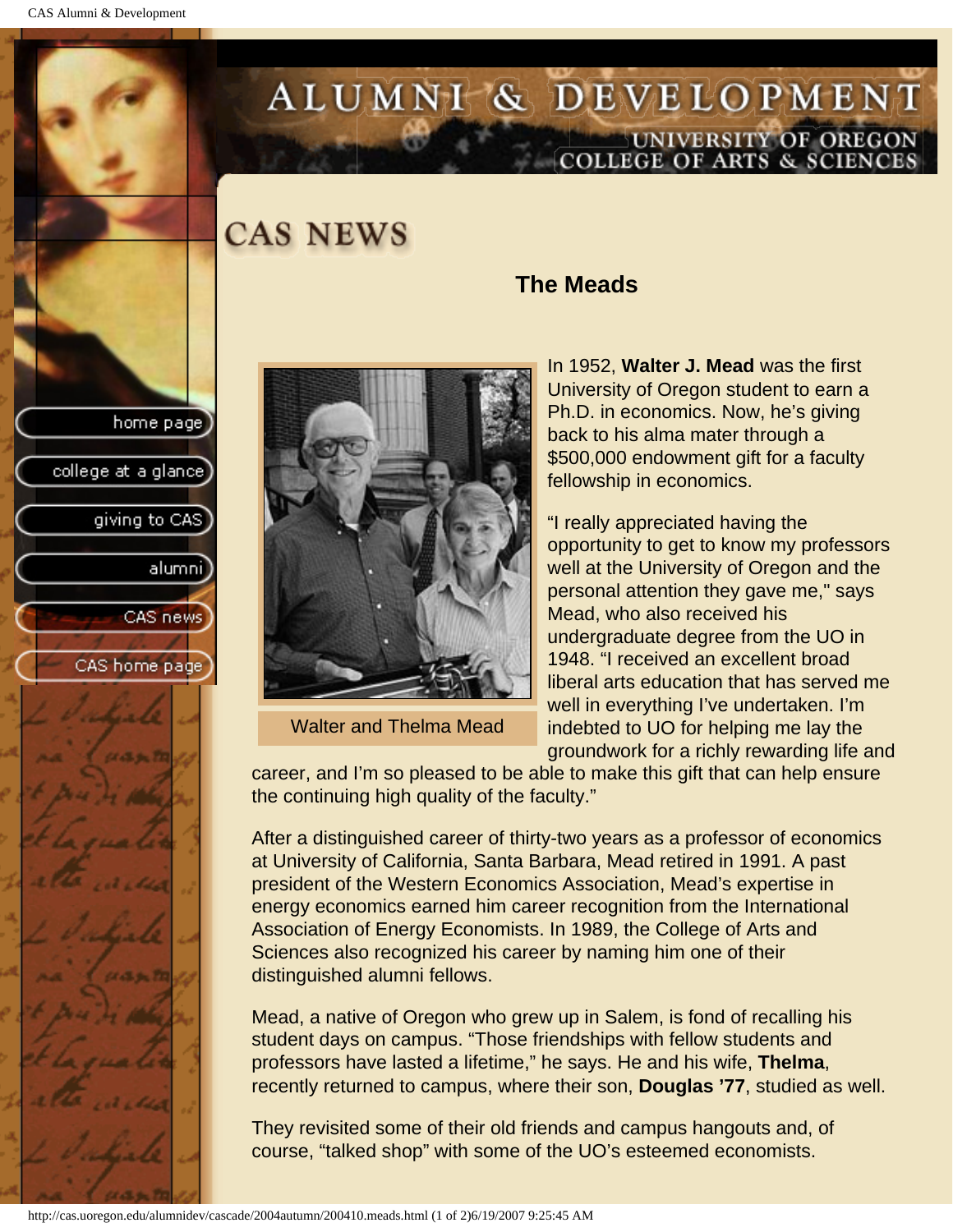

Department head **Van Kolpin** says it was a special occasion for the entire department: "It was a real treat to reminisce with them about the early days of our program."

The **Walter J. Mead Faculty Endowment Fund in Economics** will be primarily used as a source of funding to retain top faculty and to lure the best and the brightest from around the world to join a department already renowned for its innovative programs and research.

"As a former professor, Walter Mead knows first hand how support for faculty translates into support for students," says Dean **Joe Stone**. "When individuals like him step up and show this level of generosity and loyalty for their alma mater, it serves as a wonderful testament to the impact that our faculty have on students' lives. Walter's gift ensures that a world-class faculty will continue to inspire students at the University of Oregon for generations to come."



**COLLEGE OF ARTS AND SCIENCES University of Oregon** 

#### **COMMUNICATE INNOVATE LEAD**

1245 University of Oregon • Eugene, OR • 97403-1245 (541) 346.3950 • FAX (541) 346.3282 • alumnidev@cas.uoregon.edu

Copyright © 2004 University of Oregon

Updated October 28, 2004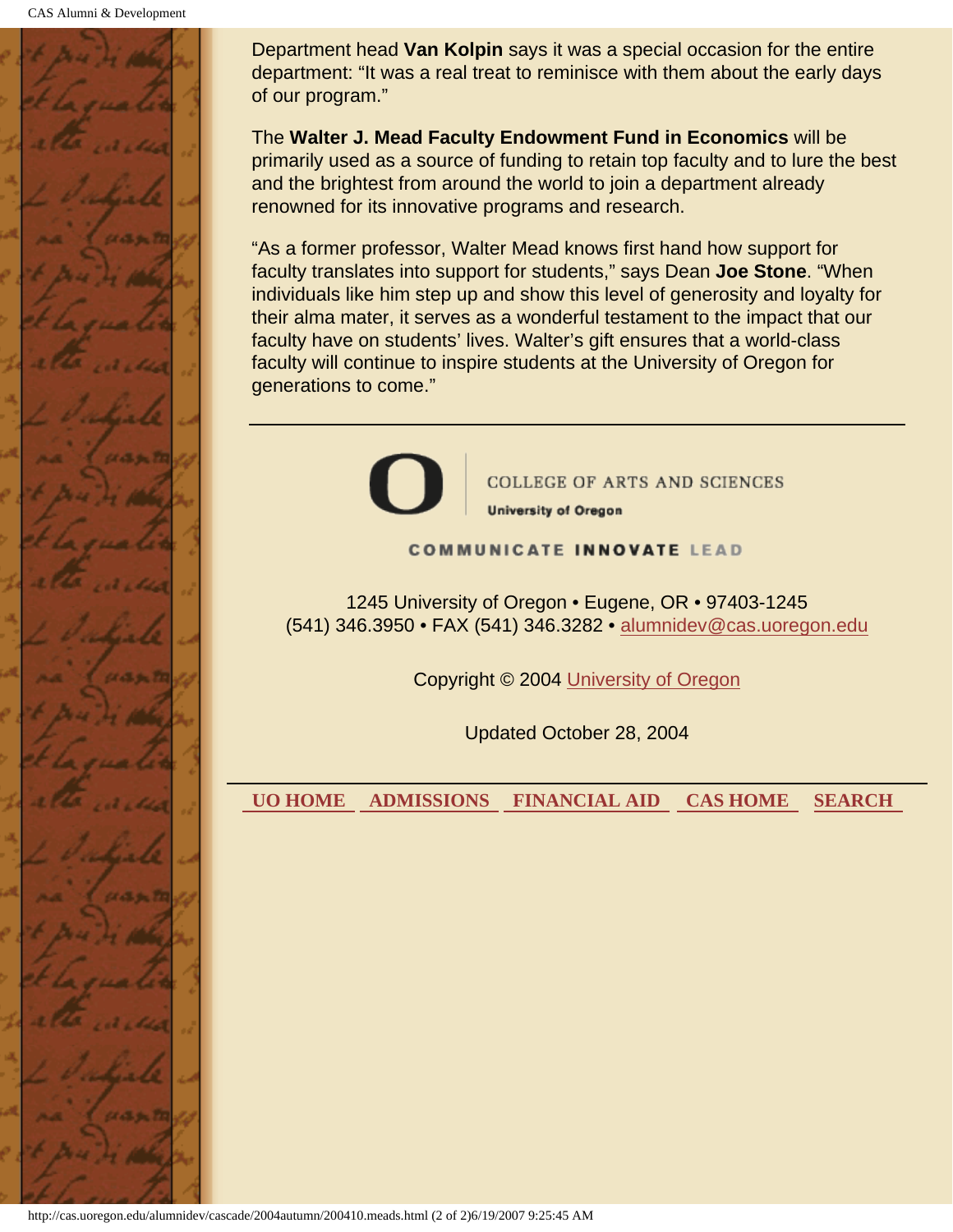college at a glance

giving to CAS

alumni

CAS news

CAS home page

# <span id="page-20-0"></span>ALUMNI & DEVELOPMENT UNIVERSITY OF OREGON<br>COLLEGE OF ARTS & SCIENCES

# **CAS NEWS**

### **Reaching Back, Reaching Out The Adoption History Project**

In newspaper articles, magazine features, the evening news and now — believe it or not — on reality TV, stories about adoption capture the public's imagination. **Ellen Herman**, a history professor at the UO who has been collecting such stories, believes the topic attracts a broad audience because it raises fundamental human concerns.

"Adoption in some ways is very unique and at the same time very universal. It is a form of family that affects a tiny minority of Americans



Historian Ellen Herman created her adoption history website as an offshoot of her NSF-funded research on adoption issues.

while addressing issues of identity and belonging that affect us all," she said.

Herman has produced a website that explores one of the more unfamiliar aspects of adoption: its modern history. Herman uses history to probe various adoption issues — its human interest, controversy, and relation to science — and also as a way bridging the gap between the public and academia.

### **The Human Connection**

"I've been bombarded with emails," said Herman. The high public interest in adoption became even more apparent to Herman after the launch of her project in June of 2003. "I've gotten some fascinating feedback, mostly from the audiences that I wanted to reach," she said. "A lot of people write to tell me their stories." Sometimes, adoptees write Herman asking for assistance with connecting to their past. Many individuals who have discovered their Native American heritage, for example, have written for advice on locating lost relatives and tribes.

The Adoption History Project provides a service to its visitors by offering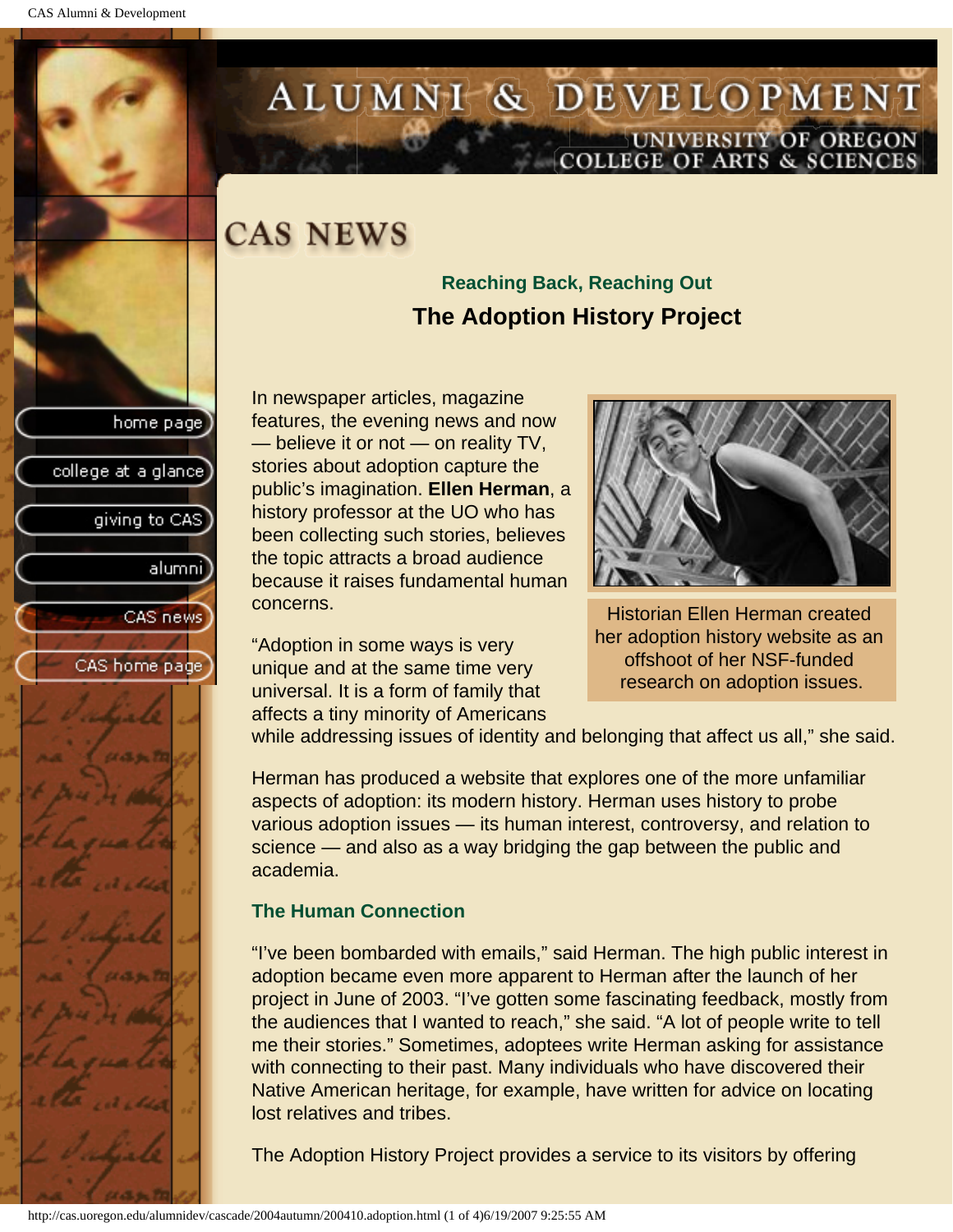



Orphan Train 1904

profiles of numerous people, topics, and organizations. On the same page, readers can access documents from Bastard Nation, a radical adoptee- rights organization, and Pearl S. Buck, the Nobel Prize winning novelist and adoption reform advocate from the mid-20th century.

Stories and narratives about adoption — documents with a human face are what lured Herman into adoption

research in the first place. "People have lots of personal connections to adoption and to family-making. The compelling human drama of adoption really appealed to me."

### **Evolving Attitudes**

Oregonians weighed in on a controversial adoption issue in 1998, when voters passed a ballot measure allowing adult adoptees access to their original birth certificates. The new law angered some birth parents who said they were guaranteed secrecy when the adoptions took place. A few anonymous birth mothers filed suit against the state of Oregon, demanding the law be overturned. They failed, and Ballot Measure 58 is now state law.

Herman believes history can shed light on how changing attitudes and values influence issues like open records. "There are things I can do to communicate what a source of terrible shame it was for many unmarried women and their families to have an unwanted pregnancy just a few decades ago," she said. "It's an example of something young people today may not realize. It suggests that history can make an immediate difference in how people understand something that has enormous personal and legal consequences in the world."

Over time, shifting values have changed the focus of our public debates. Today, interracial adoptions may raise eyebrows, but this wasn't always a primary concern. "The whole idea of crossing religious lines was as least as controversial in the past as the debate over race is today. If you look back and try to understand what that conversation was about, and why it pushed buttons, you can gain real insight."

### **Creating "Kinship by Design"**

Herman created the Adoption History Project as an offshoot of her current research on the history of adoption science. Supported by the National Science Foundation, the project examines why and how social and behavioral scientists considered adoption an unusual social laboratory.

"Because non-relative adoptions separated parental genes from family environment, adoption amounted to the sort of scientific experiment that could not otherwise be ethically conducted with human beings," she says.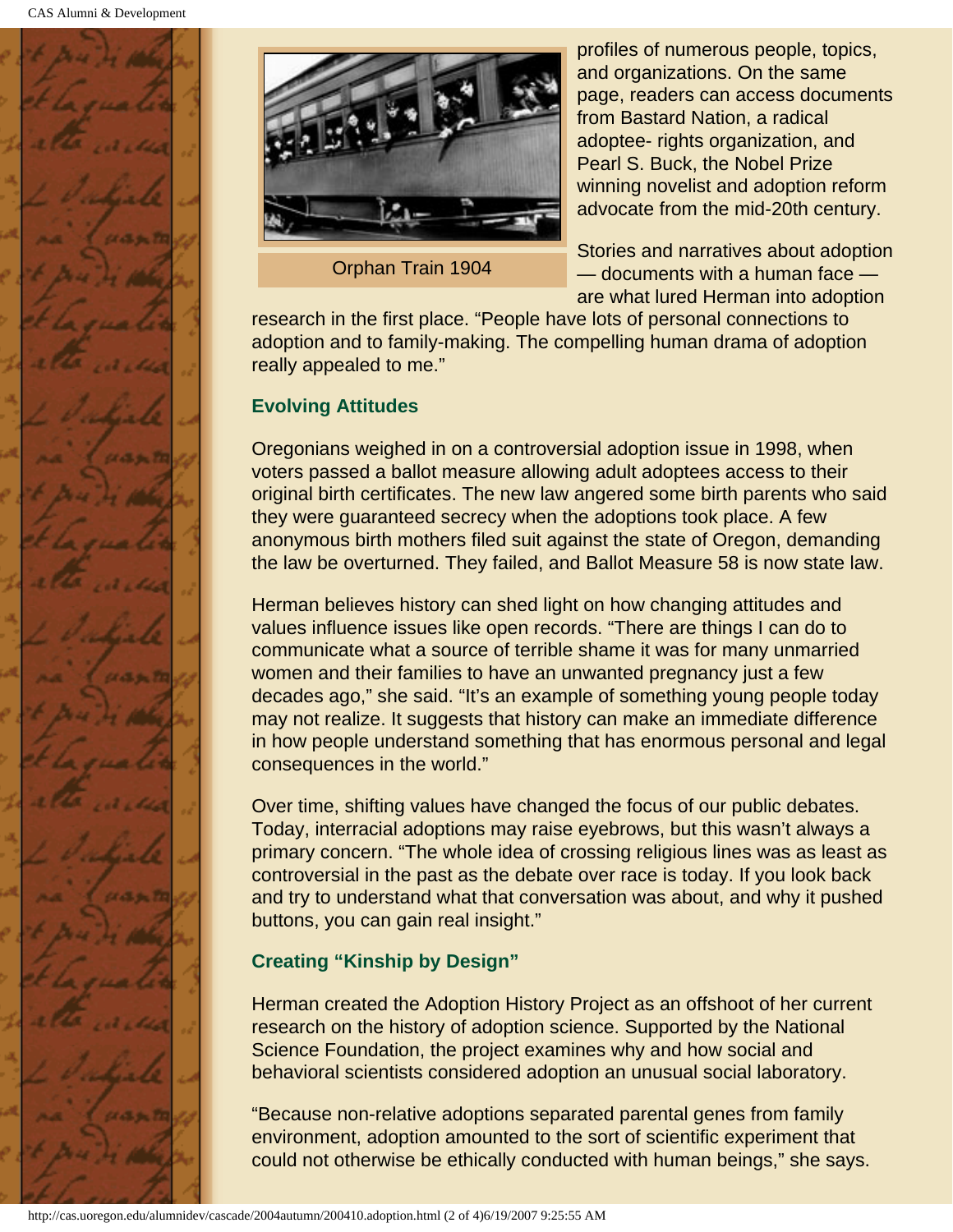CAS Alumni & Development



The Adoption History Project provides material about research studies that tested theories of nature and nurture, measured adoptees' developmental outcomes, and treated psychopathologies.

The connection between science and adoption is the basis for Herman's forthcoming book, *Kinship by Design.* "Kinship by design" is a term I use to describe a history of self-conscious efforts to make families up on purpose, on the basis of systematic research and regulation. The point of kinship by design has been to maximize the ability to predict and control outcomes and minimize the mysteries, uncertainties, and risks of family-formation. To think about adoption in this way is to turn it into a social engineering project."

### **Making Research Accessible**

Fueling public interest in academic history is one of Herman's main objectives, and the reason why she chose to put her work on the web. "It's a different sort of thing to reach deliberately beyond the community of scholars, and to say that history matters to all people. I consider that part of my responsibility as a historian," she said.

With help from the George Mason University's Center for History and New Media and the UO's Wired Humanities Project, Herman was able to create a viewer-friendly site that both educates and entertains. Viewers not only have the opportunity to learn about little-known facets of adoption, but also about the history of American law, science, culture, and government. By connecting a subject that attracts general interest with historical research and new media, Herman hopes to draw attention to the importance of university research. She also hopes to provide a public service to those whose struggle with the past is deeply personal.

"History can teach us that we are not the first people to ever think of anything, to struggle with anything. One of the things that has always drawn me to history is knowing that I'm part of something bigger."

*—LS*



COLLEGE OF ARTS AND SCIENCES **University of Oregon** 

### **COMMUNICATE INNOVATE LEAD**

1245 University of Oregon • Eugene, OR • 97403-1245 (541) 346.3950 • FAX (541) 346.3282 • alumnidev@cas.uoregon.edu

Copyright © 2004 University of Oregon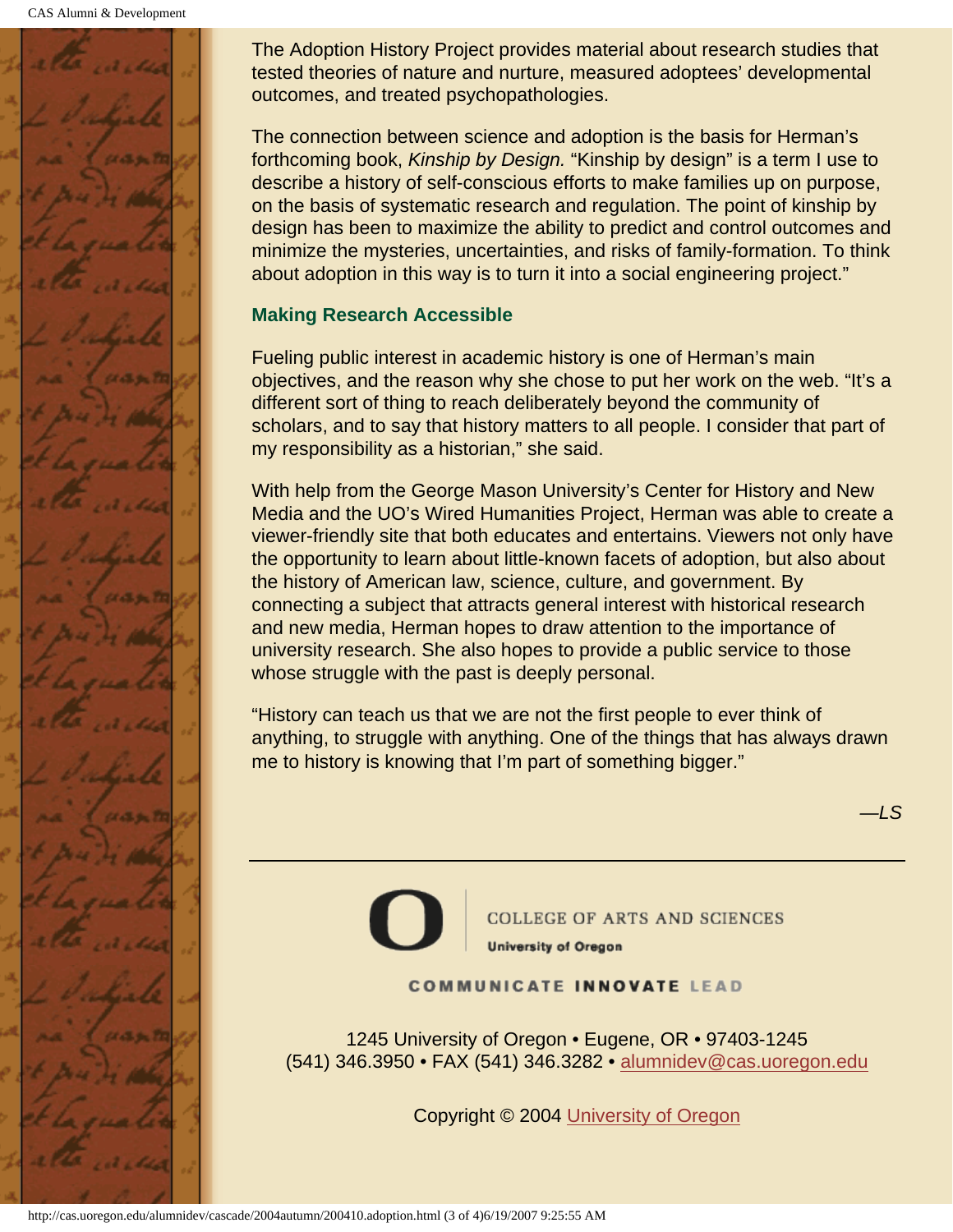# <span id="page-23-0"></span>ALUMNI & DEVELOPMENT UNIVERSITY OF OREGON<br>COLLEGE OF ARTS & SCIENCES

## **CAS NEWS**

### **Strange Charm**

#### **A Conversation with Quantum Physicist Jim Brau**



Jim Brau is one of three leaders behind a worldwide effort to develop the next major facility for frontier particle physics, the International Linear Collider.

If **Jim Brau** told his neighbors what he actually "did" at his next dinner party, it would likely result in a few blank stares: He's designing a four-pi detector to discover new physics in polarized electron-positron annihilation. Of course, that's not what he tells them. He's a teacher. He can talk about quantum physics as if it were the most natural thing in the world. In fact, it is.

Brau's job, to put it simply, is to discover particles and study how they interact. "[As physicists], we try to understand the fundamental ingredients of the universe," he explains. "What causes the universe

to do what it does? In principle, you could build up everything that happens from these fundamental particles and an understanding of the fundamental forces."

Ironically, physicists often think big in order to study the smallest particles in the universe. Also a teacher of astronomy at the UO, Brau often uses the "peculiar behavior of galaxies and the universe" to pique students' interests in particle physics.

Signals from deep space obtained with modern satellites, for instance, show even inexperienced science students that "it's not just all philosophy and theory. The fireball of the Big Bang is actually experimental, observational reality . . . It's about model building, going out to see if your predictions are right or not . . . If you're wrong, then you're wrong. Period."

Brau and UO colleague **Ray Frey** encourage this same approach to physics education at the high schools through Quarknet, an outreach program to

home page

college at a glance

giving to CAS

alumni

CAS news

CAS home page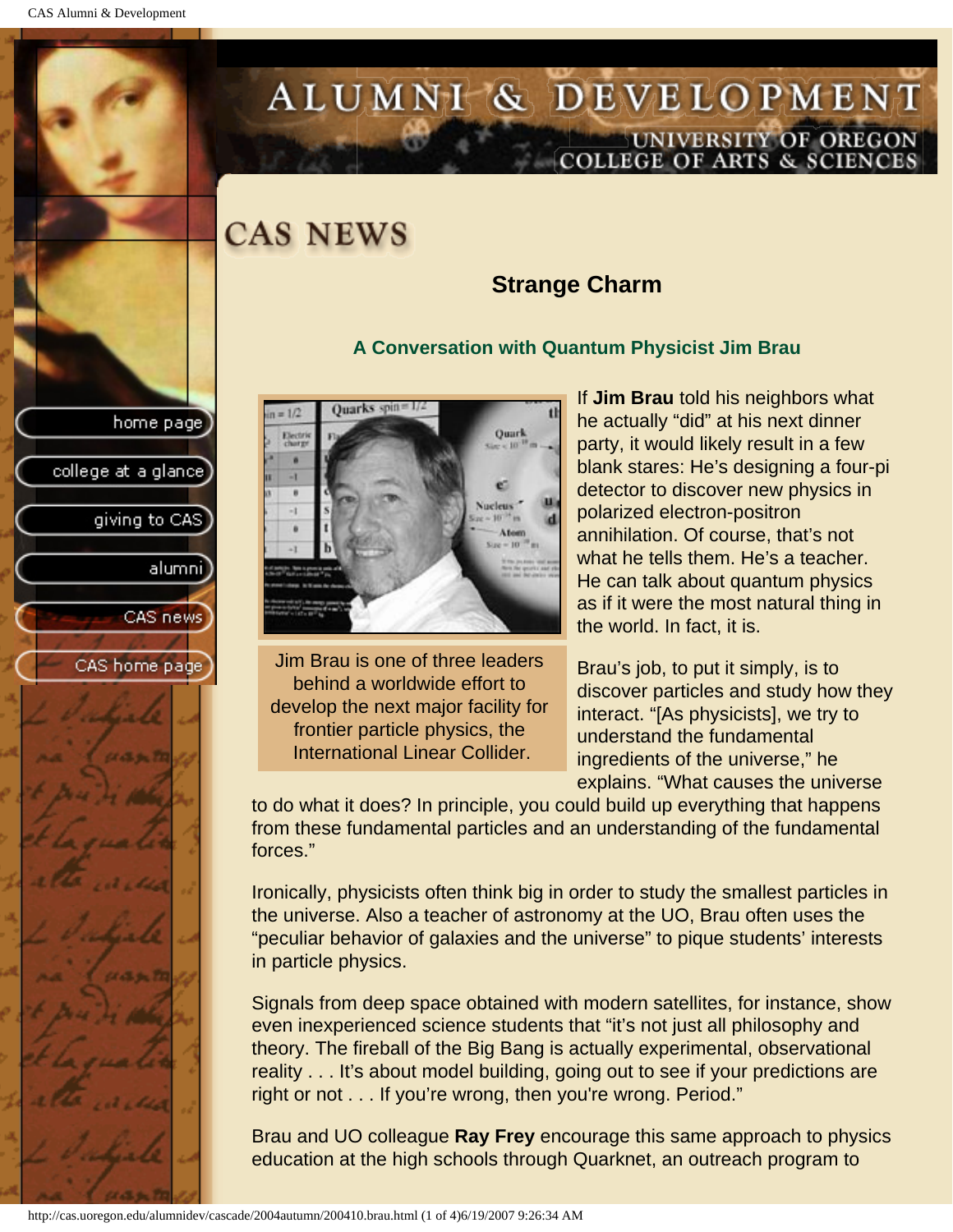CAS Alumni & Development



high school physics teachers. "It's nice for them to sense the excitement and take it back to their students," says Brau.

Though obviously a dedicated teacher, Brau's main focus as a physicist is discovering new knowledge. Brau, who came to the UO in 1988, says his field has changed greatly since he entered graduate school 35 years ago.

"We now have found six different types of quarks: Top, Bottom, Up, Down, Strange, Charm, and six related particles which include the electron and neutrinos," he says. "These particles explain all ordinary matter: rocks, insects, flowers, stars, cosmic rays, everything."

However, Brau emphasizes that the bulk of the universe remains a mystery: "We have been very successful in learning about the normal stuff: the stuff that we see, sense and feel and so forth . . . and how it interacts. At the same time, we are now aware that, throughout the universe — and that includes in this room! — something else is going on that we don't have contact with. And it dominates."

Brau talks in quick spirals of information: Unexplained gravitational forces may be explainable by "dark matter" and "dark energy." A force field (Higgs field) may fill the whole universe, and interact all the time with every particle of our bodies. String theory suggests that there are actually ten dimensions.

While he acknowledges the speculation involved with such theories (he's the first to make a Star Trek joke), he maintains that they are proving to be remarkably consistent.

"The idea is that maybe when the universe expanded with the Big Bang, it only expanded in three space dimensions," he explains. "We see these three dimensions around us, but there are actually quite a few other dimensions that are still very small . . . Or perhaps our matter is not actually connected into those extra dimensions somehow."

In his most recent research, Brau and colleagues have been trying to probe into these other dimensions. But how does one go about conducting an experiment of the undetectable?

Brau, who did his postdoc at Stanford, has worked with the Stanford Linear Accelerator Center (SLAC) throughout his career. This work has yielded important indirect measurements about the properties of the Higgs-boson. With a new hadron collider being built in Geneva, physicists hope to observe directly, by the end of this decade, individual Higgs particles, which live only for a tiny fraction of a second.

But this tool will be a "sledgehammer" compared to the fine point probe that Brau envisions. He is one of three leaders of the worldwide community of physicists preparing for experiments at the next major facility for frontier particle physics research. The International Linear Collider would be a twenty-mile-long particle accelerator, one of the biggest projects in the history of science.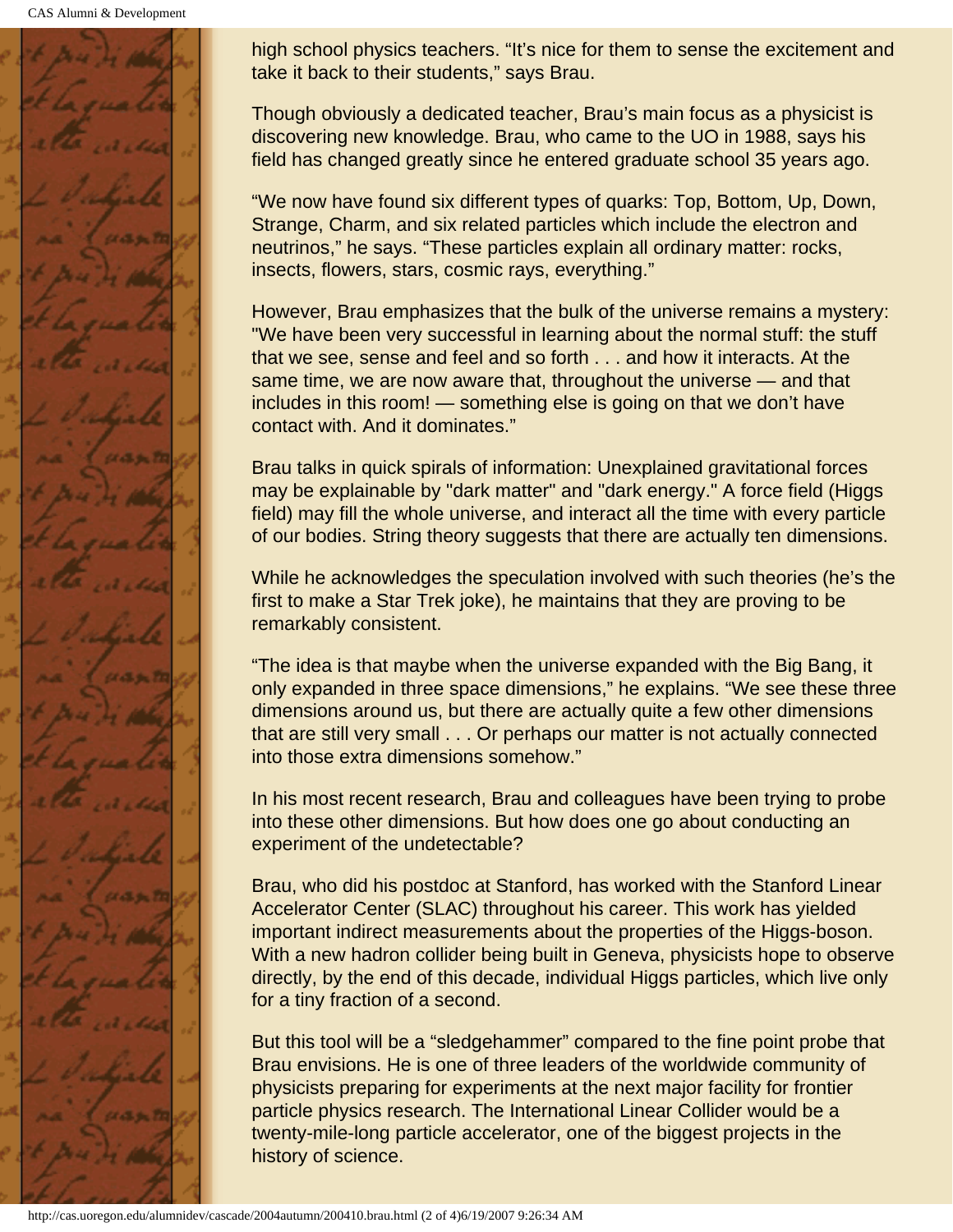

Director of the UO's Center for High Energy Physics, Brau says that the project would involve a closely coordinated international effort with shared costs and shared benefits on a scale and scope not seen before in science.

"Worldwide, 2,700 experimenters, theorists and accelerator scientists, graduate students and Nobel prizewinners have all signed up to support the linear collider which is being planned jointly by laboratories and scientific funding agencies across the globe. It is a tremendous endorsement."

The Department of Energy and the National Science Foundation in the U.S. and their counterparts in Canada, Europe and Asia are now discussing how to fund it and where it might be located.

But why does the smallest unit of matter in the universe need a runway that is more than four times longer than the Las Vegas strip?

"To get to small dimensions, you have to have very high energy," says Brau. "How do you get high energy? You have to take this electron and put it in an accelerating field, an electromagnetic field, over a long distance."

Electron probes have an advantage over hadron colliders (for protons) because they are point-like particles. It's like a basketball team, says Brau: "You have the large, bulky inside player, who's the big large hadron collider, and the outside, point guard, who's like the linear collider." While one is big and powerful on the court, the other is fast and precise.

Advances in accelerator design for particle physics research have contributed to advances in other sciences. The intense light sources generated by accelerators are now being used as probes, for instance, in studies to determine the structure of cancer-related proteins. These studies are helping in the design of drugs to treat cancer, says Brau.

But Brau says that physicists focus their research on fundamental science, not the spin-offs. "People doing particle physics accept no barriers to their science. They go after the impossible projects and just find ways to get things done — producing technology which is then available for others to capitalize on."

"We're focused on understanding the universe. Period."

*—JL*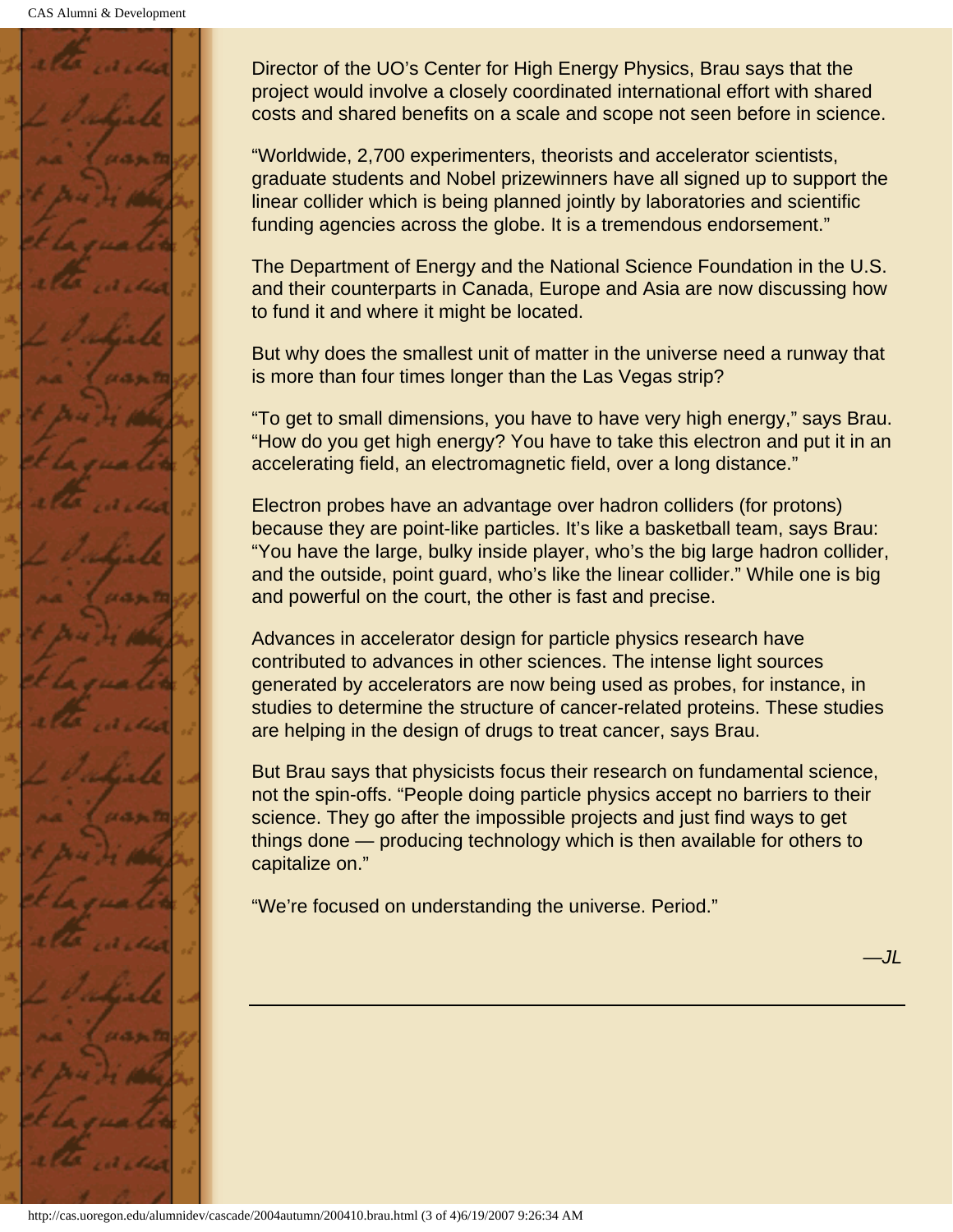# <span id="page-26-0"></span>ALUMNI & DEVELOPMENT UNIVERSITY OF OREGON<br>COLLEGE OF ARTS & SCIENCES

# **CAS NEWS**

### *Northwest Review* **Pushing Fifty**

#### **by John Witte**

*For nearly half a century,* Northwest Review, *the University of Oregon's award-winning tri-annual, has offered an exciting forum for literary conversation in the Northwest and beyond. Work first appearing in*  Northwest Review *has been honored with O'Henry, Best Short Story, and Pushcart prizes and featured authors have gone on to win MacArthur grants, Guggenheim fellowships, and Pulitzer Prizes.* "Northwest Review *is* 

*a literary treasure," says John Kitzhaber, former governor of Oregon. "The premier journal of its kind in the Northwest states, it is an ambassador for the state of Oregon."* Cascade *asked editor-in-chief John Witte to share some current and historical snapshots from his headquarters on the third floor of Prince Lucien Campbell hall.*

When **Joyce Carol Oates** was a young author, and traveling through the Northwest, she came to Eugene, and the office of *Northwest Review,* to pay her respects. We had published her first stories, and the magazine was already the literary center of gravity in the region. **Ken Kesey's** and **John Gardner's** fledgling first stories also appeared in the magazine, where Nobelists and literary lions rub shoulders with the nation's most talented young poets and fiction writers. Authors of the caliber of **Ted Hughes**, **Ursula Le Guin**, **R. Buckminster Fuller**, and **Octavio Paz** have appeared in our pages over the years.

Now entering its 48th year of continuous publication, *Northwest Review* is among the nation's oldest and most esteemed, yet feistiest, literary reviews. Being the editor of such a journal, with its demands and quirky vigor, is like having a child nearly as old as I am!

Receiving four thousand submissions annually, the magazine is edited largely by post-graduates, and graduate students who earn university credit

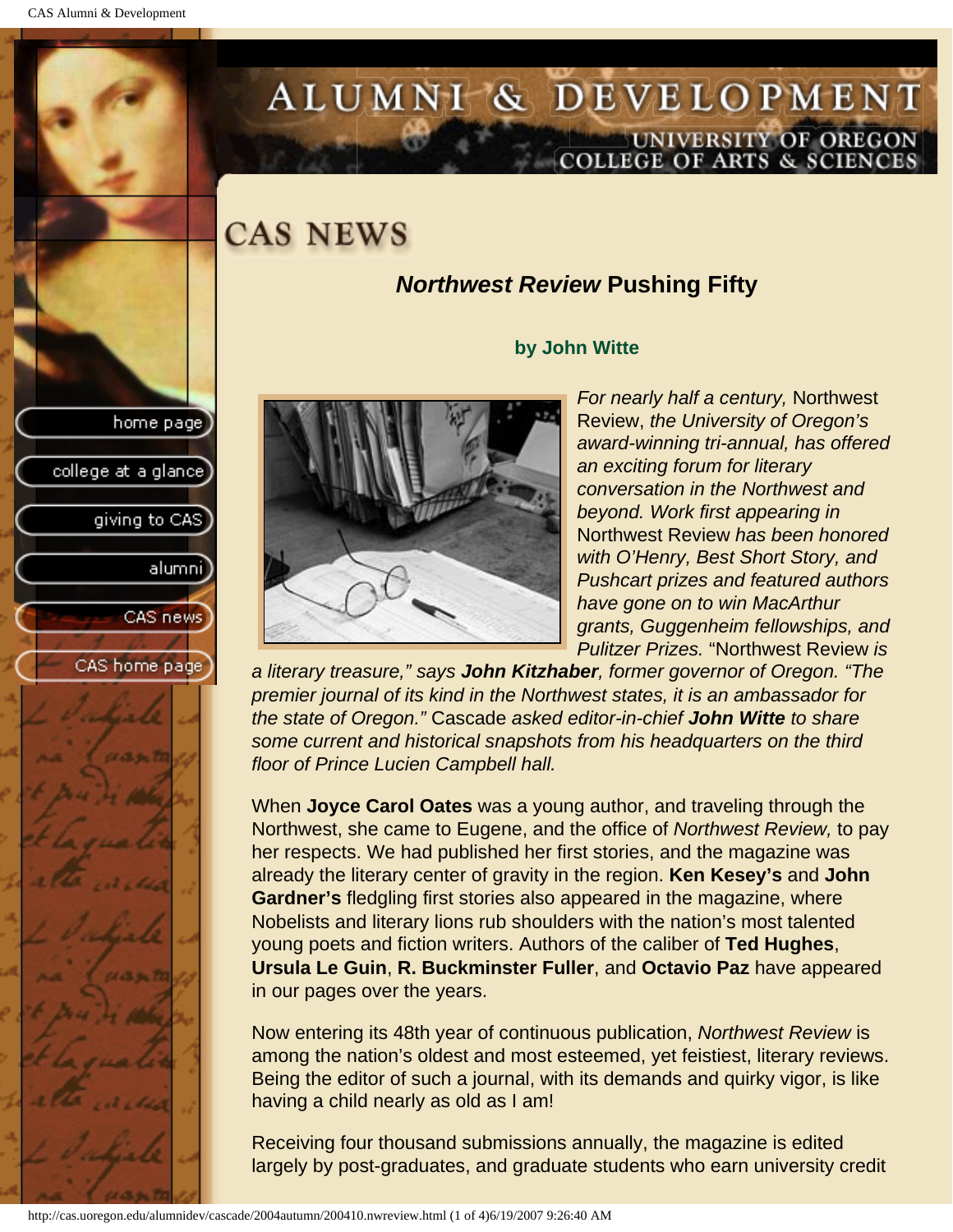



History is everywhere in editor John Witte's office: "We recently retired one chair, dubbed 'the arms of Morpheus,' where Allen Ginsberg once perched..."

for their work. An undergraduate Literary Editing Seminar is offered each year, using the magazine as its laboratory. Here, through hands-on work with manuscripts, students are inducted into the mysteries of editing and publishing. They hone their critical abilities and cultivate consensus-building skills. *Northwest Review's* editorial alumnae and interns have gone on to distinguished careers in the book trade. One became the executive editor for the State of Alaska. Another, a senior editor at University of California Press. Still another, the head publicist at Viking.

With subscribers in fifty states and thirty-seven foreign countries, *Northwest Review* advertises the vitality of the Department of English and theUniversity of Oregon. But perhaps its most important service is least obvious — as an outreach to the nation's writers. More Americans than ever before are drawn to the blank page, undeterred by the rejection and frustration that writers are likely to face. Yet a deep yearning is felt in their poems, stories, and essays. Often a young writer has no other serious reader with whom to share his or her work and receive an honest evaluation. Publications like *Northwest Review* fill this need. Each submission is read thoroughly and thoughtfully. When a work must be rejected, we do so respectfully, often including a heartening note. Finally, the editorial staff convenes to critique, discuss, read aloud, and make final decisions on the writing that has generated the most heat. Only sixty authors each year, fewer than 2%, make it through this fearsome gauntlet.

Personal taste cannot realistically be excluded from the editorial process. Editors can be wrong, even spectacularly wrong. Virginia Woolf, to pick but one famous example, declared Joyce's *Ulysses* the literary equivalent of "adolescent scab-picking." An editor working alone is sure to blunder by and by. Accordingly, at *Northwest Review* we have assembled a group of editors who must reach consensus to publish a given work. We have represented among our dozen editors a wide spectrum of backgrounds and literary inclinations, narrowing the odds that we'll miss something, and providing for every work — whether narrative, feminist, formal, or experimental — a deep and insightful reading. Consensus may emerge quickly, or it may be achieved gradually, over an hour or two of fractious deliberations. Our hope is that *Northwest Review* will welcome any and all styles and perspectives, being, as **Carolyn Kizer** described it, "eclectic, but not promiscuous."

The office's battered, over-stuffed furniture bespeaks tradition. With sadness, we recently retired one chair, dubbed "the arms of Morpheus," where **Allen Ginsberg** once perched cross-legged, and puckishly harried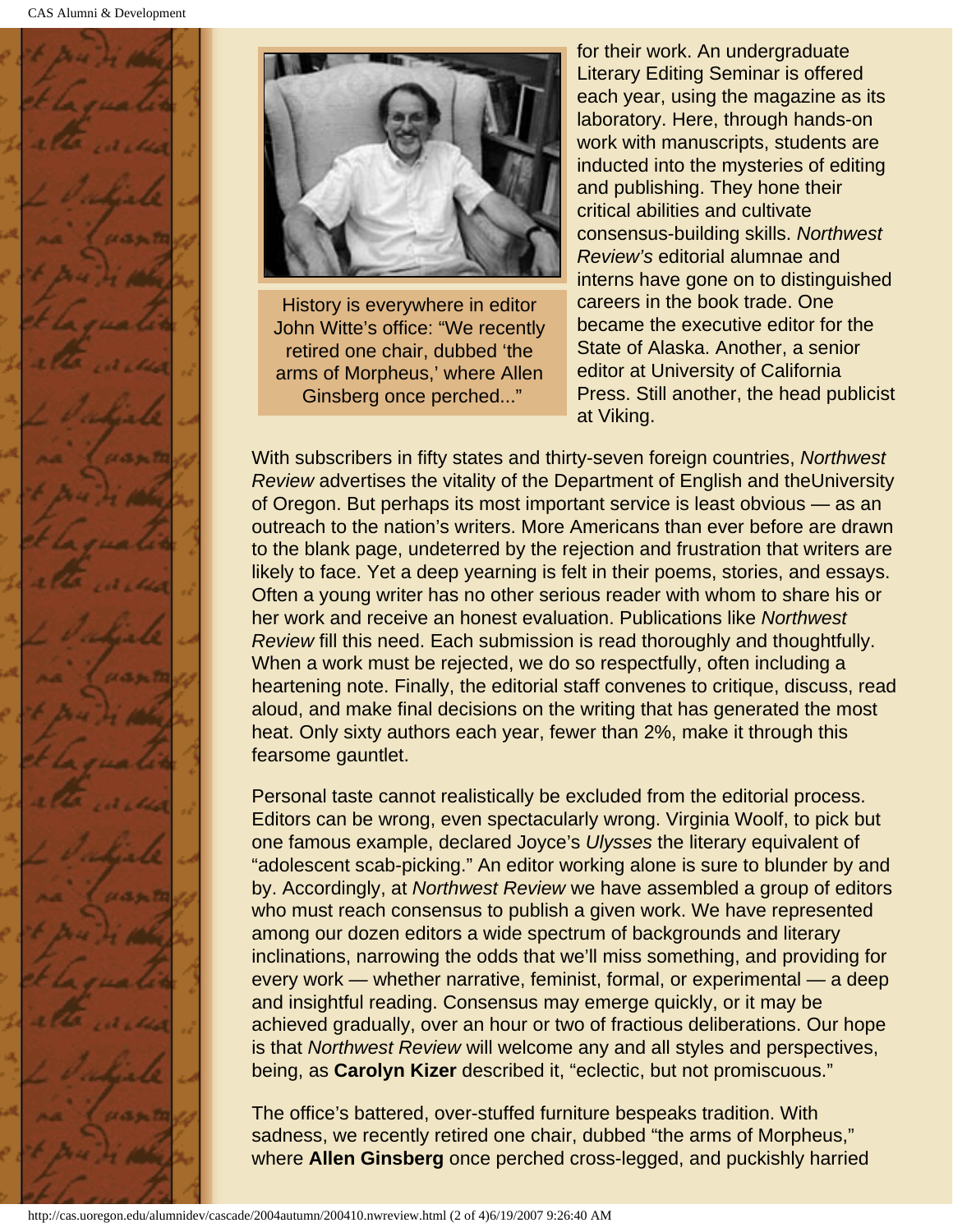

two clueless reporters from a local TV station. Other *Northwest Review* traditions include an art feature in each issue, as well as social and political commentary. Essays on our sister arts — theater, music, painting, and dance — are invited into our pages. But perhaps most notable has been our regular publication of works in translation.

In 1979, the magazine was absorbed in a debate about its future: should it retreat and become a regional publication, or should it continue to be national in scope and range? We resolved the argument by going global. Since that time we have published in each issue features on one or more foreign authors, introduced by a short informative essay. Over the years, we've published works brought into English from German, Spanish, Creole, Chinese, Turkish, Russian, Hungarian, Portuguese, Swedish, Kickapoo, Old English, Polish, Danish, Hebrew, Estonian, French, Lithuanian, Italian, and a dozen other languages. These translation features have encouraged numerous important books, including the (for now) definitive translation of **Garcia Lorca's** *Poet in New York,* by Oregonians **Steven White** and **Greg Simon**, and **Judith Hemschemeyer's** epic translation of **Anna Akhmatova's** *Complete Poems.*

*Northwest Review* enjoys an influence in the literary world that far exceeds its modest circulation. The National Endowment for the Arts has generously supported the magazine. The State of Oregon has bestowed on it the Governor's Award for the Arts, and the City of Eugene has recognized its "outstanding contribution to the arts" with the Eugene Arts and Letters Award. Our small, cluttered office on the third floor of PLC is a primary destination on any literary tour of the Northwest. The late **William Stafford** described the phenomenon best: *"Northwest Review* is a publication to which the wise, and honest, and literate, may repair!"

*Want to read more? Subscription information available at http://darkwing. uoregon.edu/~nwreview*



COLLEGE OF ARTS AND SCIENCES **University of Oregon** 

**COMMUNICATE INNOVATE LEAD** 

1245 University of Oregon • Eugene, OR • 97403-1245 (541) 346.3950 • FAX (541) 346.3282 • alumnidev@cas.uoregon.edu

Copyright © 2004 University of Oregon

Updated October 28, 2004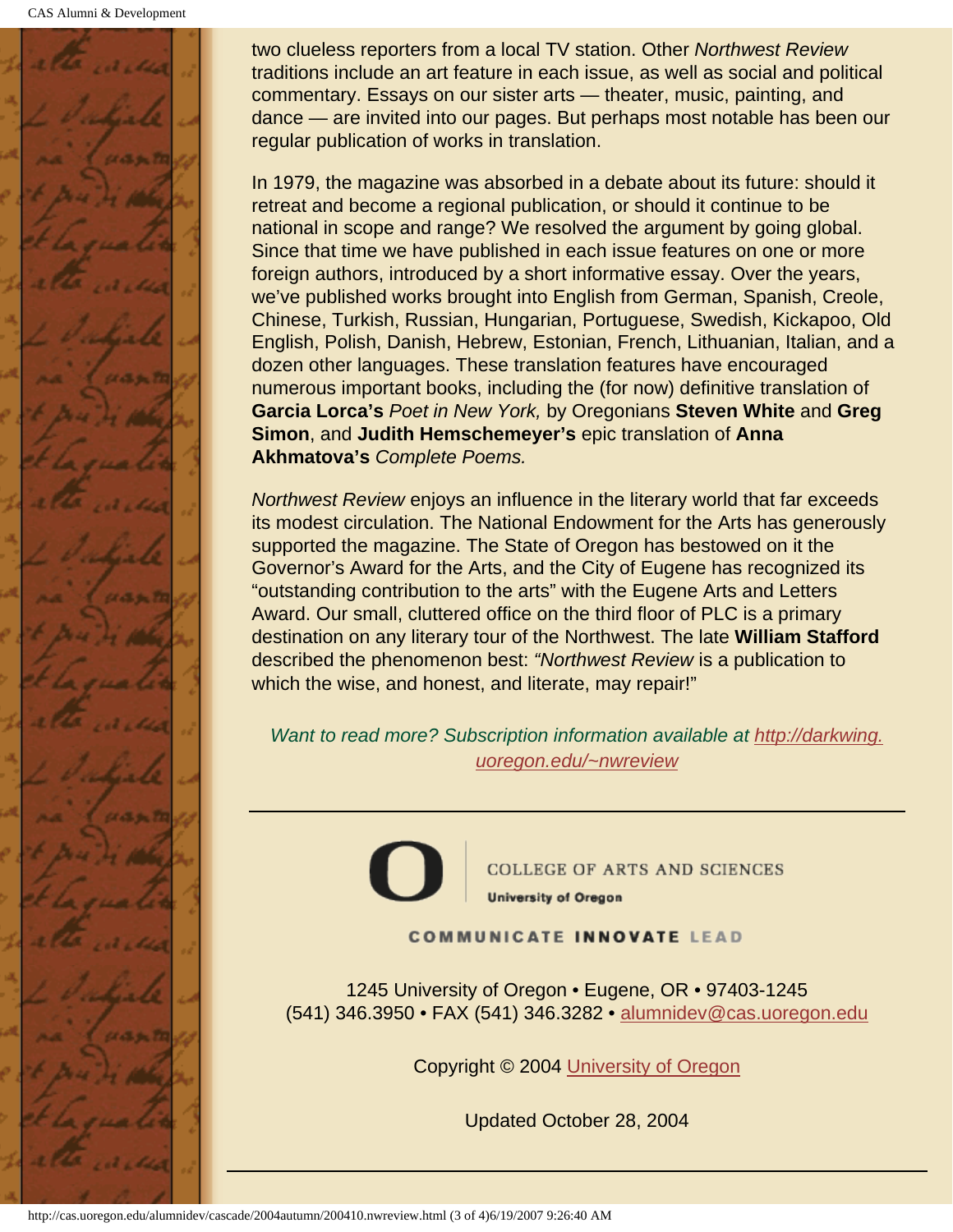college at a glance

giving to CAS

alumnil

CAS news

CAS home page

# <span id="page-29-0"></span>ALUMNI & DEVELOPMENT UNIVERSITY OF OREGON<br>COLLEGE OF ARTS & SCIENCES

**CAS NEWS** 

### **Outside the Ivory Tower**



Bonnie Mann believes philosophy can be a path to social justice.

Almost 25 years ago, **Bonnie Mann** took an Introduction to Philosophy course that redefined her life. The instructor taught a philosophical method based upon the reflection of experience and, throughout his course, challenged his students to explore the particular experiences of injustice, inequality and oppression. When that influential instructor later lost his job, Mann organized a sit-in and hunger strike protesting the decision. "This was my first experience with activism," she says. But it certainly wasn't her last.

After college, Mann spent over a decade working in battered women's shelters, homeless shelters, and ESL classrooms. Committed to working for social change, she mostly focused on women's issues, but also participated in anti-war and anti-

racism movements. "I was profoundly conscious of the way that poverty constrains lives in the U.S.," she says. "[The work] evolved out of a general sense that each of us bears some responsibility in fighting social injustice."

Eventually, though, just as academia led Mann to activism, activism led Mann back to academia. "[As activists,] a crisis-response focus too often prevented us from thinking in any careful way about what we were doing," Mann says. "I craved the kind of careful and rigorous thinking that I experienced in certain academic contexts."

After graduate studies in Germany and New York, Mann joined the UO's philosophy department in Fall 2003 as an assistant professor. She says she was drawn to UO because of its distinction of offering feminist philosophy as a core tradition.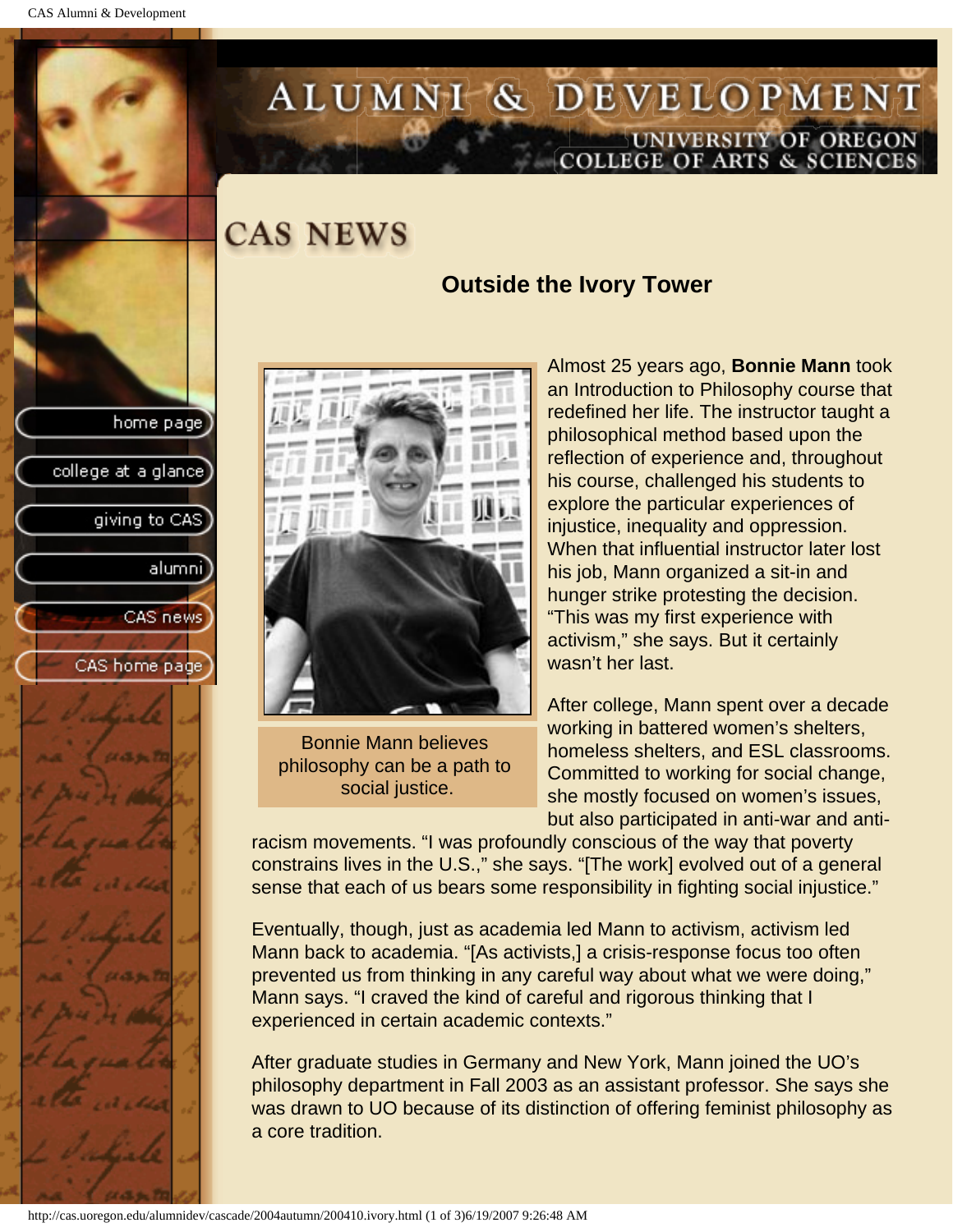

"My entire focus as a scholar," she says, "is on tracing, recuperating, developing, teaching a philosophical tradition — feminist philosophy — that is . . . intimately tied to the social movement we call feminism." Instead of viewing social change and academic work as dichotomous pursuits, Mann sees a link between them. In her work, she seeks answers to the same questions of power, gender and justice that are asked by the feminist movement.

Recently, Mann presented a paper to the *Symposium of the International Association of Women Philosophers,* which critically analyzed the linguistic aesthetics of the "Shock and Awe" campaign in Iraq. Her next paper will deconstruct sex and gender distinctions, using UO women's basketball games as one example. Mann will discuss "the embodied 'style' of the players [versus] that of the cheerleaders." This fall, she teaches courses including Social and PoliticalPhilosophy: Power, War and Gender and Feminism and Philosophy.

After nearly a decade in social services, Mann embraces her return to academia. "I see my work now as a way of doing both things: the research provides the intellectual engagement and the teaching provides the social/ intellectual engagement," she says.

She acknowledges certain tensions between philosophy and politics. "Philosophy has traditionally defined itself in opposition to politics: a life of contemplation was held to be superior to a life of action, thinking was held to be superior to doing." But Mann still believes, as she did years ago, that philosophy offers a path to social justice.

*—MG*



**COLLEGE OF ARTS AND SCIENCES University of Oregon** 

**COMMUNICATE INNOVATE LEAD** 

1245 University of Oregon • Eugene, OR • 97403-1245 (541) 346.3950 • FAX (541) 346.3282 • alumnidev@cas.uoregon.edu

Copyright © 2004 University of Oregon

Updated October 28, 2004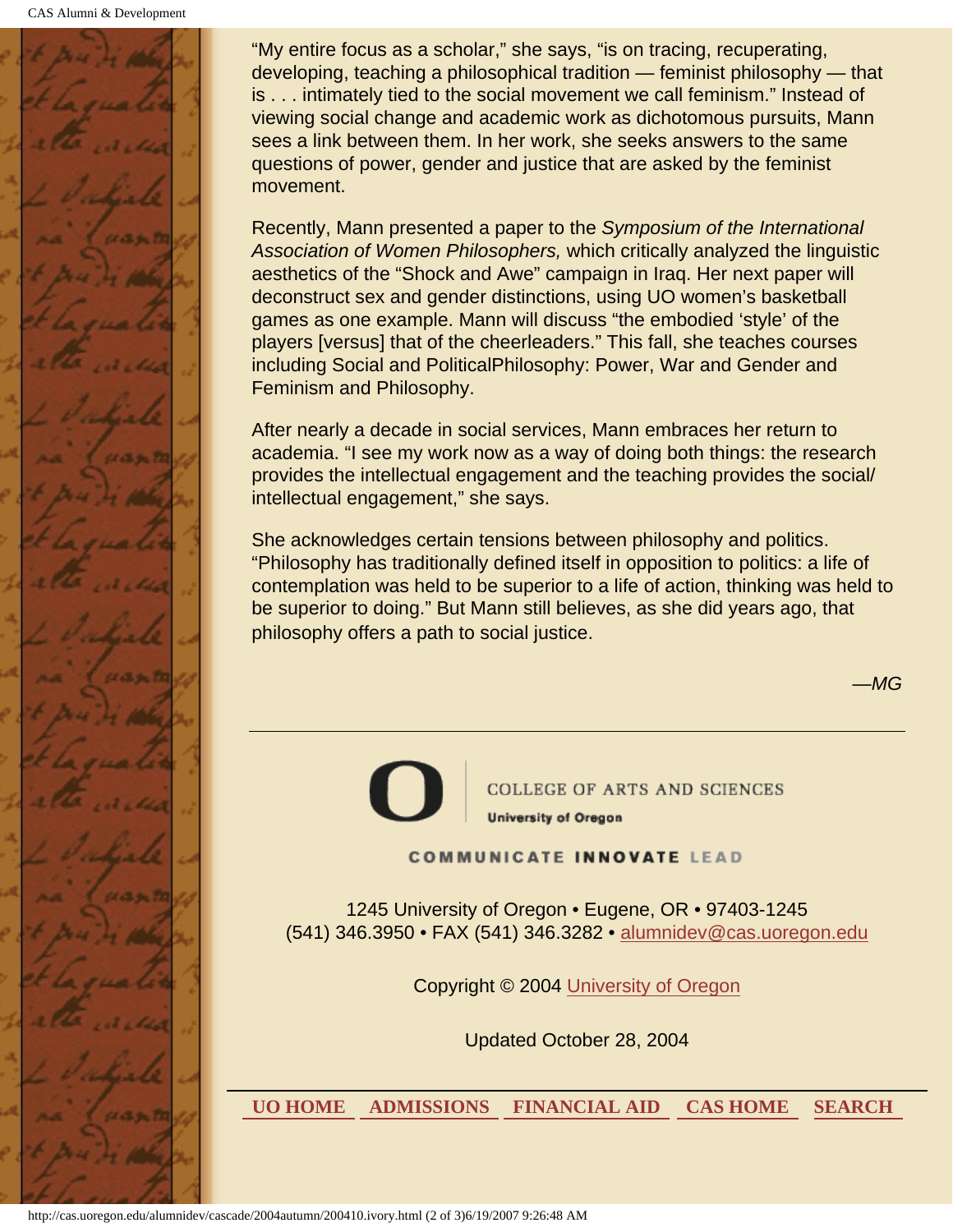college at a glance]

giving to CAS

alumnil

CAS news

CAS home page

# <span id="page-31-0"></span>ALUMNI & DEVELOPMENT UNIVERSITY OF OREGON<br>COLLEGE OF ARTS & SCIENCES

# **CAS NEWS**

### **Senior Angela Morrill**

### **Discovering the Personal Connections to Literature**

*"Before you can make a dream come true, you must first have one."*

*—Robert E. McNair*



Angela Morrill's interest in cultural and social identities led her to discover the writings of Zitkala-Sa, a Sioux woman whose autobiographical essays penetrated the predominantly white field of American literature.

For **Angela Morrill**, there was a lot of living between Eugene and New York City. In fact, when she began at the UO in 2001, she almost felt that too much had changed since her days as a film student at NYU, where financial problems forced her to choose between studying and surviving. When she returned to school, she was a 37-year-old single mother on a campus where only 12 percent of undergraduates are 25 or older.

"At first, I just didn't feel like I fit in. I didn't know my place," she said. "I felt very isolated." Morrill, who is Native American, qualified for the UO's Diversity Building Scholarship, which gave her the financial boost needed to support herself and her son while she studied. But academically she was still wavering, unable to decide on what major was right for her. Then she discovered the McNair Scholar program, an undergraduate support service that helps minority and low-income undergraduates succeed and mark a path to graduate school.

"[The McNair program] gave me a lot of confidence. It provided a map," she said. "I had no idea that I had this talent for academia." Her involvement with McNair helped her begin thinking about her education in terms of going to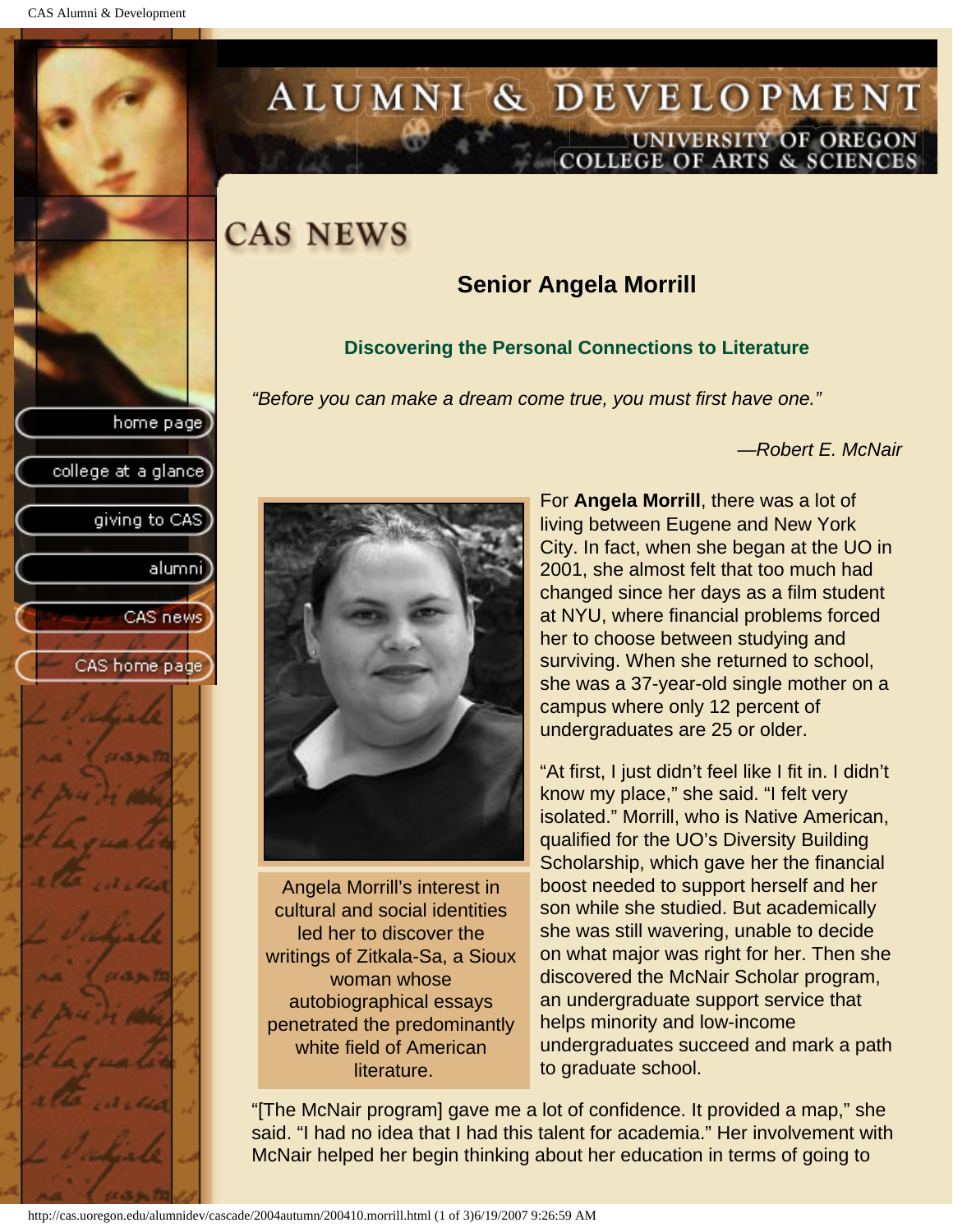CAS Alumni & Development



graduate school. With this new outlook on her education, Morrill was able to hone in on the subjects she loved — ethnic studies and literature.

"I found I really enjoyed looking at how theory, history and social sciences intersect," she said. "I finally had words to describe the things that I thought and felt."

Instituted at more than 180 universities across the nation, The McNair Program prepares qualified junior and seniors with the skills necessary for graduate study. Astronaut **Robert E. McNair** was the second African American to travel to space and among the six crew members who died when the space shuttle Challenger exploded in 1986. At the UO, McNair is among the three support programs offered by Academic Learning Services.

Through McNair, Morrill was able to direct her academic enthusiasm into a focused project, which McNair requires of all students in preparation for the intensity of graduate research. Her interest in cultural and social identities led her to discover the writings of Zitkala-Sa, a Sioux woman whose autobiographical essays penetrated the predominantly white field of American literature. Morrill's project, which she presented at the 2003 McNair Summer Symposium and the Undergraduate Research Conference in Indianapolis, examines the complexities of concepts such like identity and culture using post-colonialist theory. Morrill says her interest in Zitkala-Sa also spawned from a personal connection to ethnic identity.

"My own family has a very interesting history in Oregon. We're a very multiracial family," she said. "I'm really interested in looking at all the different ways people identify as Indian."

In order to better allow students the means to conduct in-depth research, McNair provides students with research grants, travel stipends and helps them cover graduate school application costs. But along with financial support, McNair also helps with the academic, social, and emotional needs of the scholars — many of whom are non-traditional or first generation college students. One way of providing personal support is by assigning each student a faculty mentor in their area of study.

**Katya Hokanson**, an assistant professor of comparative literature and Morrill's mentor last year, says the McNair program can be a vital asset to students who have the abilities to enter graduate school but lack the means. "The McNair program is excellent for helping out students who would otherwise find it very difficult to support themselves and to leap the hurdles that can stand in the way of finishing college and attending graduate school." She said one of the benefits of being a part of the McNair program was watching Morrill develop her academic abilities. "I have watched her become increasingly confident over time and improve all of her skills, and that has been a delight. She is a brilliant student, unafraid to ask questions and willing to upset the status quo."

Though she has one year of undergraduate study to go, the McNair program has left its mark on Morrill — she says she plans on getting her doctorate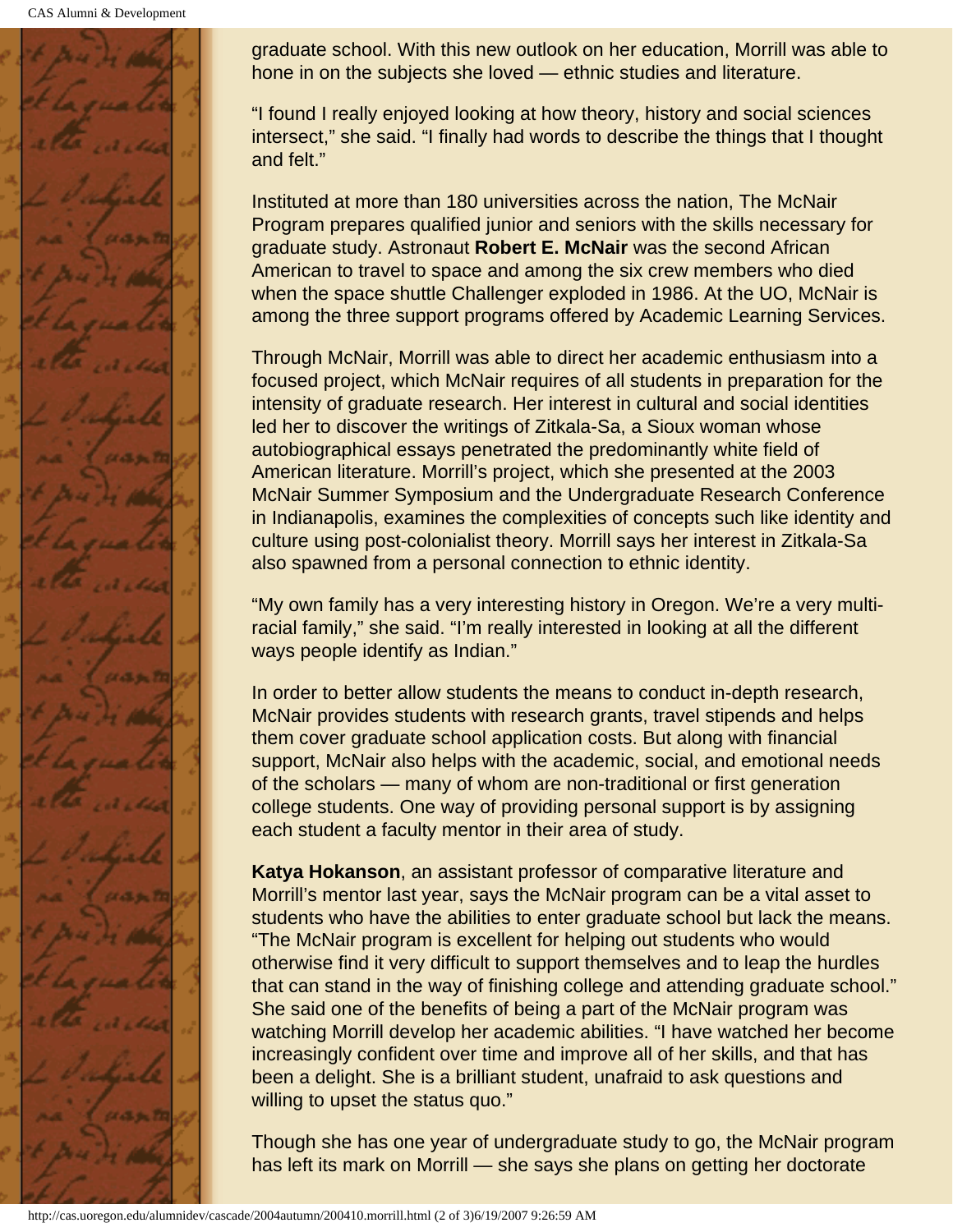

and she's already thinking about where she'll attend graduate school. But whether she finds herself at UC San Diego, Santa Cruz, or Stanford, Morrill is bound to find herself at the rich intersection of story and history: In addition to her graduate work, she hopes to pursue one of her long-time passions — documentary filmmaking.

*—LS*



**COLLEGE OF ARTS AND SCIENCES** 

**University of Oregon** 

#### **COMMUNICATE INNOVATE LEAD**

1245 University of Oregon • Eugene, OR • 97403-1245 (541) 346.3950 • FAX (541) 346.3282 • alumnidev@cas.uoregon.edu

Copyright © 2004 University of Oregon

Updated October 28, 2004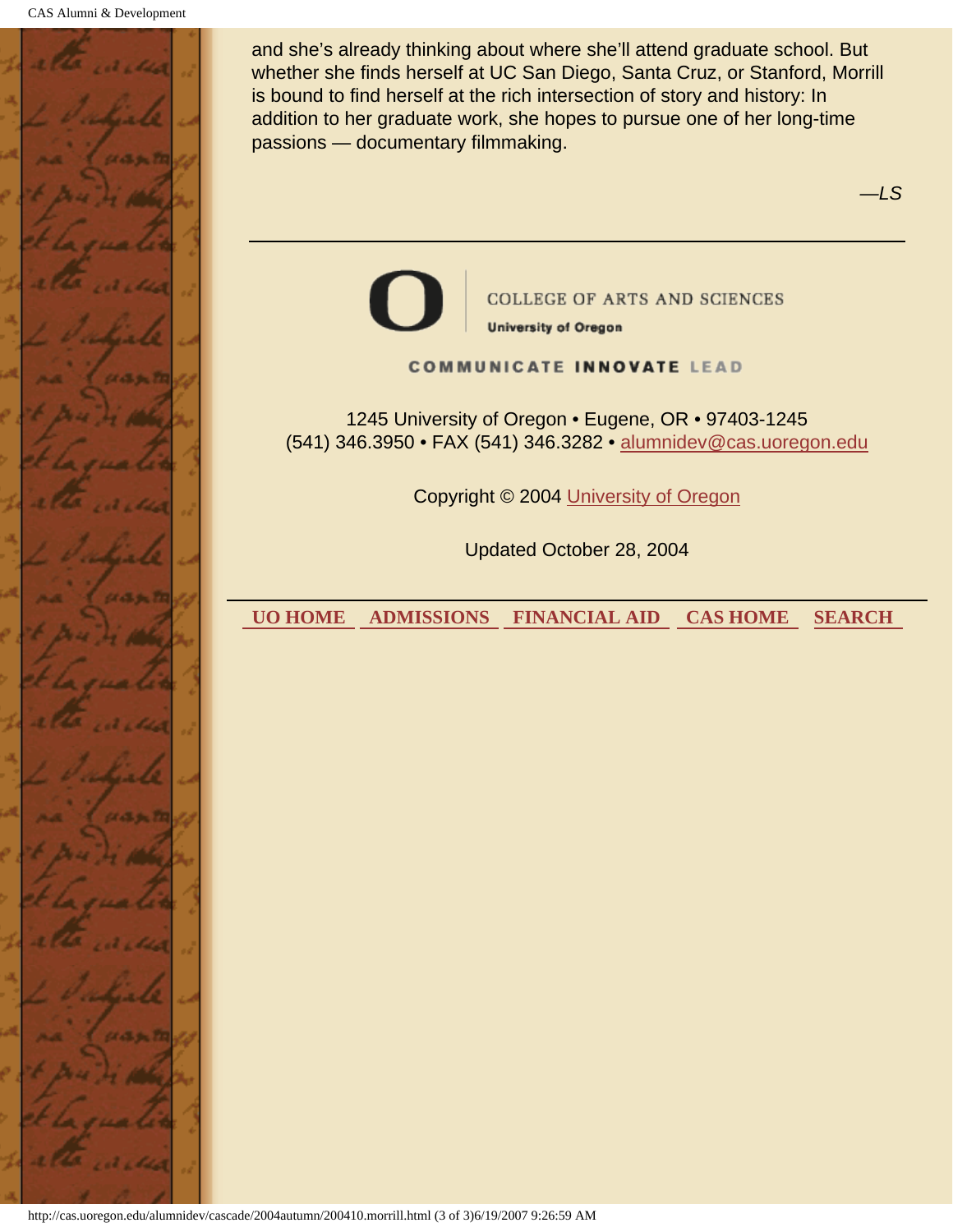<span id="page-34-1"></span>college at a glance

giving to CAS

alumnil

CAS news

CAS home page

# <span id="page-34-0"></span>ALUMNI & DEVELOPMENT UNIVERSITY OF OREGON<br>COLLEGE OF ARTS & SCIENCES

# **ALUMNI**

### **Alumni Fellows**

[Pam Coats](#page-34-1) • [Robert Miller](#page-35-0) • [Jack Borsting](#page-37-0)

The College of Arts and Sciences is pleased to announce the 2004-2005 Alumni Fellow Awards. The following recipients will be honored the weekend of November 12, 2004, and will connect with students in an informal seminar while on campus to discuss their career paths and offer advice relevant to emerging graduates.

#### **Seeing Success: Pam Coats**

In the almost sixteen years she has worked for the Walt Disney Company, Pam Coats (M.F.A '84, Theatre Arts) has worked on over a dozen movies in a variety of capacities, including *Tarzan, Toy Story 2, Lilo and Stitch, Brother Bear,* and *Finding Nemo.* But the animated film closest to her heart is the 1998 release *Mulan,* which she spent five years producing. Based on one of the most famous legends in China, *Mulan* tells the tale of young girl who masquerades as a boy so she can go to war in her injured father's place. Coats says she takes pride in the empowering message "Mulan" sends to



Pam Coats '84

young girls: "They can do anything they want and succeed at it."

A large international audience responded to *Mulan's* message. While less than 5 percent of movies break \$100 million, *Mulan* grossed more than \$236 million worldwide. At the time of its release, *Mulan* had the fourth largest debut of any animated film in history, grossing nearly \$23 million during its opening weekend.

Coats says she still receives comments on the power of the film, particularly from fathers: "Dads like movies that send messages to their daughters telling them they can be anything they want to be."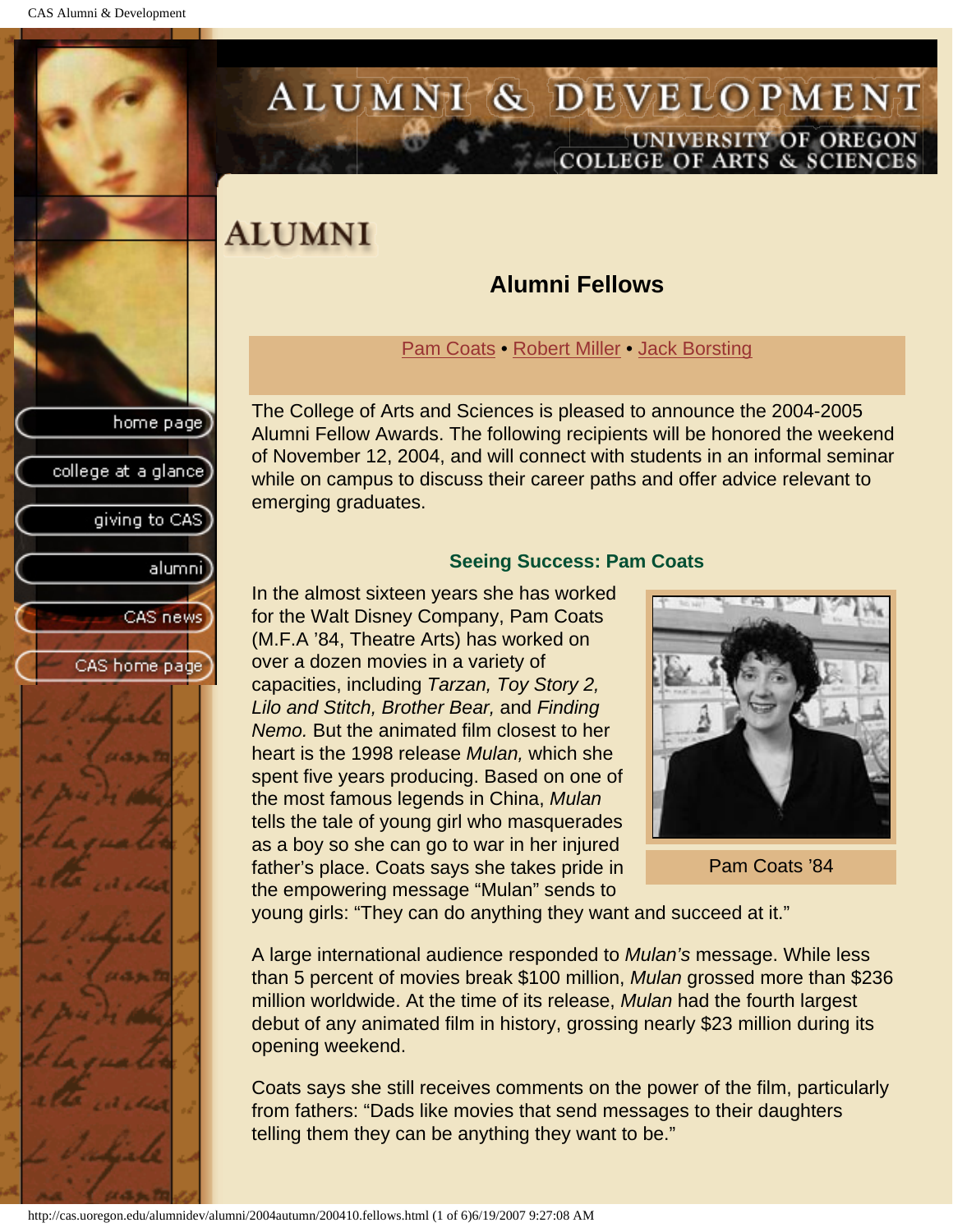

Aside from the personal satisfaction of seeing *Mulan's* message take hold with her audience, Coats' work earned industry honors as well. Her tenure on *Mulan* earned her the Annie Award for "Most Outstanding Individual Achievement for Producing in an Animated Feature Production." The Annie Awards are the highest honor given for excellence in animation.

Now Vice President of Creative Affairs for Walt Disney Feature Animation, Coats supervises the creative development of animated movies in production and pre-production. From finding new material to picking and mentoring the creative artists and story artists who are actually drawing the film, Coats says the directing skills she developed at the UO are put to use everyday.

Coats came to Oregon from the Utah State University, where she received her B.F.A. in Theatre Arts, because there was a "fabulous theater department [that] was well-known for its directing and acting."

Coats' parents thought that she would "never get a real job" by pursuing theater. But, after graduating from the USU, Coats says she did what she had to do to stay connected with the arts — for the simple reason that she loved theater. She started off in Los Angeles working as a real-estate office assistant while doing odd theatre jobs during the evening. Her "evening work" ultimately led to full time theatre work, running box offices and managing a small theatre company.

Eventually, while working for the Los Angeles Arts Festival, Coats was recruited to Disney, beginning in an entry level position on *The Rescuers Down Under* in 1989. However, Coats' talent was soon recognized with promotions to Associate Production Manager and then Production Manager for Development in 1991.

Her initial adventures as a full-fledged producer landed her in Florida, where she worked on the Roger Rabbit short, "Trail Mix-Up." She also executive produced "Runaway Brain," which was nominated for an Academy Award in 1996 for best animated short feature.

Coats moved from the production world to the executive ranks in 1998, when she returned to California to assume the position she currently holds. One of the few women in the leadership position at Disney Feature Animation, Coats' own personal story is in some ways like the story of a young warrior Mulan, a woman whose extraordinary devotion to the people and things she cared about forged a unique path to success. . .

<span id="page-35-0"></span>"It's important to hang on to your passion," says Coats. "That's what led me here."

*—KY*

**Trailblazing Robert Miller**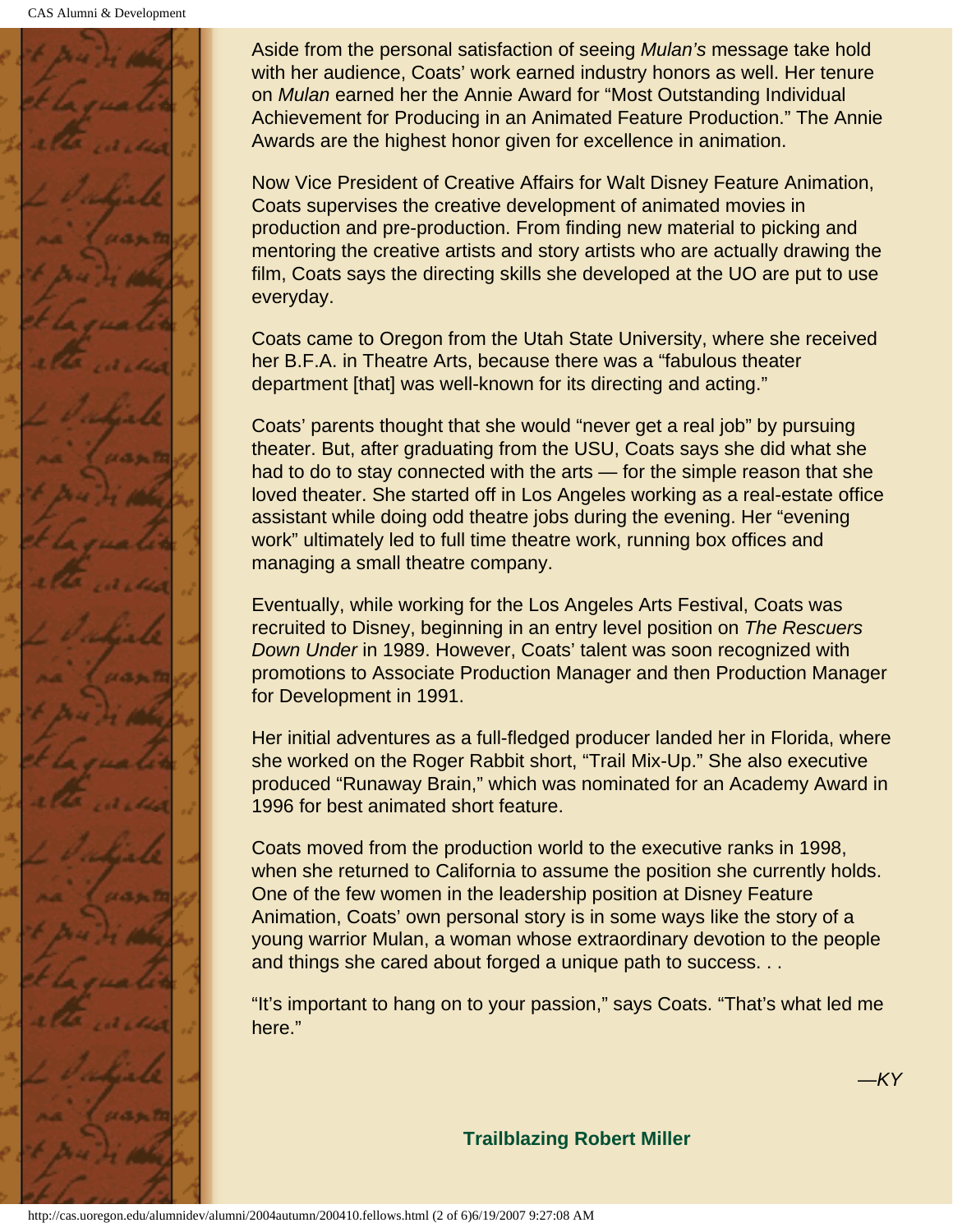



Bob Miller '64 (Photo: Jim Block)

Ten years after graduating from the UO with a degree in sociology, F. Robert Miller '64 began work with British Petroleum Scicon computing services, where he eventually became CEO. How does a sociologist find his way into business? The same way he finds his way from business into public service: through a fascination with systems and organizations, and an interest in people.

Miller's schooling started out with a broad base at the UO, taking a lot of science classes and then being "drawn in" to social science through sociology. "The good thing about exploring in that way," says Miller, "is that your education teaches you to think

critically, to communicate effectively." He adds that progressing in business means you also need to be able to work in diverse environments with diverse people, a fact to which Miller's own resume — and zeal for travel attests.

A couple years after graduating, Miller earned a competitive grant for study in Europe while he was enrolled in the International Business program at University of California, Berkeley. Miller says he was also fortunate enough to be supported by PacBell through grad school, then hired by them upon graduation.

"At that time in my life, I was trying to divine what I was interested in," says Miller. Both his social interests and business prowess led him to work for the Rand Corporation a think tank in Santa Monica. His UO studies about urban problems weren't all that unrelated to the human services programs — such as fire and police operations — that he ended up working with at Rand.

"Throughout my career, I've tried to improve the effectiveness of organizations by bringing them a systems approach." So, it wasn't a difficult leap to make, to go from studying social organization to analyzing corporate and government ones.

However, Miller ended up spending the bulk of his career thinking about a completely different system — computers. While working for Scicon, he helped to develop the systems integration techniques for environmental testing, refining the automotive "smog check" process that is now being implemented in twenty states.

After Scicon, Miller worked at the helm of two other environmental services companies. Though he and his staff were continually developing and implementing profitable new hardware and software technologies, Miller emphasizes that "a lot of the detailed technological skills learned are somewhat transitory. It's comes down to effective problem solving, effective communication, and knowing how to motivate and work with and through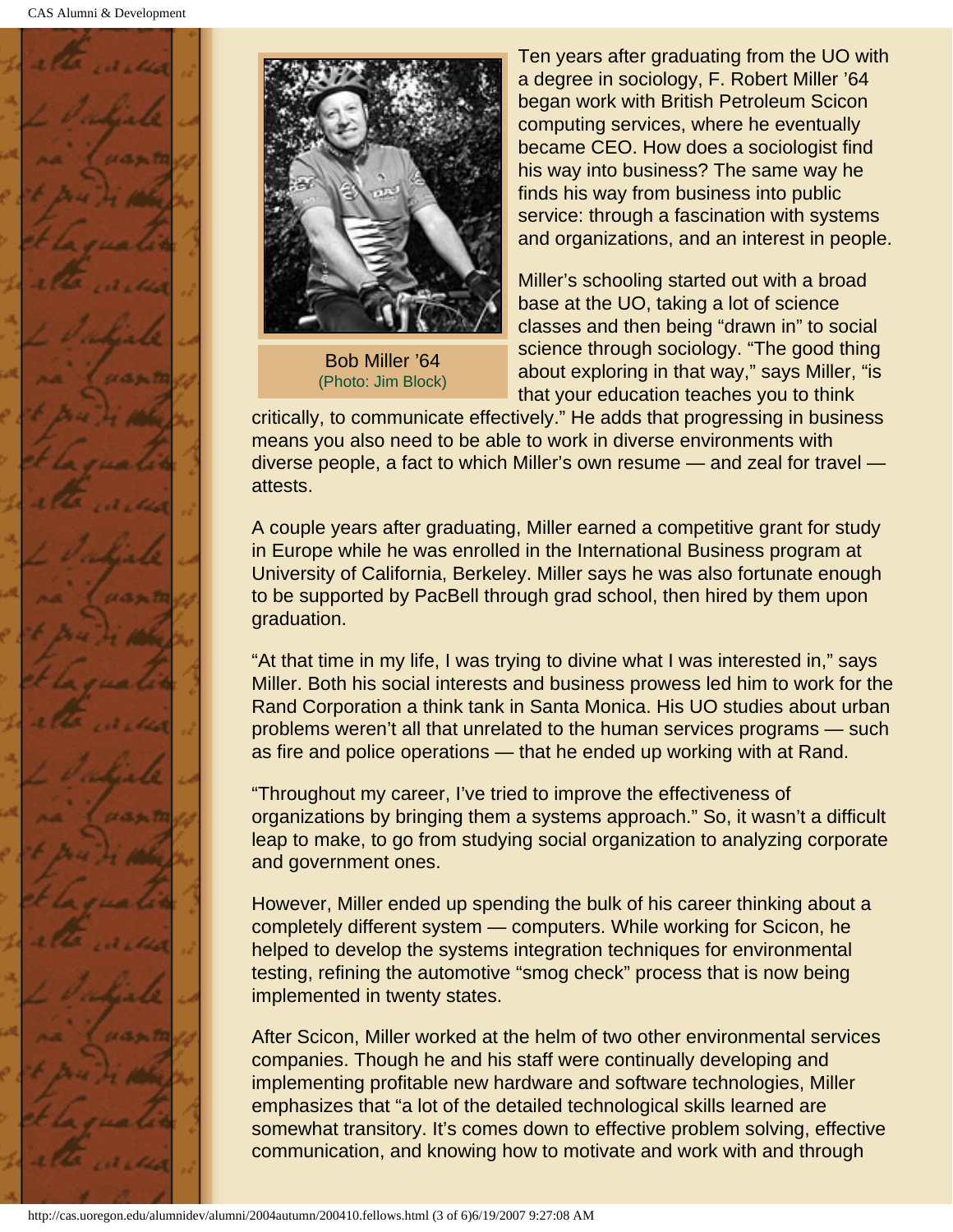

#### people."

Envirotest became the leading provider of emission inspection services and saw its market capitalization increase from \$30 million to \$275 million under Miller's leadership.

Now, Miller is blazing a new trail. Though he continues to consult with environmental services companies in his retirement, he's put his entrepreneurial skills to work for the non-profit sector.

In 2000, he traded his CEO position at Envirotest for one at Entrepreneurs Foundation (EF), a non-profit organization that works with Bay Area technology and life sciences companies to develop community involvement and philanthropic programs as part of their corporate culture.

"It's about harnessing the talent and the financial resources of the entrepreneurial sector for the good of the community," says Miller.

Though sometimes newer companies are "scrambling to make their business plan, to stay alive, and get to the next funding milestone," Miller says that EF has made it appealing for them to get involved in the community.

"CEOs are not myopic. They know that a strong community will be more supportive of their companies. Corporate community involvement can also be successful in retaining employees."

Just as he helped build the growth of the environmental services company, Miller's "systems approach" to the social sector has also caught on. EF currently works with over 100 Bay Area companies and has spawned affiliate organizations in seven other cities, including Portland.

> **Mathematician Jack Borsting Reflects on the Values and Variables of Success**

<span id="page-37-0"></span>When Jack Borsting, M.A. '52, Ph.D. '60, was asked for advice to students who look to follow his career path, he responded, "My career path has been challenging and diverse with unique opportunities. It is not easy to follow someone else's career path. Each individual has to structure their career based on their goals and what makes them enjoy their work."

Since receiving his doctorate degree in mathematics in 1960, Jack Borsting's career has taken him many places, from the Air Force to the Pentagon to the University of



*—JL*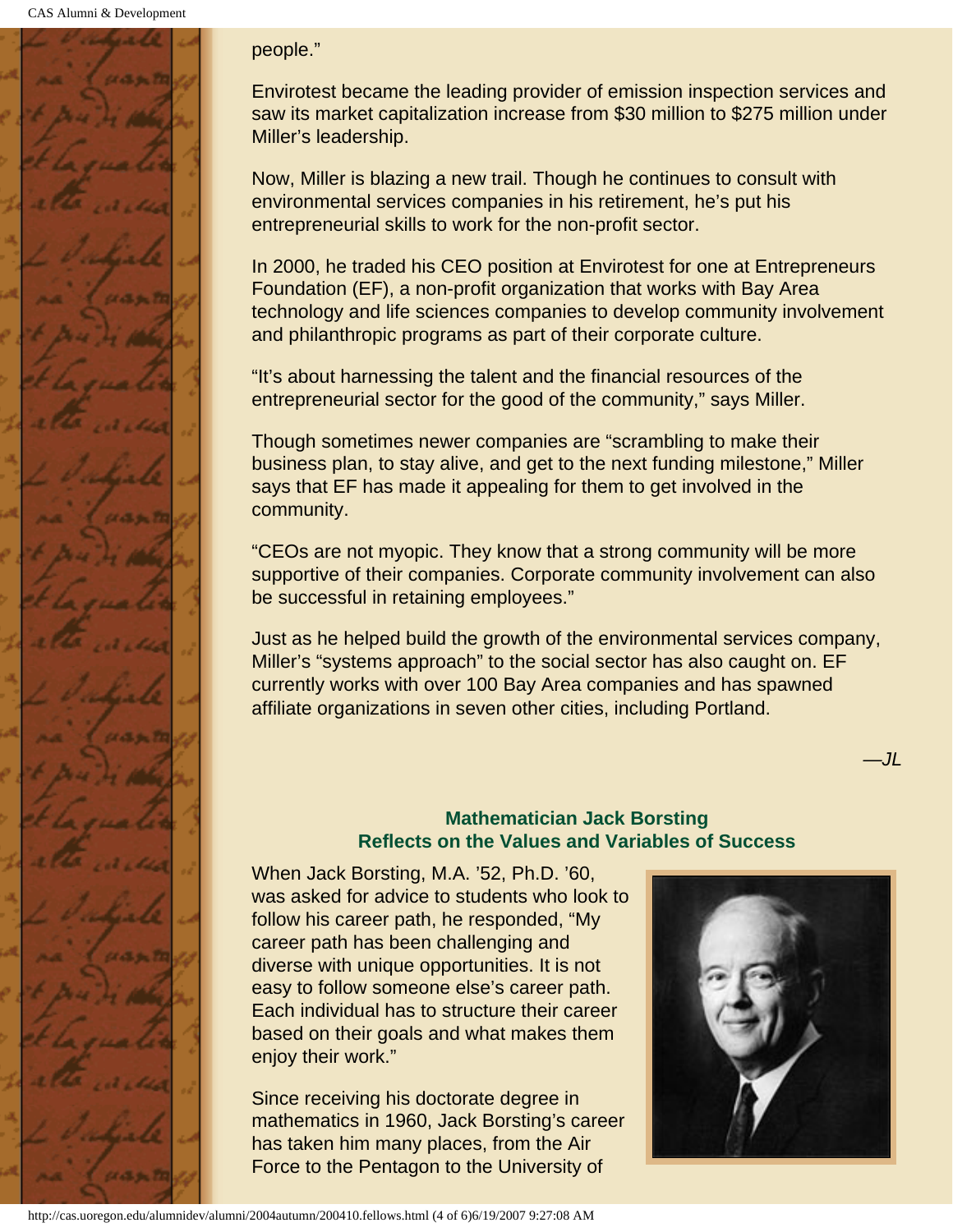CAS Alumni & Development

**Southern California.** Southern California.

Originally from Portland, Borsting received

his bachelor degree from Oregon State University (OSU) before coming to the University of Oregon (UO) for graduate work. An OSU professor recommended the UO due to its strength in statistics.

Though Borsting says he's enjoyed every position he's had, he takes the most pride in his time at the United States Department of Defense. In the early 1980s, he was appointed Assistant Secretary of Defense by Presidents Jimmy Carter and Ronald Reagan. In this position, he served as Chief Financial Officer, running the Defense Department's information and budgeting systems. The Department of Defense has twice honored his work with its Medal for Distinguished Public Service.

Before he was appointed to the Department of Defense, Borsting served as Provost and Academic Dean at the Naval Postgraduate School in Monterey, California. After the Pentagon experience, Borsting returned to his academic roots as Dean of the School of Business Administration at the University of Miami.

A few years later, Borsting became Dean and Robert Dockson Professor of Business Administration of the University of Southern California's School of Business Administration. After leaving the Dean's position, Borsting became Executive Director of USC's Center for Telecom Management. Now Dean Emeritus, Borsting continues to follow a passion for teaching at USC's Marshall School of Business.

In addition to his academic position, Borsting has made significant contributions to professional organizations in his field. He is a Fellow of the American Association for the Advancement of Science (AAAS), Institute for Operations Research & the Management Sciences (INFORMS), the Military Operations Research Society (MORS), and the International Engineering Consortium (IEC). He also has served as past president of the Operations Research Society of America (ORSA) and MORS. Both ORSA and MORS have honored Borsting with their distinguished service award.

He has also been awarded OSU's distinguished service award and he has served on eight public company boards and also several non-profit boards.

Though his career path may be too diverse for future generations to follow, Borsting offered advice for recent college graduates: "Set goals, but look for opportunities. Always be willing to change."

Borsting also suggested that students should strive to stay in contact with their classmates after graduation: "Establishing a long term network of people is very important."

One classmate that Borsting has maintained contact with over the years is Mary Alice Wetzel, a member of the College of Arts and Sciences Advisory Council. "The life long contact that I have had with Jack and his wife, Peggy,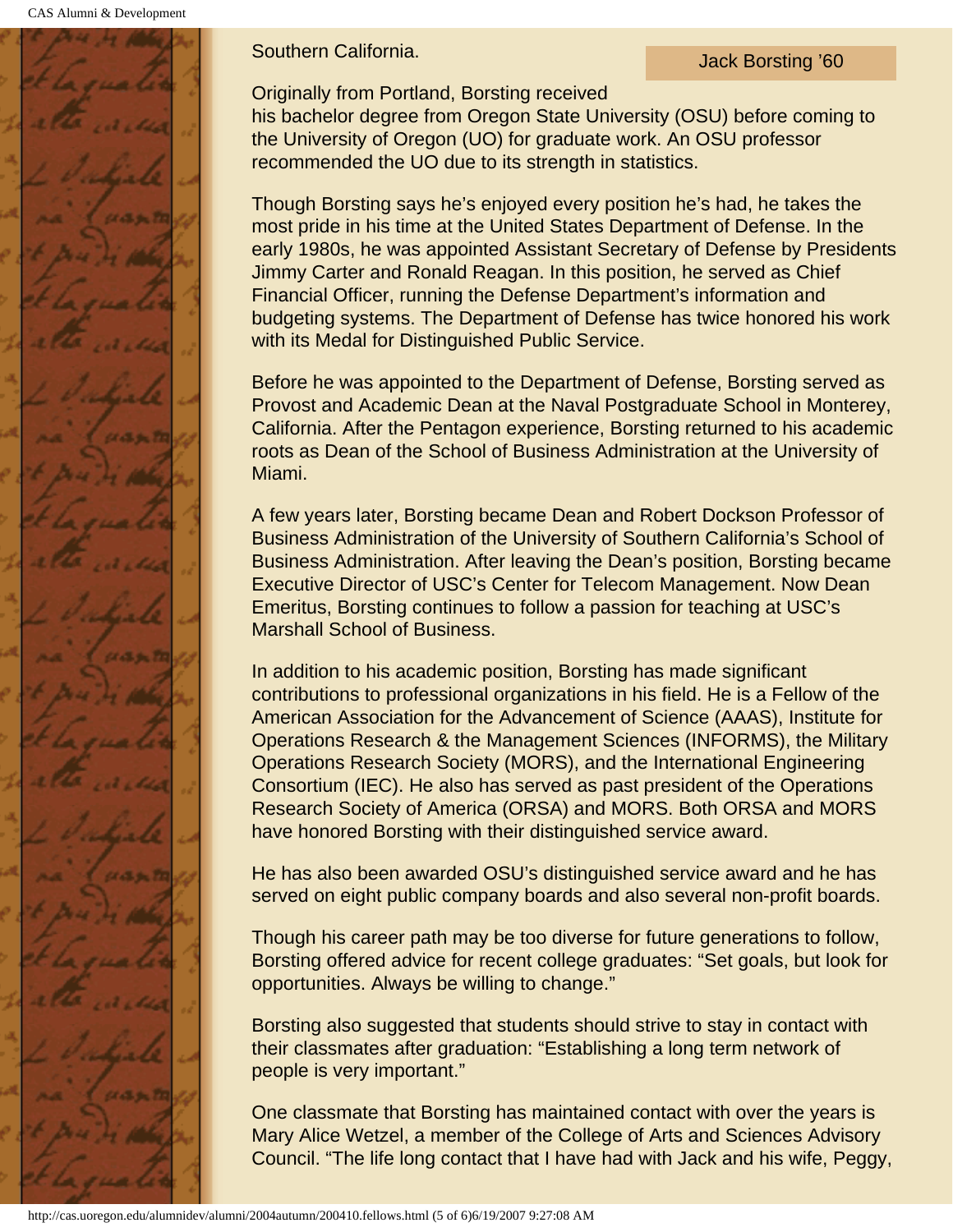

has allowed me to follow Jack's outstanding and varied career," Wetzel said. "He is a great person to honor with this distinguished award because he has used his education to develop not only a varied career but also to participate in many forms of public service."

*—KWM with KY*

*The nominations of your distinguished classmates are welcome! Please send your notes of support to alumnidev@cas.uoregon.edu, or forward materials to the Development Office, UO College of Arts and Sciences, 1245 University of Oregon, Eugene, OR 97403-1245.*



**COLLEGE OF ARTS AND SCIENCES University of Oregon** 

**COMMUNICATE INNOVATE LEAD** 

1245 University of Oregon • Eugene, OR • 97403-1245 (541) 346.3950 • FAX (541) 346.3282 • alumnidev@cas.uoregon.edu

Copyright © 2004 University of Oregon

Updated October 28, 2004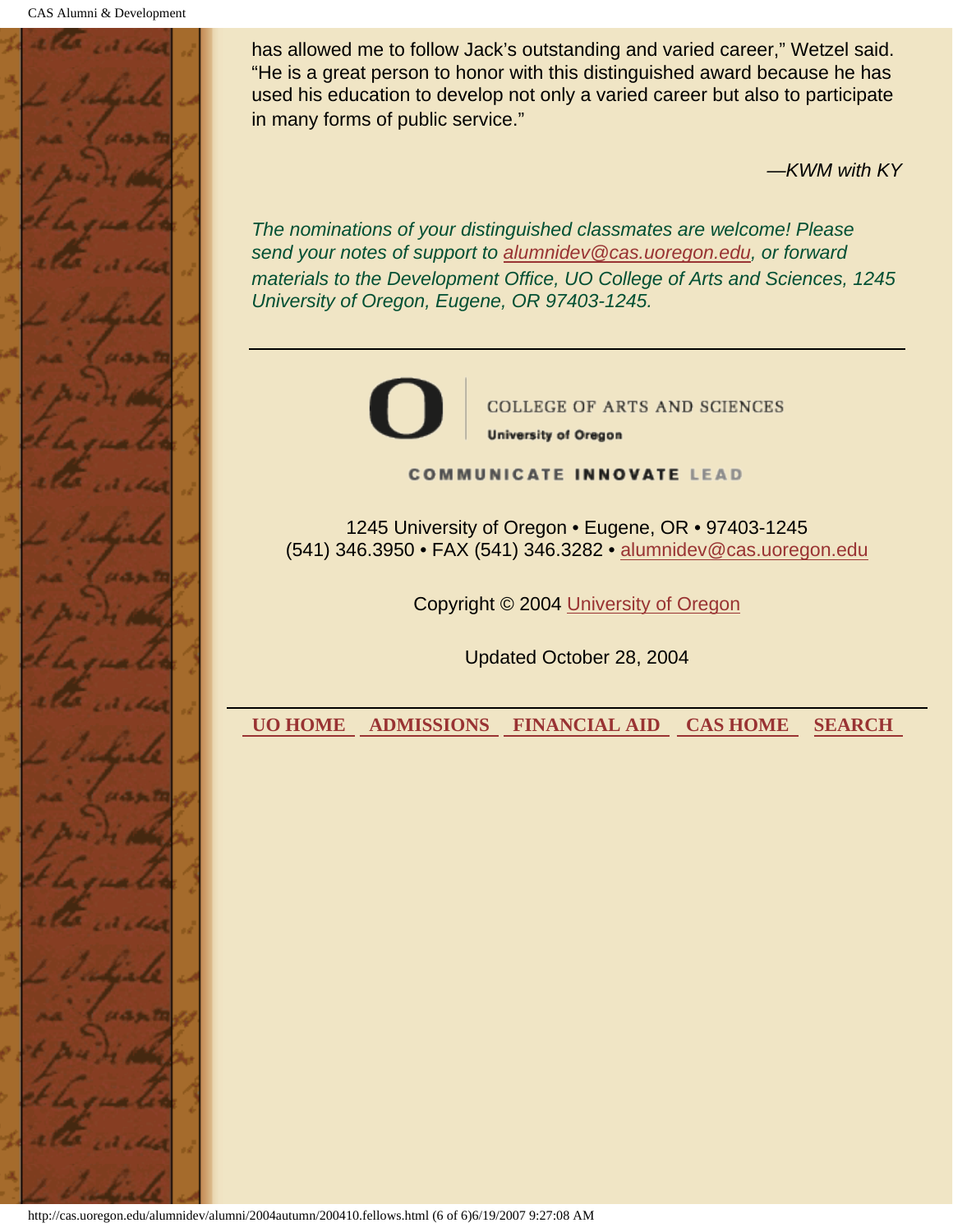college at a glance

giving to CAS

alumnil

CAS news

CAS home page

# <span id="page-40-0"></span>ALUMNI & DEVELOPMENT UNIVERSITY OF OREGON<br>COLLEGE OF ARTS & SCIENCES

# **ALUMNI**

### **Growth Curve Strong and Steady**

You might not think a Ph.D. in chemistry would set someone on the investment banking track, but in the case of **Gary Hibler '72**, it did. Hibler currently serves as the president and a director for both Jensen Investment Management and The Jensen Portfolio in Portland, Oregon, and directs the management of almost \$3 billion in assets.

Hibler discovered his talent as a grad student at the UO. "I've always enjoyed building things," he says. "I like to make things grow."

But this didn't always happen under the microscope. "I was an operations guy while most of my peers in grad school were theoreticians," he recalls. "I could put the experiment together and build system after system." He did much of this work in **Dr. Petacolas'** laboratory, using laser beams to discover more about molecular structures.

After leaving the UO, Hibler enrolled in a post-doc program at the University of Oregon Health Sciences Center (now



As a chemist, Gary Hibler '72 discovered his natural "operations" ability by setting up experiments. Now he sets up investments, leading one of the top-ranked mutual funds companies in the nation.

Oregon Health Sciences University) in Portland to train in the operations of a medical laboratory business. This led him to work with Portland-based Pathologists Central Laboratory, owned by 23 pathologists.

But Hibler had an eye for growing his position within the company. "I wanted to be part-owner so I started buying stock," Hibler says. When the company sold fourteen years later, Hibler was the largest shareholder.

Hibler then had the opportunity to focus on his strength — operations. "I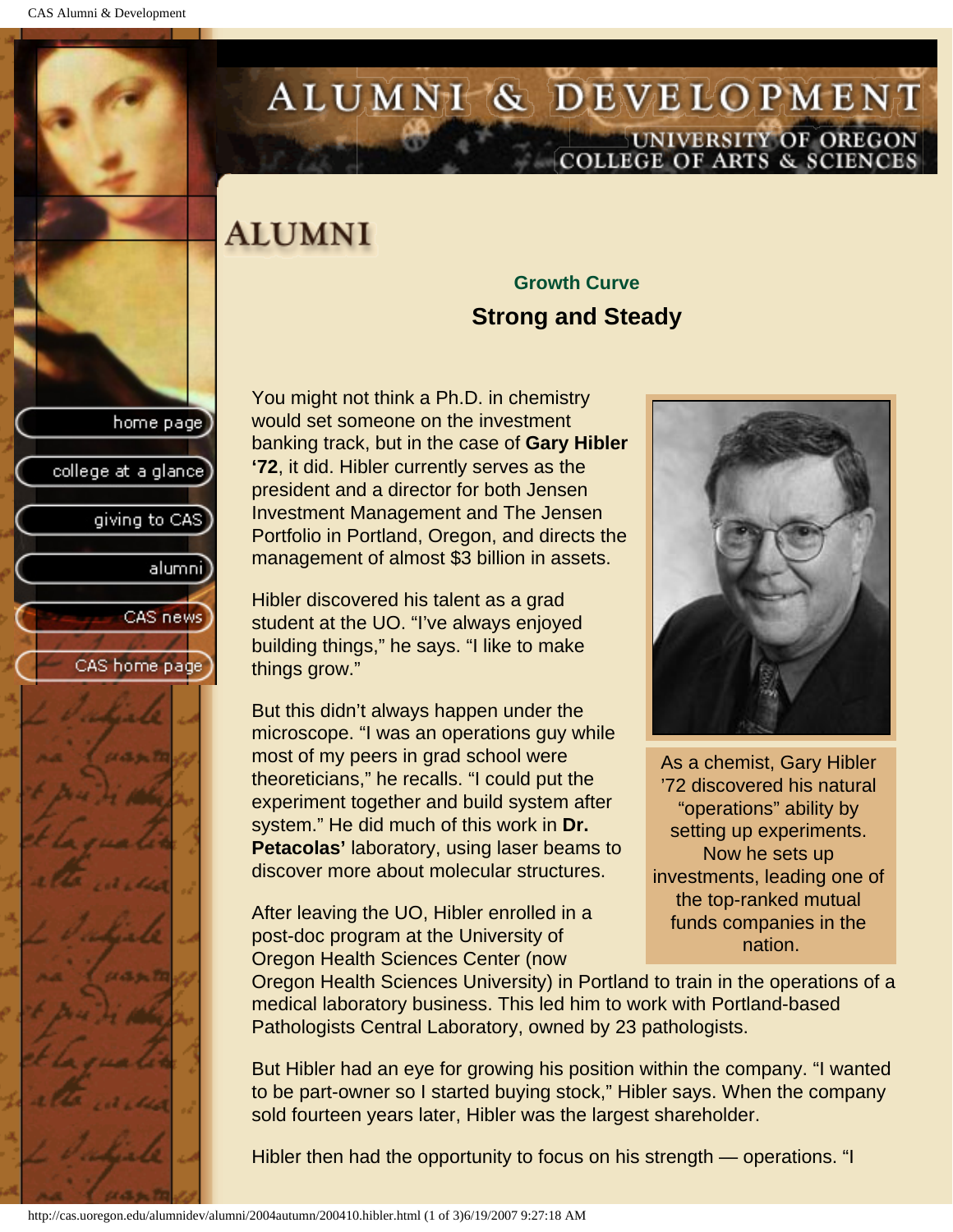

started hiring people like myself but who were more interested in the science side of things." Hibler in turn focused on finance and marketing, leading the company through approximately seven mergers and acquisitions.

During his time with the medical laboratory business, Hibler recruited Val Jensen to join his board of directors. Jensen ran a regional stock brokerage firm and, after thirty years in the business, had concluded that the people who really made money bought good companies and kept them. Jensen soon recruited Hibler to join him, and together they began to build upon that investment philosophy, one that continues to guide The Jensen Portfolio and Jensen Investment Management, Inc.

Starting out twelve years ago, this philosophy didn't have a history of success to sell itself. "In the investment business most people want you to have at least a five-year track record," Hibler says. "There's no shortcut to creating that." By 1998, they had established a solid record and hired a public relations firm based in New York, SunStar, to spread the word. "We had a very good story," Hibler says. "A relatively unique story of how we invest money."

Soon after the PR campaign began, the market headed south, but Jensen continued to see steady growth. "Our strategy is very conservative," Hibler says. "We've never invested in a dot-com. Wouldn't even come close to it. After the stock market bubble burst in 2000 everyone was saying, 'Invest in quality companies.' But that's what we've always done . . . we're not traders, we're long-term business analysts.

Jensen requires that a company post a return on equity of 15% or higher for ten years in a row before it will consider it for the portfolio. Qualifying stocks include *Stryker, Pfizer, General Electric, Johnson & Johnson,* and *Proctor & Gamble.*

The firm's adherence to its philosophy over the years has remained constant. "You have to understand business. What makes it grow. What makes it tick," Hibler says. His natural talent for operations has helped him do this: "When we're investing in a business like Stryker, and Stryker does a new acquisition, I can look at it and understand the difficulties and how they're addressing them."

Jensen Investment Management has also grown under Hibler's leadership. Over the last four years, the firm's assets under management have grown ten fold and the firm has more than doubled both its number of employees and office space. The firm has also received a five-star rating by Morningstar (an independent investment research group) for the past several years.

"The people of the world know about us now," Hibler said. "We went out to tell the world who we are and what we do. The world listened. And we're still on a pretty good growth curve."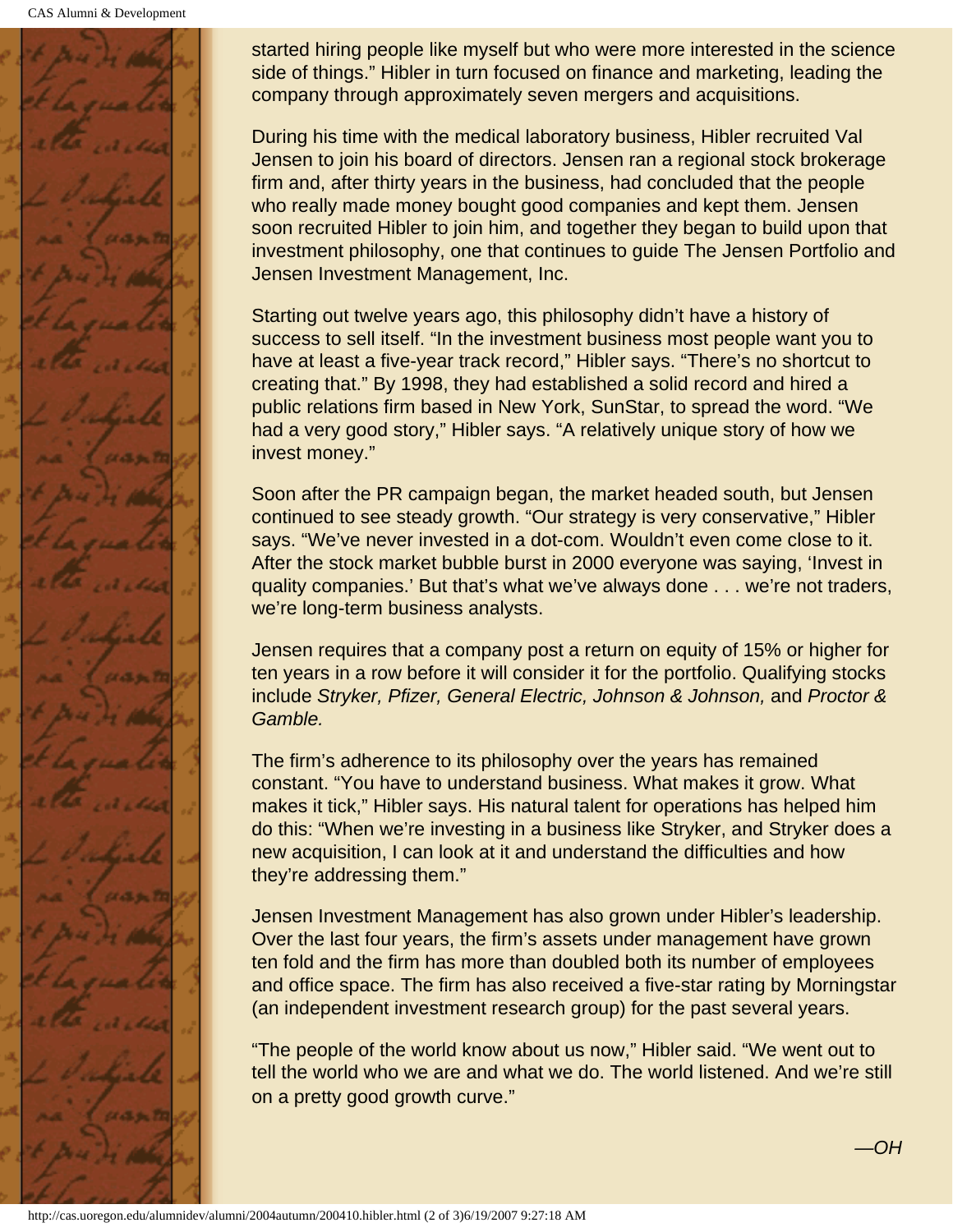college at a glance

giving to CAS

alumnil

CAS news

CAS home page

# <span id="page-42-0"></span>ALUMNI & DEVELOPMENT UNIVERSITY OF OREGON<br>COLLEGE OF ARTS & SCIENCES

# **ALUMNI**

### **Transforming Gratitude to Advocacy Oregon State Senator Ryan Deckert '93**

Political Science alumnus and Beaverton native **Ryan Deckert '93** is grateful that he had access to a quality education at the UO. Now, as Oregon State Senator, he's trying to assure that future generations of Oregon students can say the same thing.

"I just think our economic future is predicated on smart investments in higher education," Deckert said, in an interview after the opening of the Oregon Nanoscience and Micro-technologies Institute, a joint Oregon University System research initiative that the legislature supported in 2003.

As important as it is, access isn't the only educational issue facing the state right now, said Deckert. The legislature needs also to invest in research that's going to stimulate the economy.



"My time at the University of Oregon is why I ran for the legislature."

Deckert currently serves on legislative committees that address both sides of the fallout from Oregon's disinvestment in higher education: Economic Development and Educa-tion. He also chaired the revenue committee for 2003. "I've chosen to use whatever influence I have in the legislature on those committees to reverse a tough decade for higher education," he said.

"We've also got a make or break time, I think, in Oregon as far as insourcing jobs," he said. "The state can play a positive role or negative we've seen both."

Deckert's own efforts as author of the legislation that will create world-class signature research centers at three Oregon universities earned him the title of "High Tech Legislator of the Year" in 2003. As someone who can speak and write eloquently about topics ranging from nanoscience initiatives to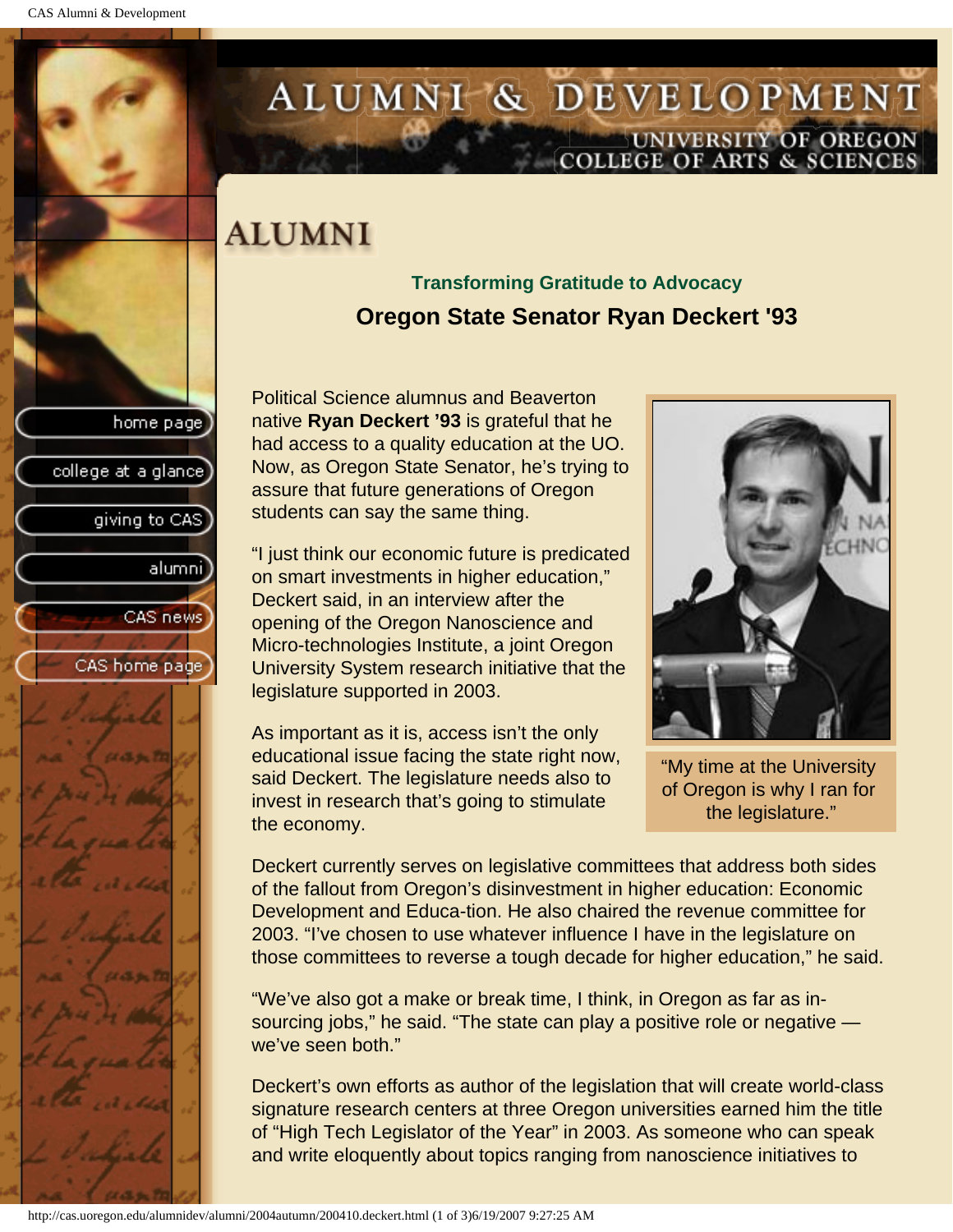CAS Alumni & Development



school lunch programs, Deckert says his social science degree prepared him for his multi-faceted career.

"It prepared me to think critically and find the David Chens of the world [the Oregon venture capitalist chairing the ONAMI advisory board]," he said. "These amazing, smart people are going to lead an economic revival. . . After that, it's just making good decisions, giving them room to stay here in Oregon and start their companies here."

Also listed as one of the "Top 100 Democrats to Watch," Deckert credits his education for encouraging him to follow his passion and be an advocate for the issues he most cares about: "My time at the University of Oregon is why I ran for the legislature."

**Deborah Baumgold's** political theory class is one he still thinks about "all the time." "I was watching the Country Music Awards and thought of it," he said. "There are political ramifications in how we present ourselves, and in the kind of things we sing about and think about, and in who we are."

Other faculty mentors from his home department of political science included **Priscilla Southwell** and **Jim Klonoski**: "[He] inspired me and so many of my peers."

The Oregon University System as a whole has great presidents and great faculty, he added. "We need to recognize the jewels that we have in higher learning here in Oregon," said Deckert. "It certainly is a personal mission for me."

*—JL*



**COLLEGE OF ARTS AND SCIENCES University of Oregon** 

**COMMUNICATE INNOVATE LEAD** 

1245 University of Oregon • Eugene, OR • 97403-1245 (541) 346.3950 • FAX (541) 346.3282 • alumnidev@cas.uoregon.edu

Copyright © 2004 University of Oregon

Updated October 28, 2004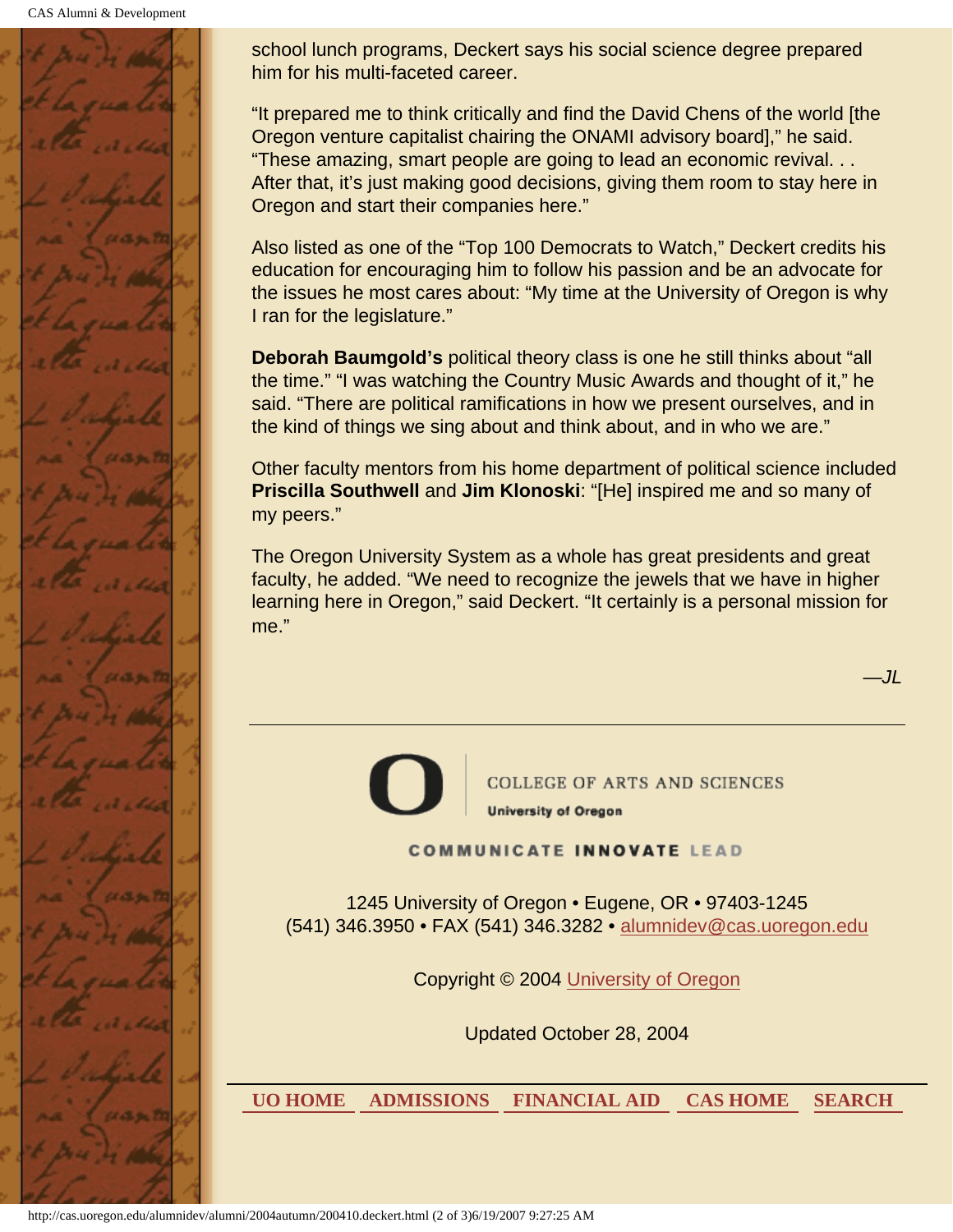college at a glance]

giving to CAS

alumni

CAS news

CAS home page

# <span id="page-44-0"></span>ALUMNI & DEVELOPMENT UNIVERSITY OF OREGON<br>COLLEGE OF ARTS & SCIENCES

# **ALUMNI**

### **Unearthing History**

### **Alumnus Investigates the Past to Benefit the Future**



Don Hardesty examines archaeological remains in the remote Alaskan interior.

In November 1846, a group of families known as the Donner Party attempted to cross a section of the snow-laden Sierra Nevada mountain range in Utah during a westward migration. The party stalled in severe weather and was stranded with no supply source. To this day, the events leading to the survival of just one-half of the party are shadowed by mystery and speculation of cannibalism.

**Donald Hardesty** (Ph.D. '72) was a pioneer in his own right when he began applying the concepts and techniques of historical archaeology to this infamous site in 1984.

Weaving the clues left by remains such as burnt bone fragments with geological indicators such as sediment layers, Hardesty and his successors attempt to draw conclusions about the ill-fated party's harsh winter experiences. Today's sophisticated diagnostic methods can help narrow conclusions, but for Hardesty, vignettes such as the Donner Party tell an overall greater story.

"Archaeology, when used interactively with documents and oral histories, is capable of gathering information about and interpreting the collapse and survival of such systems in the modern world that have important implications for critical issues such as planning for sustainable development in the future," he says.

**Kelly Dixon** is a historical archaeologist and former graduate student of Hardesty's. As recently as summer 2004, she participated in Donner Party research, spending time at the site with archaeologist Julie Schablitsky. She first worked with Hardesty in 1998, although was already familiar with his research.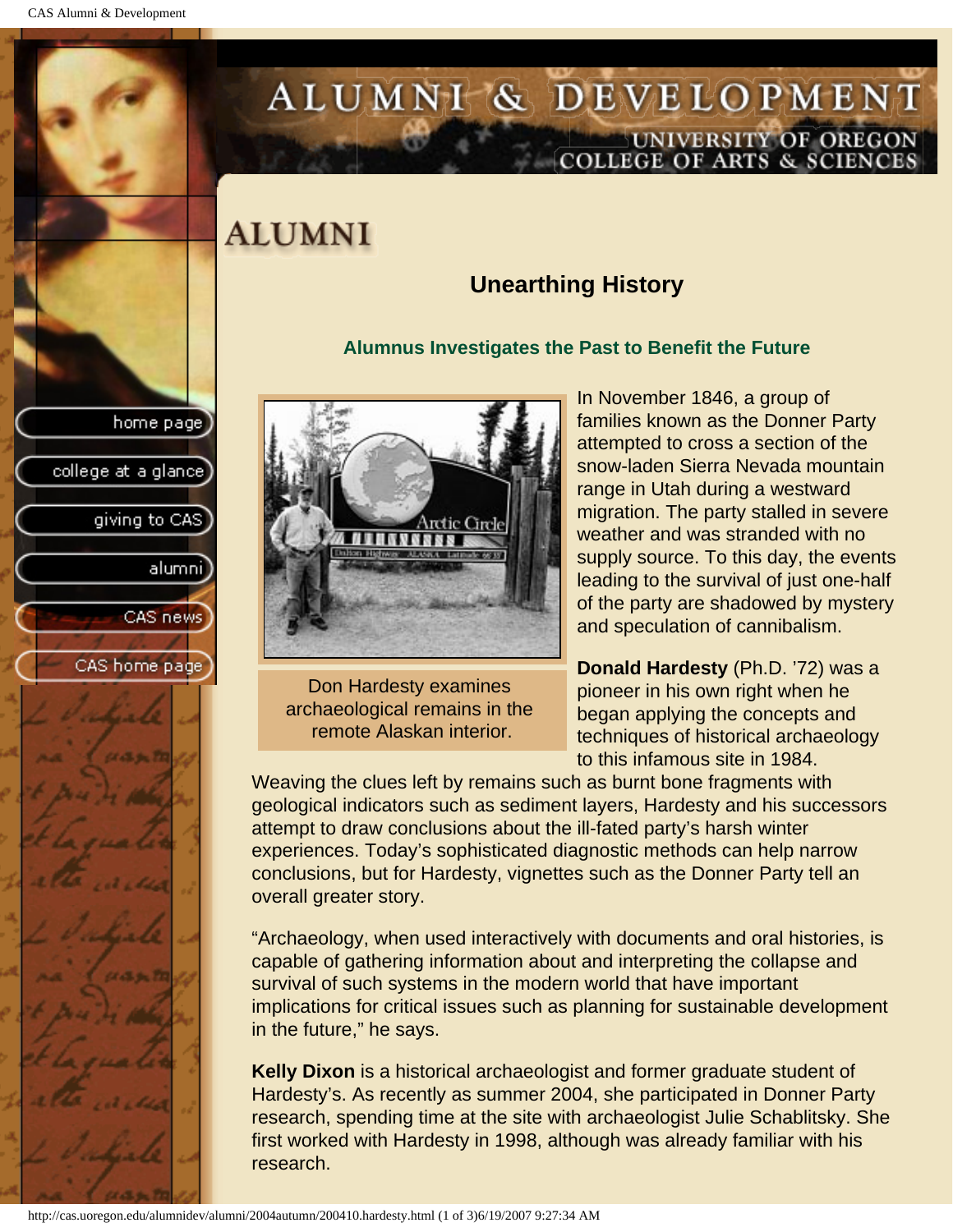



Hardesty at the Kennecott Copper Mine.

"By the fall of 1999, I decided that I wanted to earn my Ph.D. with him," she says. "His books, chapters, and articles became, and continue to be, my most dog-eared."

The Donner Party dig is just one of myriad sites that lend well to Hardesty's expertise. While his attachment to the project remains strong, his primary research focus is early mining technology and gold rush settlements in Alaska. The settlements' remains provide backdrops for his study of early

telegraph systems — specifically, the Washington-Alaska Military Cable and Telegraph System and the intermittent solitary relay stations manned in the early 1900s.

"Archeological remains include buildings, food, clothing, and newspapers, all of which has left a fairly dramatic physical record of life in the remote Alaskan interior," says Hardesty.

The combined range, depth, and longevity of his research distinguish Hardesty in his field. While his work has brought recognition such as the University of Nevada's 2001 Outstanding Researcher award, he also teaches courses and divides his summers between field work and field school for archeological methods.

"Don is a prolific scholar who has made important contributions in the realms of cultural ecology, archaeology of gender and ethnicity, and archaeology of colonization and industry," says **C. Melvin Aikens**, Ph.D., Director of UO's Museum of Natural and Cultural History and a new faculty member at the time Hardesty was completing his graduate studies. "Don has distinguished himself across a pretty significant range of archeological study, all of it informed by the anthropological perspective."

Delving into the last 500 years of history is a long way from Hardesty's undergraduate ambitions in electrical engineering in Washington, D.C. Trips to the Smithsonian Institute inspired his change of major to archaeology; he earned his B.A. from the University of Kentucky in 1964. A graduate teaching assistant position and, more importantly, newly hired anthropology department chair **Albert C. Spaulding**, former director of anthropology at the National Science Foundation, drew Hardesty to UO for his graduate studies. He completed his doctorate after leaving UO in 1968 to accept a teaching position at the University of Nevada, Reno, where he remains. In July 2004, he entered his third year as chair of the Department of Anthropology.

Whether in the classroom, the folds of the Sierra Nevada Mountains, or in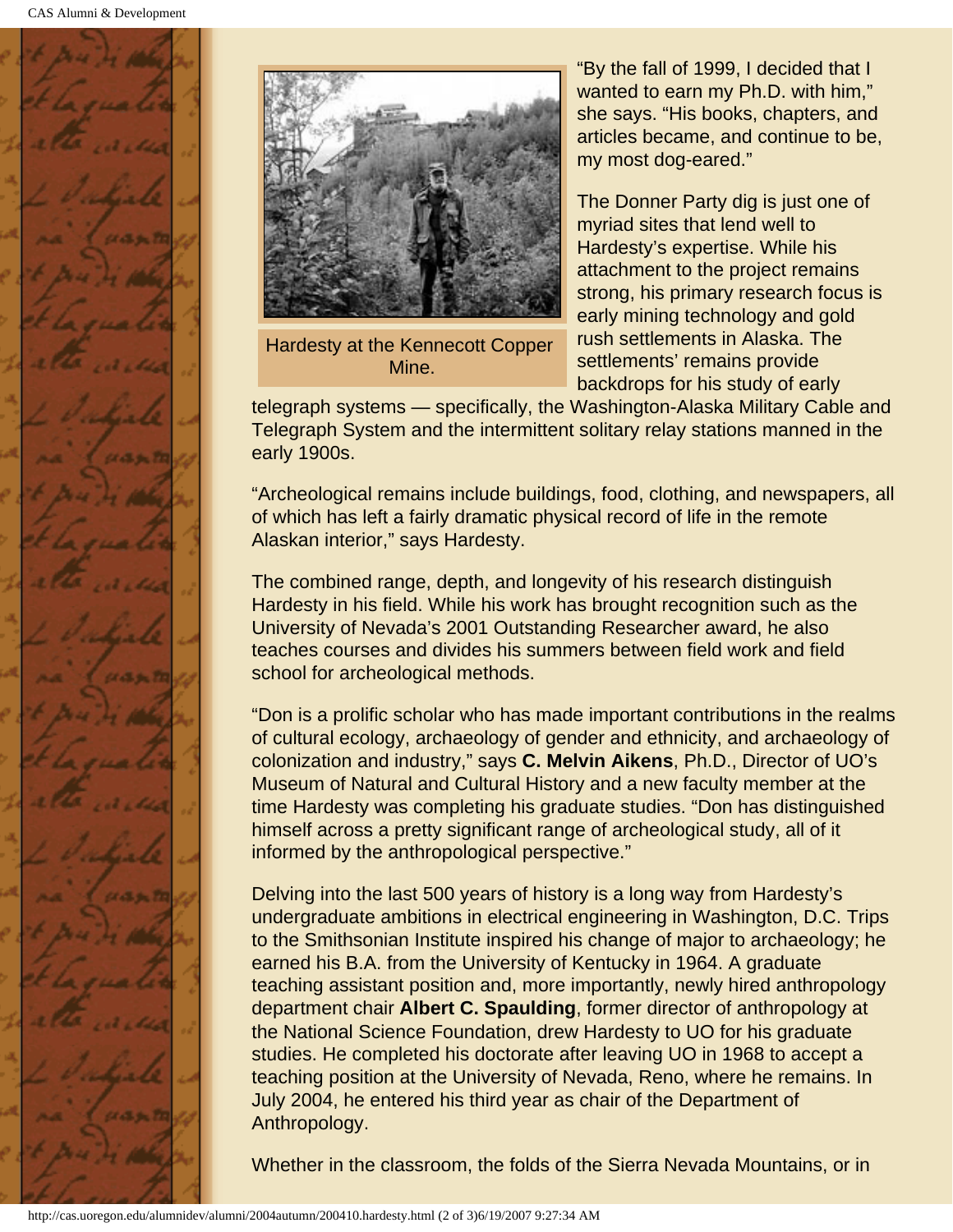

the Alaskan interior, for Hardesty the reward of his work is piecing together enough facts to present as complete a story as can be told about the subject, both for historical preservation and future edification.

"I'm interested in how archaeology is used to help plan for the future," he says, "especially regarding sustainable development and the direction that we as a human population might take in the future, learning from the recent past and looking at successes and failures in interactions with the larger environment."

*—CL*



**COLLEGE OF ARTS AND SCIENCES** 

**University of Oregon** 

#### **COMMUNICATE INNOVATE LEAD**

1245 University of Oregon • Eugene, OR • 97403-1245 (541) 346.3950 • FAX (541) 346.3282 • alumnidev@cas.uoregon.edu

Copyright © 2004 University of Oregon

Updated October 28, 2004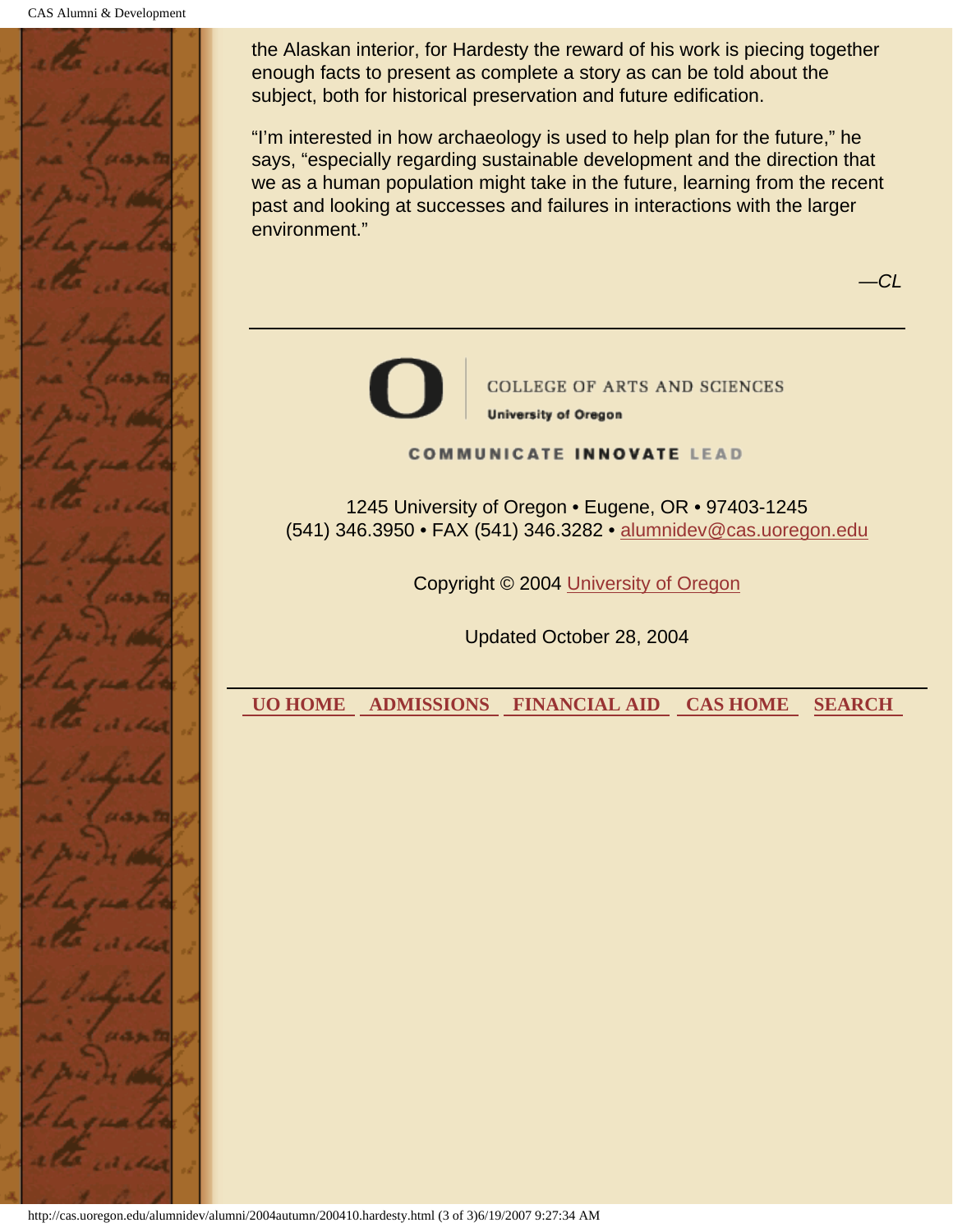<span id="page-47-0"></span>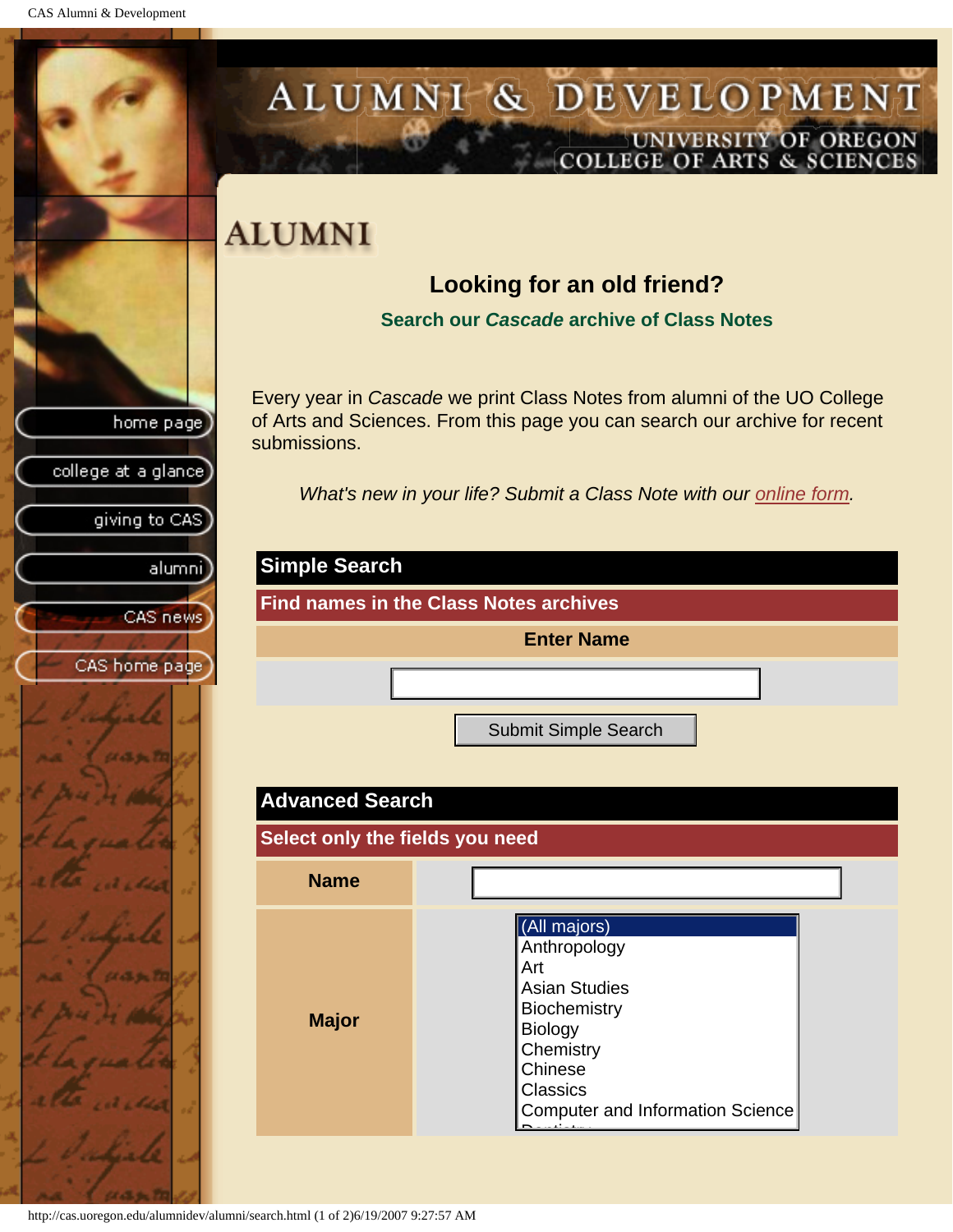|          | <b>Class Year</b><br>(by decade)                                                                                       | (All years)                                                 |  |  |
|----------|------------------------------------------------------------------------------------------------------------------------|-------------------------------------------------------------|--|--|
|          | <b>Cascade</b><br><b>Issue</b>                                                                                         | (All issues)                                                |  |  |
|          |                                                                                                                        | <b>Submit Advanced Search</b>                               |  |  |
| 5. STR 2 |                                                                                                                        |                                                             |  |  |
|          |                                                                                                                        | COLLEGE OF ARTS AND SCIENCES<br><b>University of Oregon</b> |  |  |
|          | <b>COMMUNICATE INNOVATE LEAD</b>                                                                                       |                                                             |  |  |
|          | 1245 University of Oregon . Eugene, OR . 97403-1245<br>(541) 346.3950 • FAX (541) 346.3282 • alumnidev@cas.uoregon.edu |                                                             |  |  |
|          | <b>Copyright © University of Oregon</b>                                                                                |                                                             |  |  |
|          | <b>UO HOME</b>                                                                                                         | ADMISSIONS FINANCIAL AID CAS HOME<br><b>SEARCH</b>          |  |  |
|          |                                                                                                                        |                                                             |  |  |
| 6.5.34   |                                                                                                                        |                                                             |  |  |
|          |                                                                                                                        |                                                             |  |  |
|          |                                                                                                                        |                                                             |  |  |
|          |                                                                                                                        |                                                             |  |  |
|          |                                                                                                                        |                                                             |  |  |
|          |                                                                                                                        |                                                             |  |  |
|          |                                                                                                                        |                                                             |  |  |
|          |                                                                                                                        |                                                             |  |  |
|          |                                                                                                                        |                                                             |  |  |
|          |                                                                                                                        |                                                             |  |  |
|          | http://cas.uoregon.edu/alumnidev/alumni/search.html (2 of 2)6/19/2007 9:27:57 AM                                       |                                                             |  |  |